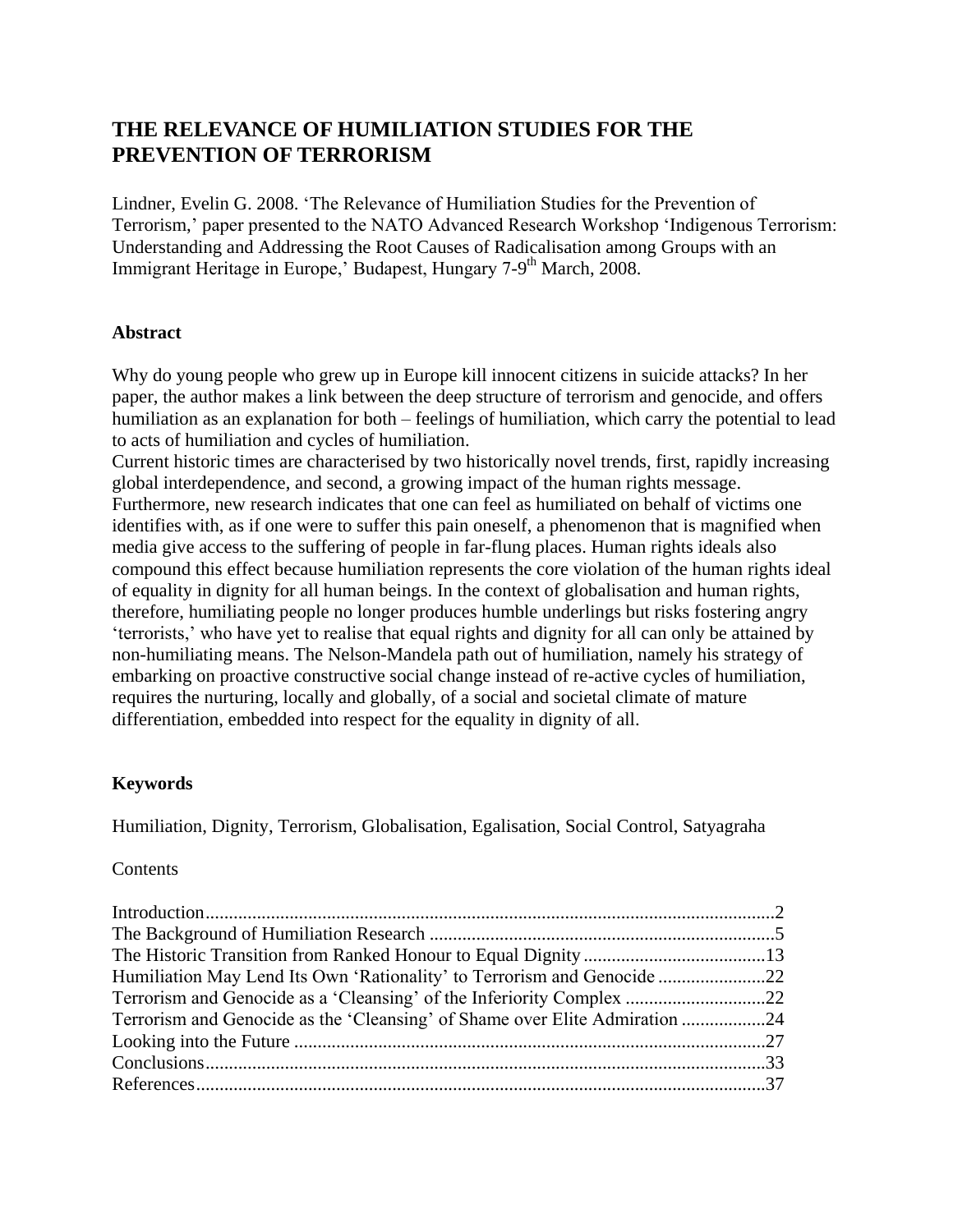## <span id="page-1-0"></span>**Introduction<sup>1</sup>**

The 2005 bombings in London shook the world. They reminded everybody of the Madrid bombings of 11<sup>th</sup> March 2004, the Bali night club attacks of 12<sup>th</sup> October 2002, and what has become known as 'Nine Eleven,' to name only three of the tragedies that recently unsettled the world. Innocent civilians live in fear – not only in the Europe and America, but also in Afghanistan, Iraq, the Middle East, in African countries and other world regions.

Why do young people kill innocent citizens in suicide attacks? Not least the 2005 attacks in London show that poverty is as unsatisfactory an explanation as is 'pure evil.' In London, young men, who could have built a promising future for themselves, perpetrated mayhem that paralyzed an entire city and cost many lives.

Many people reject the search for 'root causes' for terrorism, because they fear that such endeavours amount to nothing but the condoning of terrorism. Many equate *understanding* with *condoning*, and *de-scribing* with *pre-scribing*, and believe that we excuse terrorism when we conceptualise perpetrators as 'human beings' rather than 'mad monsters' or 'THE ENEMY.' In this chapter, it is argued that this equation must be overcome if we wish to reach for constructive solutions to the terrorist threat, not least because the nature of terrorism indicates that only inclusive change will work. What is needed is Mandela-like maturity and ability for nuanced bridge-building. Admittedly, Mandela is extraordinarily gifted and it might be impossible to attain his maturity by copying him. Still, lessons can be learned from his experience, for terrorism, for genocide, and for world peace in general. (In my work, I treat Nelson Mandela in an ideal-type fashion and focus on his constructive strategies, which, I feel, are not minimized by various criticisms that people may be directing at him as a person.)

This chapter argues that the root of terrorism – and genocide – does not lie in clashes of civilisations or religions, nor in ethnic fault lines or 'rational' conflicts of interest or any general 'evil' of human nature or modernity, but rather in complex psychological mindsets and behavioural clusters that exhibit their own homicidal – and also often suicidal – 'rationality.' History offers many examples of cultural, religious, or ethnic diversity having stimulating and enriching effects; 'rational' conflicts can be solved by mutually beneficial negotiation. However, all of these contexts may turn sour, acquire a greater emotional intensity, and become essentialised because of another, underlying dynamic: that of humiliation.

Humiliation is related in complex ways to shame, scapegoating, exclusion, and the depiction of other humans as 'beyond the pale.' Terrorism as well as genocide typically involve acts of humiliation carried out in response to fear of humiliation – more precisely, to fear of *future* humiliation, based on an experience of past humiliations – which often are part of the habitual submission practiced in traditional societies. Partly for this reason, perpetrators of homicidal suicide are not drawn from long-established elites; rather, they are often recently-risen subaltern actors. These dynamics link the study of terrorism to genocide (especially subaltern genocide, genocide perpetrated by recently risen underlings as, for example, in Rwanda). They represent an important field of inquiry for all students of human security.

At the outset, we need to raise a number of puzzling questions and observations. For example: What is terrorism? Few words are as politically or emotionally charged as 'terrorism,' and there are more than one hundred definitions around. The key point, on which almost everyone agrees, is that it is politically motivated, which distinguishes it from, for example, murder or football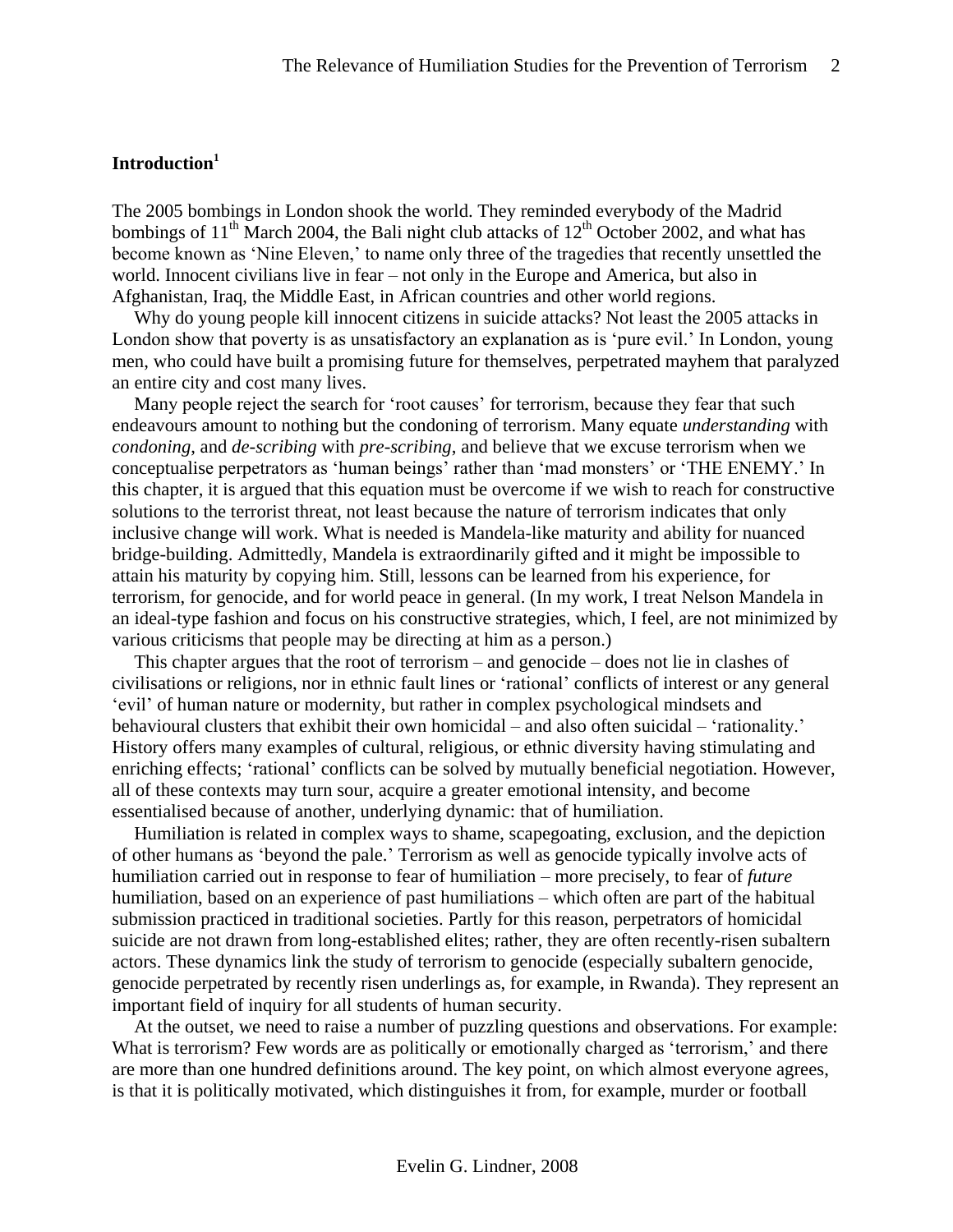hooliganism. Webster's University Dictionary defines terrorism as the 'systematic use of violence, terror, and intimidation to achieve an end.'

What is this 'end' about? Is it the same end that national warfare typically states, namely 'rational' self-interest (for example, 'liberation'), only pushed into illegitimacy by contexts of asymmetric power balance? Is terrorism effective in reaching political goals? Or is terrorism as inherently self-defeating as genocide (see the related analysis further down)? Or is it simply reflecting 'irrational' evil that takes political ends as cover?

Consider the fact that terrorism – as genocide – often seems to be less about 'mere' killing, and more about humiliating the targeted victim population. Bringing down the Twin Towers on 9/11, for example, was perhaps not so much about killing. Hitting a nuclear power plant, for example, would have produced more mayhem. The September 11, 2001 attack on the World Trade Center Towers in New York City and The Pentagon in Washington was about bringing down symbols of power, about humiliating the powerful. A 'lesson' of humiliation was meted out, 'you are not as invulnerable and powerful as you think! Watch it!' In genocide, victims often are killed only after elaborate humiliation rituals; they are not killed as honourable 'enemies,' but are dehumanised, degraded to the level of 'pollution,' 'rats,' or (as in Rwanda), *inyenzi*, 'cockroaches.' Is it conceivable, then, that both terrorism and genocide are more about humiliation than about mere terror or killing? Perhaps terror and killing are part of the humiliation process, rather than vice-versa?

Or, is Homo sapiens hopelessly evil by nature, imbued with lurking destructive instincts that threat to burst through the thin veneer of civilisation at any moment, using political agendas as cover? Or is it, in fact, the other way round? Are humans peaceable by nature, and corrupted by a modernity that spurs them to mayhem? This paper argues that the dichotomy of human 'nature' versus 'culture' is misleading. Human nature is neither savage nor noble, because human nature *is* culture. And culture is no automaton. It mediates the environment that humans inhabit in a variety of ways, both driving emotions and being driven by them. Humiliation is perhaps the strongest force in this dynamic. Feelings of humiliation, and fear of humiliation, are 'the nuclear bomb of the emotions' (term coined by Lindner). As with other emotions, humiliation is a historical-cultural-social-emotional construct: one that changes over time, wields considerable force, and can be directed to destructive ends.

As we stand at the beginning of the  $21<sup>st</sup>$  century in historical time, the world faces two strong forces that generate deep change and undermine old familiar values and structures. The first of these forces is the increasing intercultural connectedness of the world (part of what we call 'globalisation,' or what anthropologists call the *ingathering* of humankind). The other significant influence is the human rights revolution. Both trends are facilitated by modern technology. Airplanes, television, and the internet – the list of modern technology that facilitates communication and mobility is long – bring the globe's inhabitants closer to each other than ever before and at the same time inform everybody that poverty and deprivation are no longer divinely ordained or part of nature's order but a human rights violation. A new world is rendered – a relational world with expectations of equal dignity for all, for which adequate cultural-social scripts are still lacking. The way emotions are processed is deeply affected and new kinds of conflicts materialise. Feelings of humiliation are prone to emerge when ever closer global relationships raise expectations only to be disappointed, and when respect for equal dignity is seen to be preached but not practiced. And feelings of humiliation have the potential to lead to rifts that hinder the cooperation essential for the successful building of peace and justice, globally and locally.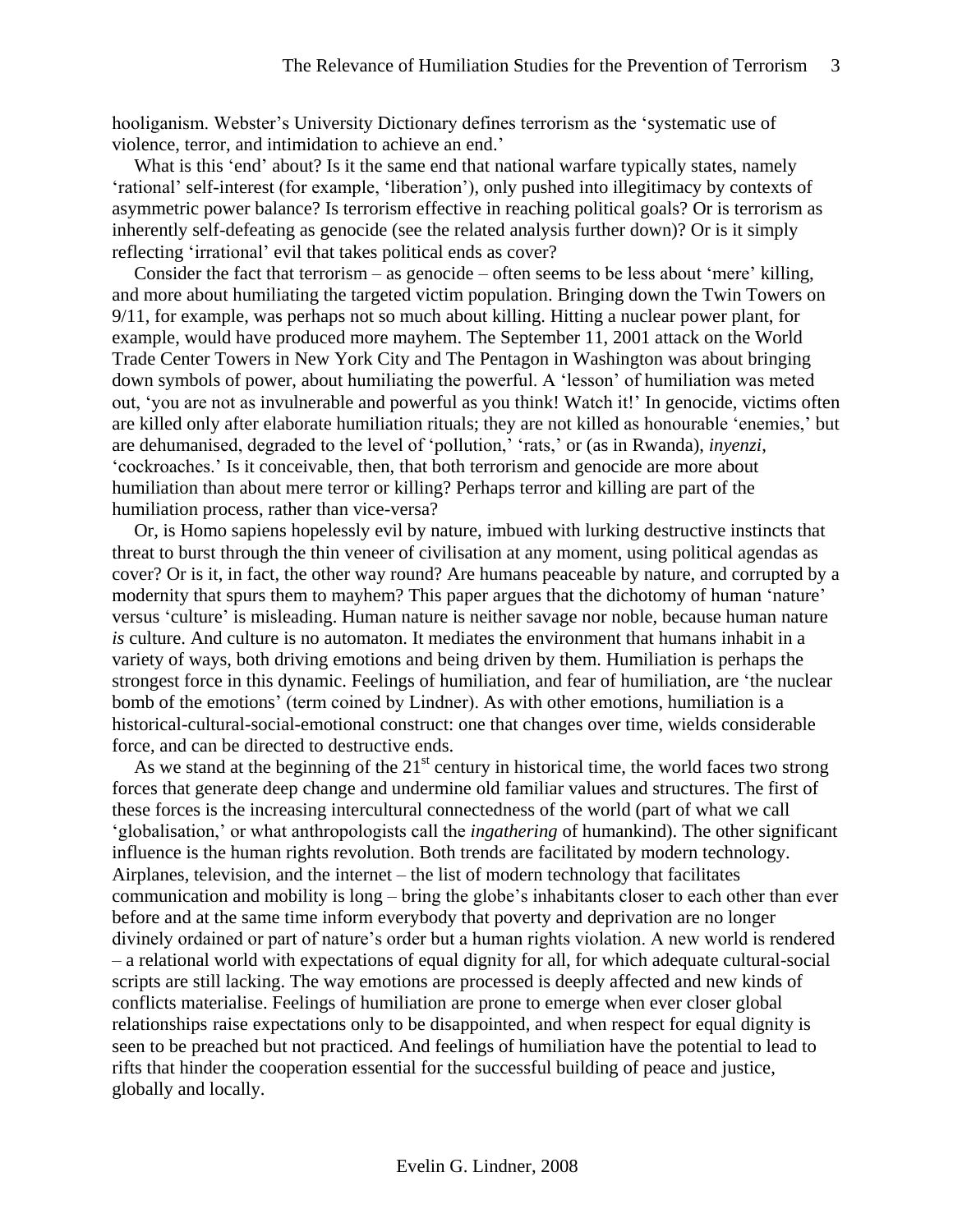The coming-together of humankind means that no longer do a handful of diplomats attend to *international relations*. Millions of people engage now in *global relations* that make nations and borders fade in significance. No head of state, no diplomat had declared war between nations when an Egyptian national went to America, made use of his host's equipment and destroyed some of his host's most important symbols of pride, the Twin Towers. Here international relations – more precisely, internal relations in the global village – are acted out by ordinary citizens. Old solutions no longer work – no army can stem this phenomenon. Dialogue is needed. Hearts and minds have to be won. Dichotomies such as 'your terrorist is my freedom fighter' must be transcended for us to achieve world peace.

Poorly managed conflict renders pain and mayhem. Only 'waging good conflict' – a term coined by Jean B. Miller (1986) – in a Mandela-like fashion brings productive advancement. Conflict harbours a great potential to stimulate creativity and foster growth and maturity if approached constructively. These insights must be learned by everyone. Ervin Staub (1989) explains the significance of the role of bystanders for peace or mayhem to occur. It is not sufficient that some diplomats learn new conflict resolution techniques. Every citizen of the world, every 'bystander,' needs to contribute to this learning process and has to participate in forging a new culture – globally and at home – of a more mature and nuanced processing of emotions and conflict. Morton Deutsch, Peter T. Coleman, & Eric C. Marcus (Eds.) (2006), in their *Handbook of Conflict Resolution*, offer ample learning opportunities.

As part of this new culture, new paradigms have to be forged. In response to new circumstances, a new *Realpolitik* has to be envisioned. The old Realpolitik of 'black and white,' of 'evil and good,' of 'enemies and friends' was embedded into the past ten thousand years of complex agriculture, the time when land represented humankind's resources and the 'security dilemma' reigned (see more details further down). The old Realpolitik proves destructive in the new circumstances of on incipient global knowledge society.

The new Realpolitik has to be more inclusive and more preventive than the old one. Concepts such as 'enemies and friends' are not feasible for a global knowledge society. The only viable concept for a global knowledge society is a world of 'neighbours,' who, while 'good' or 'bad,' always need to coexist without mayhem. Couples, when they divorce, can move away from each other, yet, there is no empty continent or other planet to which communities can move when they dislike each other. Huge prisons cannot be the solution. We are stuck together on this planet. We need to learn to be more inclusive. Humankind needs to learn, at a minimum, what divorced couples with joint custody for their children learn, namely cooperation even if they do not love each other. Loving each other is the maximum ambition, yet it is not necessary for the success of humankind's shared custody for our joint home planet. And we need to become aware of the significance of prevention. In medicine, there is prevention and treatment. When prevention was neglected and treatment fails, the patient might die. We do not want to risk a dead 'patient' with humankind. Therefore preventing deadly conflict must take priority over post-hoc 'treatment' of mayhem, because otherwise it might be too late. And prevention means getting out of short-term reactionism toward long-term construction of a better world.

I recently travelled in two neighbouring countries. In one country, people waited outside subway train doors, stepping a bit aside, keeping the aperture unimpeded, until all those who wished to leave the train had done so. Only then the newcomers entered the subway coach. This was smooth and effective. In the neighbouring country, those who wanted to get on the subway positioned themselves in front of the opening doors, throwing themselves into the aperture as soon as the doors divided. They pushed those who wanted to get out in again. Getting on or off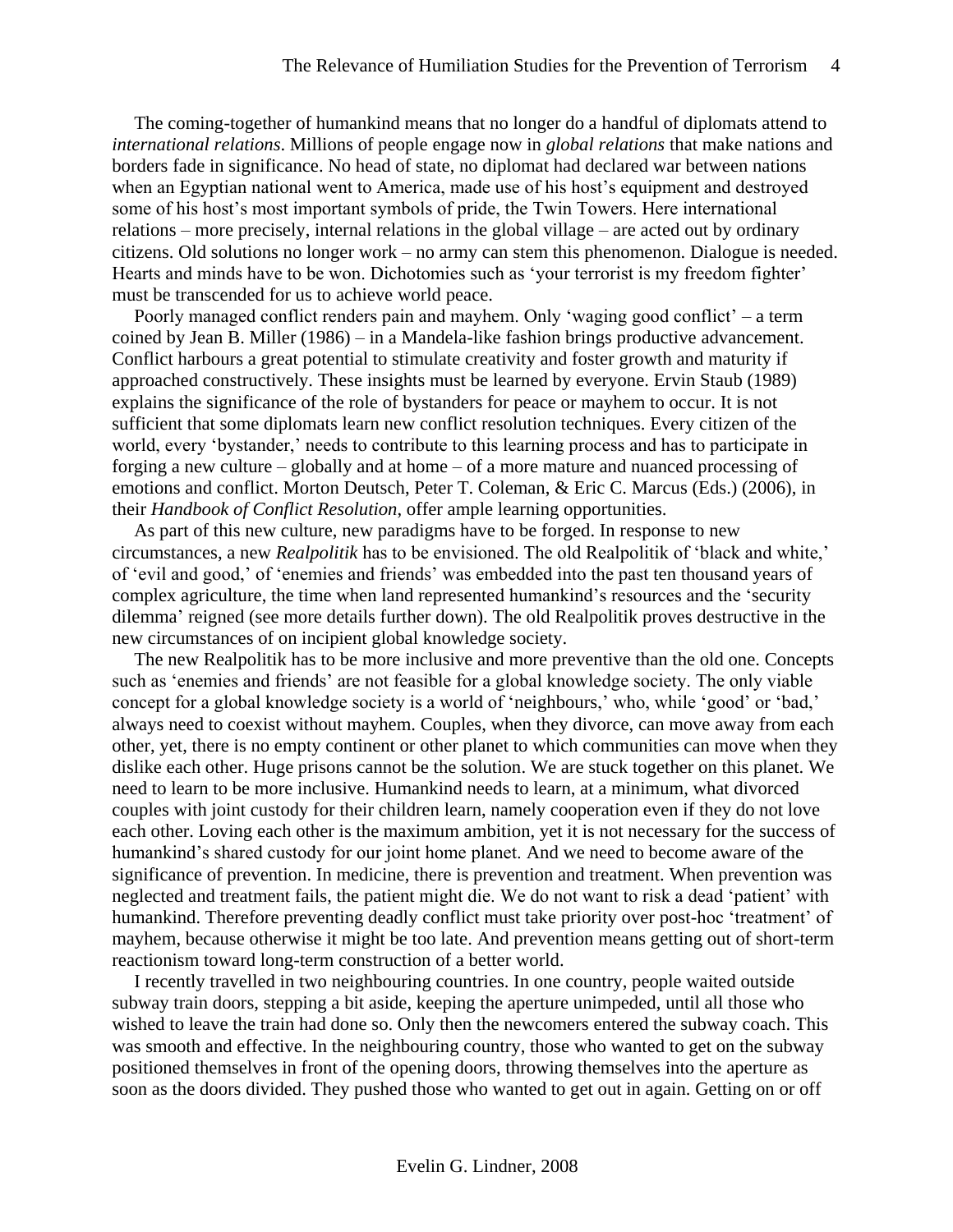the train resembled a fight for life. Often people were engaged in deadlocks, one pushing in direct opposition to another, both being hit by the closing doors, hanging half in and half out of the train. In both countries, everybody's aim was to get off or on the train; however, in the second country, where the subway system was a relatively new technology and cultural scripts had not yet matured, the intention to get off or on the train was translated into utterly shortsighted and ineffective strategies of sheer pushing power, everybody against everybody. This is how the world functions today. Our cultural-social scripts are not yet adapted to a new situation. We use short-sighted ways of conceptualising problems and ineffective cultural scripts for responding to them.

I begin this paper by sketching the background of research on humiliation. I then take a step back and examine the human condition through a historical lens, discussing the transition in human affairs from societies based on 'ranked honour' to those proclaiming an 'equal dignity,' and the relevance of this framing for genocide studies. I then turn to consider terrorism specifically, and relate it to subaltern genocide. How does humiliation lend its own 'rationality' to terrorism and genocide? How does terrorism and genocide represent a terrible means of purging feelings of inferiority and shame, derived from concepts of elite admiration? I end with looking into the future, spelling out the global policy challenges that require to be addressed by concerted international action.

The other papers presented by the participants in the NATO Advanced Research Workshop are all relevant also to this text. Many contributors have written about genocide and terrorism already prior to this conference, in ways that relate to this paper. I would like to mention, particularly, Laila Bokhari (2006), Robert Lambert (2008), David R. Mandel (2002), Elena Mustakova-Possardt (2004), and Thomas A. Pyszczynski, Jeff Greenberg, & Sheldon Solomon (2003).

## <span id="page-4-0"></span>**The Background of Humiliation Research**

#### **Introductory case studies**

Julius Paltiel, a Norwegian Jew, was imprisoned in the 'SS Strafgefangenenlager Falstad' during World War II. Falstad is situated in the midst of a breathtakingly beautiful landscape, in the middle of Norway, not far away from Trondheim (something like the latitude of Anchorage, albeit much milder, because of the Gulf Stream). Falstad is a large building almost forlorn in this lovely nature, wrapped around a rectangular courtyard; it was once a special school for handicapped boys. However, in 1941, it was taken over by the German occupying power and turned into the 'SS Strafgefangenenlager Falstad,' a detention camp for political prisoners. I met Julius Paltiel in October 2002. He lived through a deeply gripping and thought-provoking episode that I would like to narrate to you here.

Paltiel's story illustrates the malignancy of the old order of ranked worthiness, of the humiliation of humanity that is entailed in ranking people into higher and lesser beings, and how the humility called for by human rights ideals entails the potential to liberate and legitimise the fullness of humanity.

Once, one of the prisoners was asked to sing. SS officers and prisoners, including Julius Paltiel himself, stood in the courtyard, listening. The prisoner who was to sing was very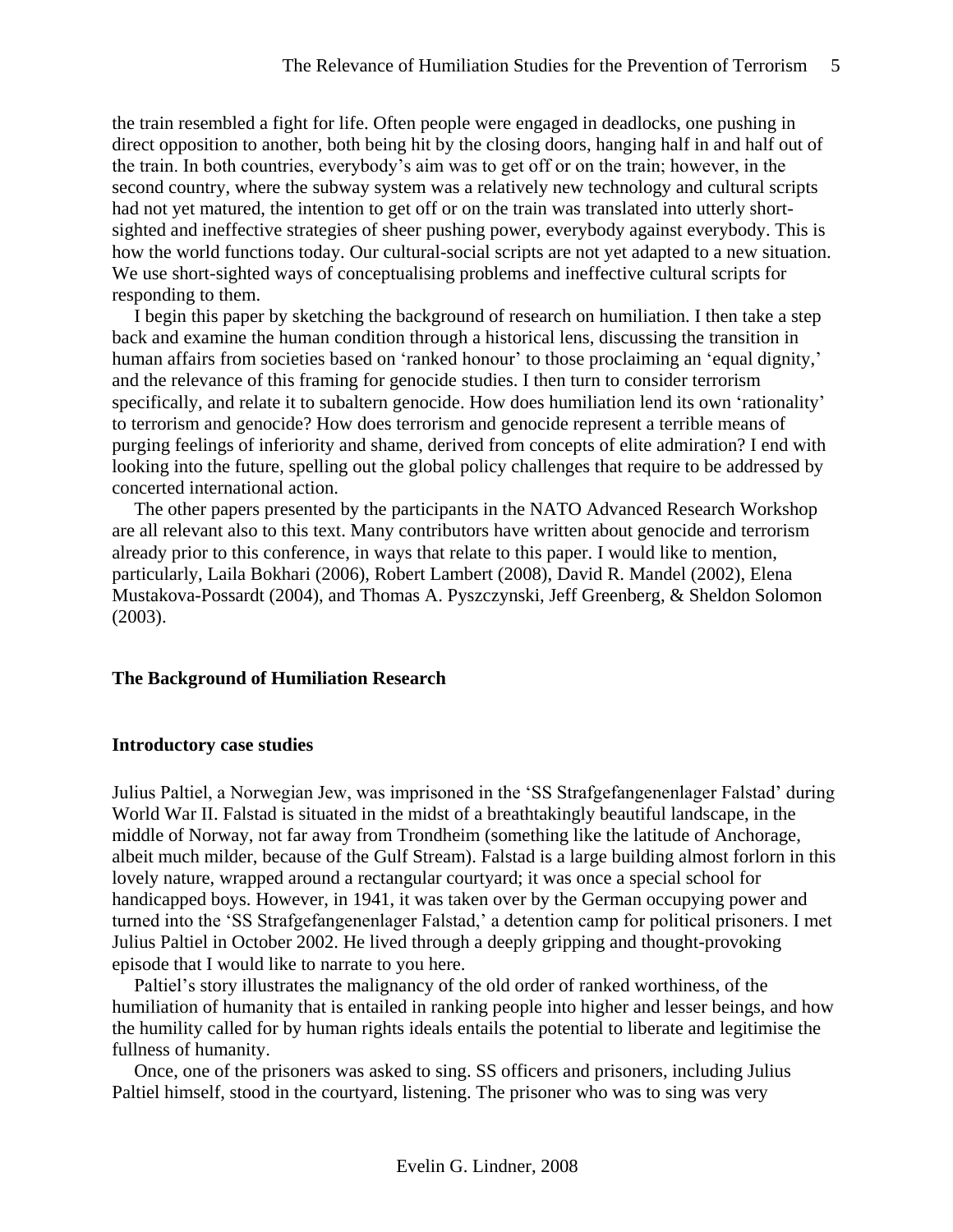knowledgeable and had an extremely beautiful voice. He was able to recite several deeply reflective songs from the German cultural heritage, in German. He sang these songs so wonderfully and touchingly that the SS officers were taken in to a degree that they stood still and listened in silence; in complete silence. Julius Paltiel explained that this had never happened before; the SS officers never used to be silent, on the contrary, they continuously shouted insults and orders.

After about a quarter of an hour of beautiful sounds filling the air, a dog began to howl, trying to 'accompany' the song. This 'woke up' the SS officers. They immediately set out to 'cover up' for their vulnerability by engaging in humiliating acts. They ordered the prisoners to go to the tree in the middle of the courtyard and shake off its leaves; it was autumn. Then they ordered the prisoners to lie down on their stomachs and crawl to the leaves, take them up one by one with their mouths and bring them to one of the corners of the courtyard, all this while dragging themselves ahead on their stomachs. Thus the prisoners had to lie on the ground and use their mouths to 'clean' the courtyard from the leaves that they first had been ordered to shake off the tree!

It seems fair to say that the beautiful songs and their touching appeal had undermined the hierarchy of 'Übermensch' und 'Untermensch' that the SS officers otherwise attempted to maintain. In their minds they were not 'supposed' to feel and be touched in the same way as other people. Being merely human beings among other human beings, this was not their world; they believed to be 'higher' beings. However, the songs confronted them with a truth they did not want to know, namely that they, indeed, were mere human beings like anybody else, and no more. When they 'woke up,' they remembered the ideological frame they had subscribed to, namely a hierarchy of lesser and higher beings where they were supposed to occupy the seat of the master. Interestingly, they did not beat the prisoners 'mindlessly' or treat them with mere physical brutality, no, they perpetrated a highly symbolic and intelligent 'message' to both prisoners and themselves: they reinstated physically, mentally and emotionally the hierarchy of 'Übermensch/Untermensch' by sending the prisoners literally 'down,' down to the ground and let them carry out 'services' that were so 'low' that there could be no doubt as to who was their master!

What do we learn from this story? We could conclude that the beauty of the songs performed by the prisoner elicited humility in the SS officers, at least for a few minutes, a humility that is at the core of the human rights message of equal dignity for every human being. Humiliation, on the contrary, characterises a world of inhuman inequalities and brutal rankings of human worth and value in 'higher' and 'lower' beings.

Let us look at another case that illustrates how some people may identify with other people's suffering, and how this identification can be as powerful as being victimized oneself. In Egypt, where I worked as a psychological counsellor from 1984-1991, I had Palestinian clients, who came to me with depression because they felt they should help their suffering families in Palestine, instead of studying in Cairo and preparing for a happy life. In the wake of the  $11<sup>th</sup>$ September I try to recall some of the cases (I do not reveal names and will protect individuals by making their biographies indiscernible).

A young woman, not yet 20 years old, came to me, let me call her Farida. I try to capture the essence of her message, and will use, as much as possible, her way of speaking English: 'My father wants me to study, get married, and have a life. But I cannot smile and laugh and think of a happy life, when at the same time my aunts and uncles, my nieces and other family members face suffering in Palestine. This suffering is like a heavy burden on me. I cannot smile and laugh.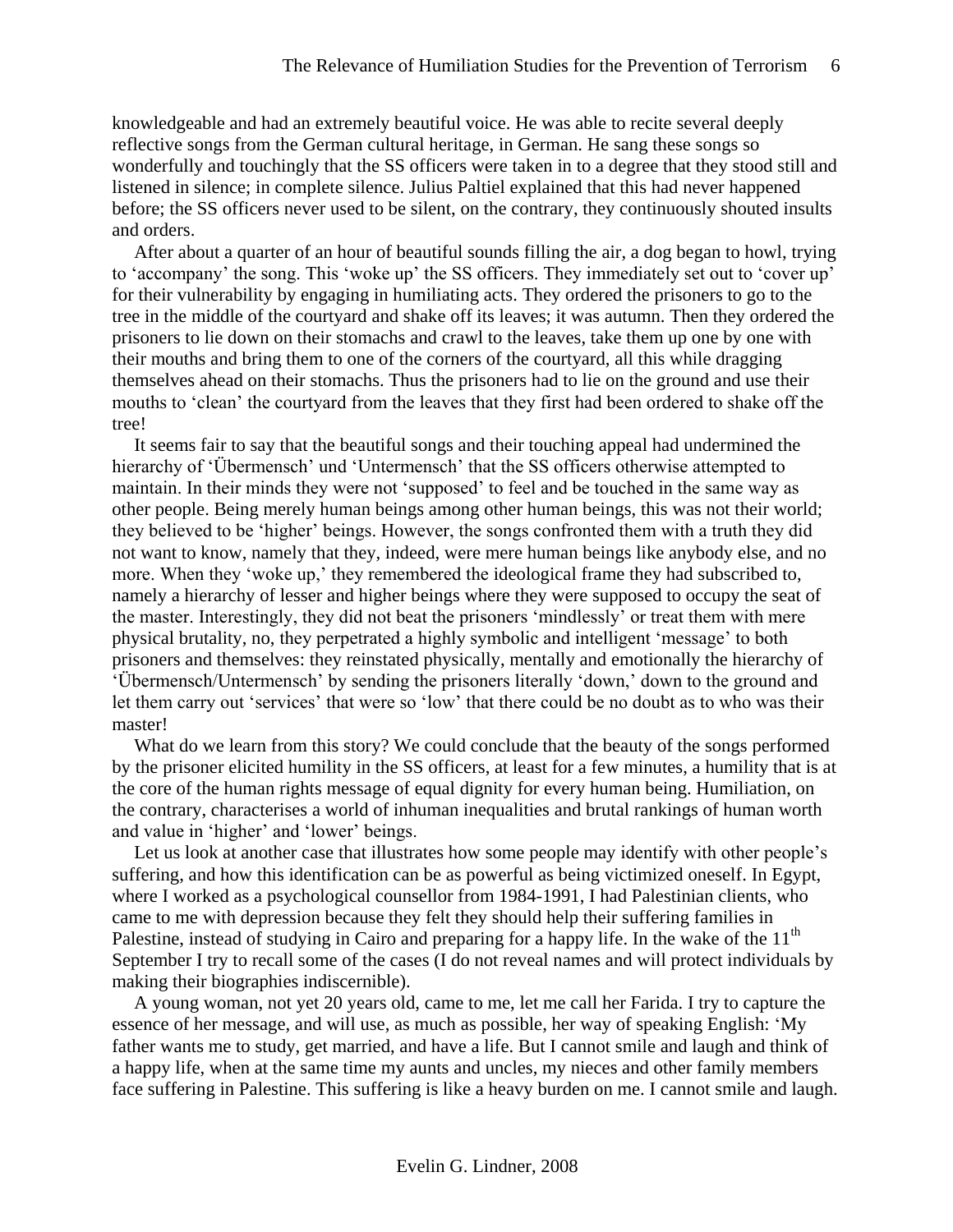I feel their suffering in my body. Sometimes I cannot sleep. I know some Palestinians of my age who do not care. They go to the discotheque and dance and do all kinds of wrong things; they even drink alcohol. I think this is disgusting. Our people are suffering and we should stand by them. If we cannot help them directly, we should at least not make fun of them by living immoral lives, or be heartless and forget them altogether. I feel that I do not have any right to enjoy life as long as my people suffer. All right, I obey my father and try to concentrate on my studies. But I do this only because I respect my father. If he were not there, I would go to my homeland, get married and have as many sons as I could have, and educate them in the right spirit. I would be overjoyed to have a martyr as a son, a son who sacrifices his life for his people. I feel that suicide bombers are heroes, because it is hard to give your life. I want to give my life. I want to do something. I cannot just sit here in Cairo and watch my people suffer. Their suffering eats me up. I feel so powerless, so heavy; sometimes I can hardly walk. The burden crushes me. What shall I do?'

What would you, the reader, advise this young woman to do? I tried to give her strength and discussed with her how she could contribute to a more just world after her studies, in a peaceful way, and how this would be more beneficial to her people and the entire world than giving birth to suicide bombers.

Her involvement and sincerity were intense, pure, deep and selfless. I was reminded of the sincere young students who had been my clients in Germany. I remember a young German woman – she was 19 years old and had bulimia, let me call her Rita. Her words were the following (I try to translate from German): 'I am appalled by the violence in the world, the destruction of the environment, and the lack of sincerity around me. I am a good student, a very good one. And I cannot live in a world where men play around with the world, with women, and nature, and bring suffering about all of us. Men want to show off their muscles and virility, that is all they want, and the rest of the world is their victim. This world makes me choke. I am so nauseated that I do not want to eat. And sometimes I do not eat for a long time. As long as I manage to refrain from eating, I feel pure, ascetic, as if I can escape the pollution around me by saying 'no.' But then I get very hungry, and I start eating, and because I eat too much, I have to force myself to vomit. This in turn makes me feel extremely guilty, because I waste valuable resources. Here I am, I say to myself, eating too much and vomiting, while millions of people do not have enough to eat. I am caught in this cycle. What can I do? I want to do something, but I don't know what! I feel so powerless and heavy!'

These two young women resembled each other. Both were highly intelligent, with an IQ considerably above average, with a bright future ahead, and they did not know how to digest the violence, neglect, and thoughtlessness they perceived around them. They were strong women, with an acute awareness of justice, whose strength was wasted because they saw no constructive way out. They felt caught in a hopeless situation, where they were straightjacketed. The Palestinian woman found solace in dreaming about sacrificing her life, as the mother of sons who would give their lives to defend their people. The German woman did not have any such vision, however, she thought that asceticism was a solution, an asceticism that went too far for her own abilities. (Other young women, like Rita intelligent and promising young pupils and students, manage to kill themselves by not eating – we call that anorexia nervosa – while others, those who do not induce vomiting, oscillate between asceticism and obesity. My field of psychological counselling from 1980-1984 was 'eating disorders,' and I led therapeutic groups with women with such disorders.)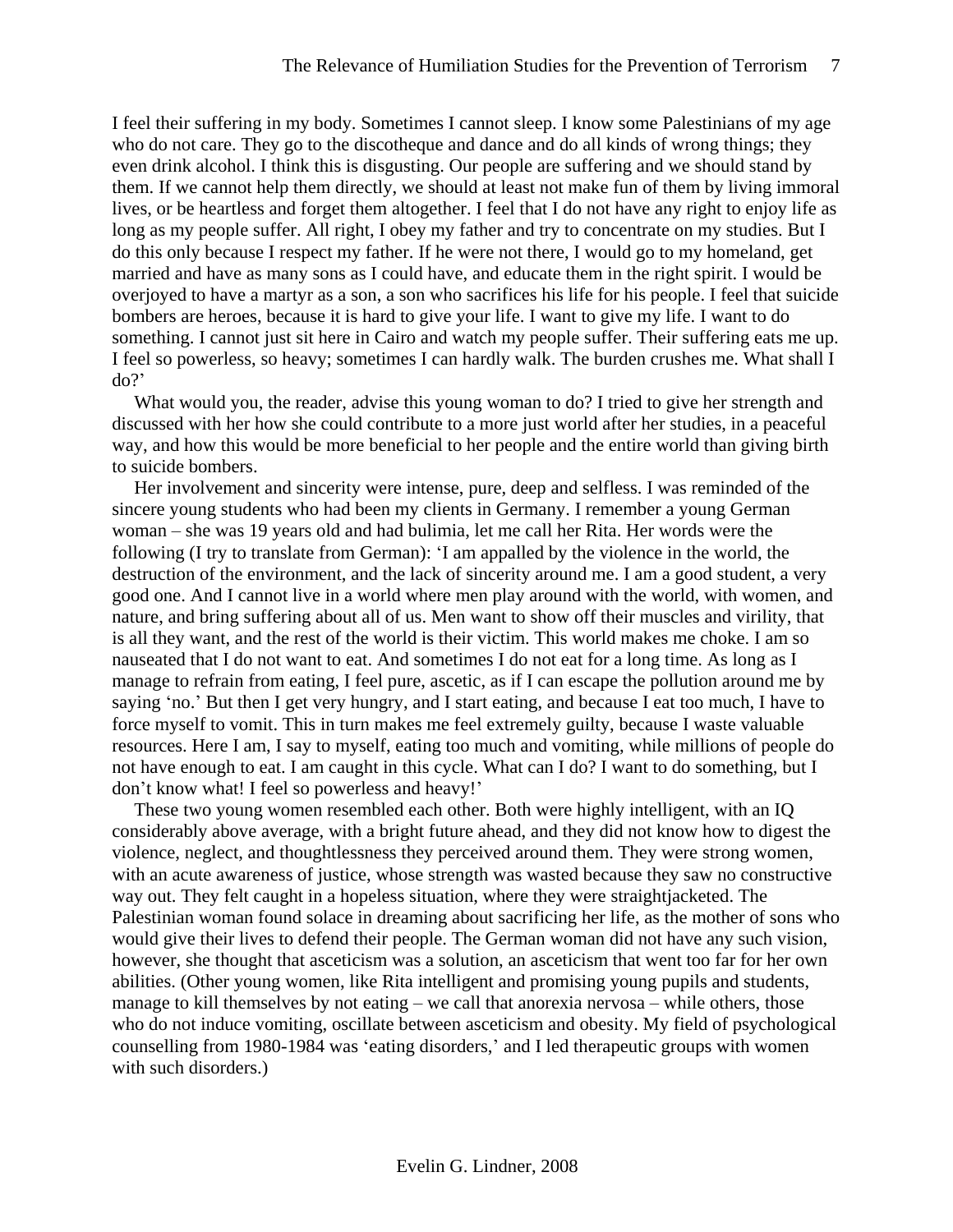I had some male Palestinian students as clients in Egypt as well, and they dreamt of giving their lives in Palestine in violent resistance and condemned, as Farida did, some of their male friends who chose to 'forget' their people's suffering and instead went about their own business, even enjoying life by feasting and drinking. None of these young clients was driven by any 'will to power' or inherent 'hatred.' They were driven by despair about the sufferings they perceived around them. They suffered from empathy, so to speak; perhaps to be called a 'noble' suffering. However, they suffered also from short-sighted, impatient and counterproductive strategies to provide their empathy with relief, similar to the alcoholic who believes that alcohol solves problems. In other words, the starting point, empathy for others' sufferings – a 'noble,' 'sincere,' and 'valuable' suffering – contrasted starkly with 'destructive' strategies for action, destructive for the bearers of these strategies as well as for the social fabric of a world which currently tries to build a global community that is based on justice that is brought about by non-violence. Whenever I counselled these young and bright people I was aware that they were vulnerable to being recruited by leaders who could exploit their ability for empathy and use them for acts of destruction – recently, Jürgen Todenhöfer (2008) interviewed members of the Iraqi resistance, shedding light on similar dynamics.

The core of their problem is  $-$  this is my evaluation after more than twenty years of work  $-$  the phenomenon of humiliation. As discussed earlier, many scholars and experts identify deprivation as the main culprit of problems such as 'grievances,' 'resentment,' 'embitterment,' or 'backlash'; however, I believe that this is too superficial an analysis. Victims of deprivation or exclusion do not automatically perceive this as a form of suffering that calls for action. It is only deprivation that is perceived as an illegitimate violation of ideals of equality and dignity, in short, which is perceived as a humiliation, which has the potential to elicit the 'nuclear bomb of the emotions' and its potentially devastating consequences.

#### **Overview of the current state-of-the-art**

My scholarly research has focused on the phenomenon of humiliation for the past decade. A doctoral project explored *The Feeling of Being Humiliated: A Central Theme in Armed Conflicts*, focusing on the African cases of Somalia and Rwanda, and the European one of Germany – Evelin G. Lindner (2000a). These investigations included 216 qualitative interviews in the three countries, focusing on their history of genocidal killing. Further interviews, some of them filmed, were carried out in Africa and Europe in 1998-99.

As the title of the project indicates, I focused on conflictive parties in Somalia and Rwanda, and on those who sought to intervene. The results confirmed my hypothesis that, indeed, humiliation played a key role in war and genocide – not only in the distant past, but at present. In all cases, a fear of imagined future destitution, and of humiliating subjugation at another's hands, figured as a core justification for genocidal killing. In the German case, this fear took the form of a future *Weltherrschaft des Judentums* – a world dominated by Jews. In Rwanda, the fear was of democratic power-sharing with Tutsis, interpreted as meaning a return to Tutsi domination. Somalia's future was also regarded as threatened by the 'arrogant' Isaaq tribe – see a deeper discussion in Evelin G. Lindner (2000b) and Evelin G. Lindner (2006b).

Since the conclusion of the doctoral research in 2001, I have expanded my studies, among others in Europe, South East Asia, and the United States. I am currently building a *theory of humiliation* that is transdisciplinary and entails elements from anthropology, history, social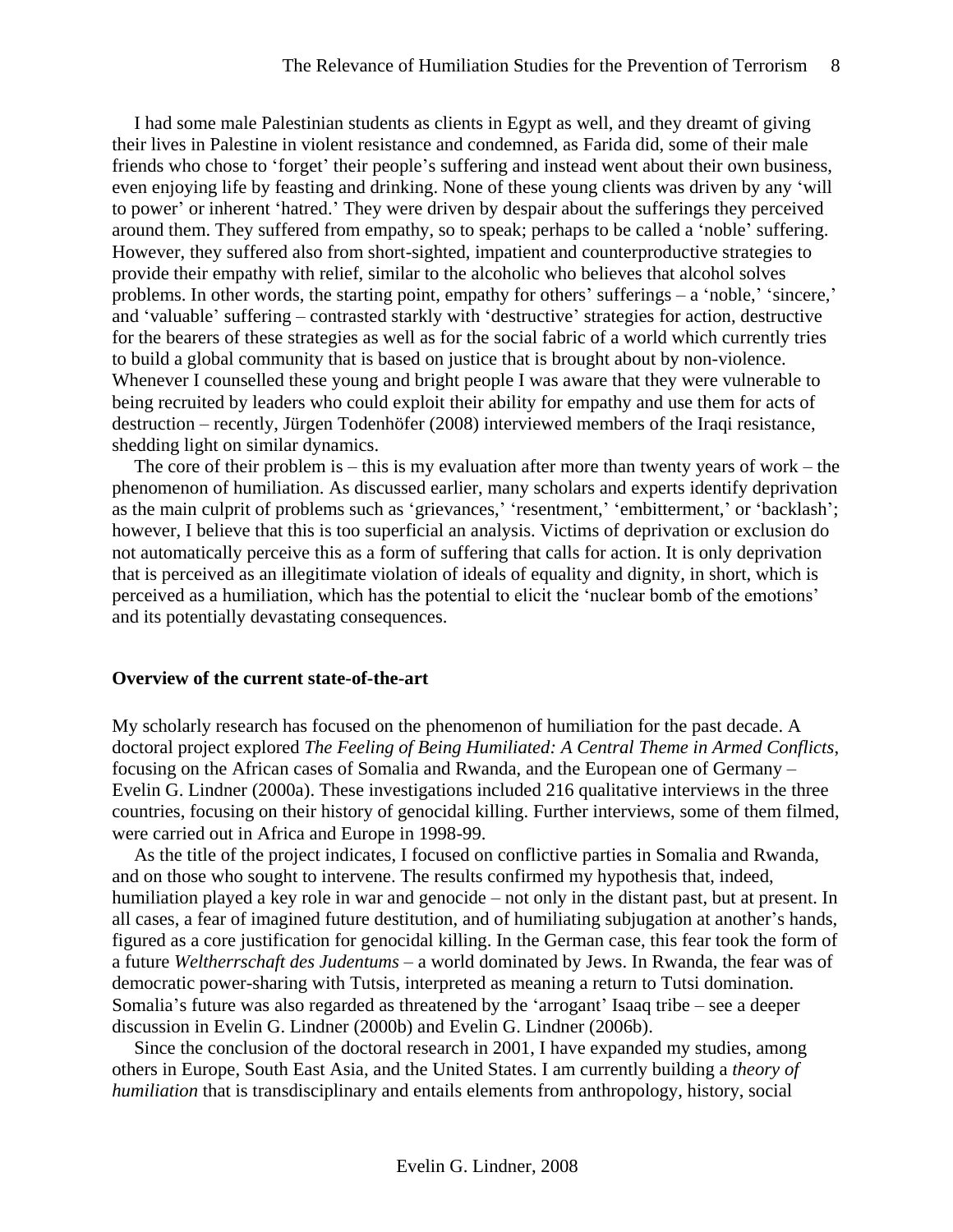philosophy, social psychology, sociology, and political science – see, for example, Evelin G. Lindner (2007a), Evelin G. Lindner (2007c), Evelin G. Lindner (2006a), Evelin G. Lindner (2006c). I am the Founding Manager of Human Dignity and Humiliation Studies (HumanDHS, [http://www.humiliationstudies.org\)](http://www.humiliationstudies.org/) and develop this network of academics and practitioners globally since 2001.

I see humiliation not as an ahistorical phenomenon rooted in human 'nature,' but as a historical, cultural, social, and emotional construct which changes over time. I contend that present generations occupy a transitional world-historical juncture, between an 'honour world' grounded in conceptions of ranked honour (with a concomitant experience of honourhumiliation), and a future world of equal dignity (with a quite distinct experience of dignityhumiliation).

Humiliation in general can be described as follows. Typically, the term 'humiliation' is employed in a threefold sense, pointing simultaneously to an act, a feeling, and a process. Humiliation means the enforced lowering of a person or group: a process of subjugation that damages or strips away pride, honour, and dignity. To be humiliated is to be placed, against one's will (or occasionally by consent – for example, in cases of religious self-abnegation or sadomasochism), and often in a deeply hurtful way, in a situation that is markedly at odds with one's sense of entitlement. Humiliation may involve acts of force, including violence. At its heart is the idea of pinning or putting down, of holding to the ground. Indeed, one of the defining characteristics of the process of humiliation is forcing the victim into passivity – a state of being acted upon and made helpless.

People react in different ways when they feel unduly humiliated. Some simply become depressed: anger turned inward against oneself. Others become enraged; still others hide their anger, and carefully plot revenge. The person motivated by revenge may rise to become leader of a movement that instigates mass violence – by forging narratives of humiliation, and inviting the masses to invest their grievances in those narratives. Feelings of humiliation and fear of humiliation, if instigated and harnessed in malign ways by 'humiliation entrepreneurs,' may fuel mass atrocities in an enormously powerful and highly efficient manner.

The most potent weapon of mass destruction is thus the humiliated mind (whether the feeling of humiliation pre-exists or is manipulated). That mind may be ready to transgress all 'normal' calculations of self-interest in response. A relatively small number of people so inclined can humble large armies – not least because cycles of humiliation, if kept in motion, may pre-empt the need for sophisticated weapons. Or, the destruction of the World Trade Center on September 11, 2001 was achieved without access to high-tech bombs or missiles. Modern technology may serve as a magnifier of the humiliated mind – as in the Nazi Holocaust, where it enabled mass killing on an industrial scale. In Rwanda, household tools such as machetes sufficed; many victims paid to be shot instead of hacked to death. Modern technology serves as a magnifier, in the Holocaust it enabled industrial mass killing, in Rwanda, Radio Mille Collines disseminated propaganda, and 9/11 was possible through the victim's civil airplanes turned into missiles.

In traditional hierarchical societies, elites were socialised to translate feelings of humiliation into an urge to react violently. They defended their honour against humiliation – whether with a sword, in duel-like conflicts, or in duel-like wars employing increasingly lethal weaponry. Subaltern actors, namely women and male underlings, were expected to accept their subjugation humbly, subserviently, and obediently, without invoking or expressing feelings of humiliation. This conceptualisation first arose around ten thousand years ago, when hierarchical societal systems emerged alongside complex agricultural societies evolved – see William Ury (1999) for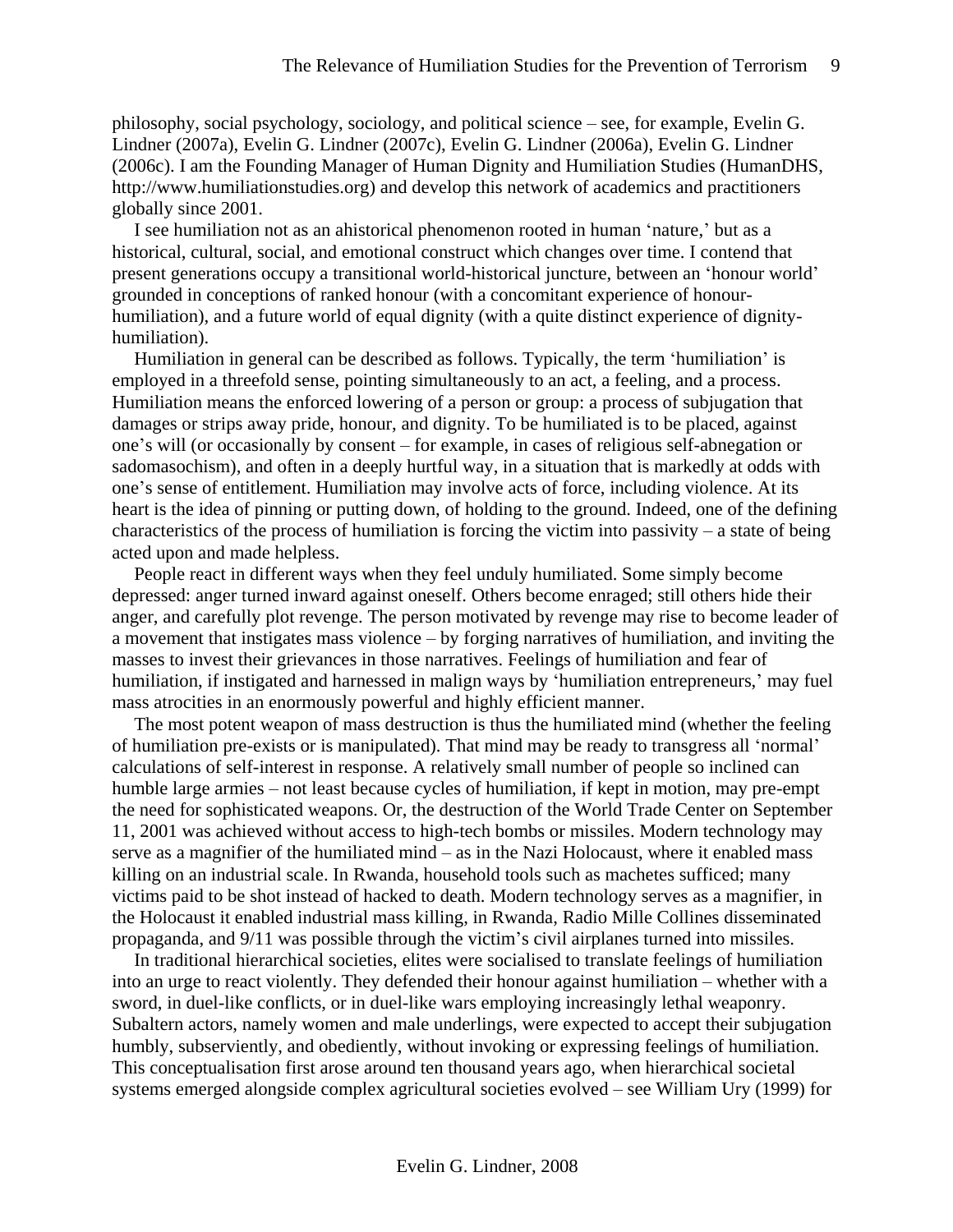a comprehensive description. Until recently, such hierarchical societal systems were regarded as legitimate, even divinely ordained. Even today, in many parts of the world, populations still subscribe to these concepts.

Many elements of this equation merit attention I must unfortunately deny them here, for space reasons. To take one example: what is the difference between a humiliation felt 'innately,' and such a feeling when culturally prescribed or instigated by means of propaganda? If humiliation is felt at the individual level, how is it transmitted to the group, if indeed it is? Those interested in pursuing these themes further may consult the author's extensive writings at [http://www.humiliationstudies.org/whoweare/evelin02.php.](http://www.humiliationstudies.org/whoweare/evelin02.php)

Apart from myself, only very few scholars focused on the role of humiliation per se. for example, Donald C. Klein (1991) edited two special issues of the *Journal of Primary Prevention*, in 1991 and 1992, that were devoted to the topic of humiliation. Linda M. Hartling & Tracy Luchetta (1999) pioneered a quantitative questionnaire on humiliation (Humiliation Inventory), whose questions probe the extent to which respondents feel harmed by such incidents throughout life, and how much they fear them with a rating from 1 to 5 measuring items such as 'being teased, bullied, scorned, excluded, laughed at, or, harassed.' Linda Hartling wrote (in a personal note on May 12, 2007): 'Few people have engaged in any empirical analysis of the impact of humiliating experiences. My research convinced me that humiliation has a cumulative impact. Unless there is a healing, relational intervention – unless the individual is connected to family, friends, therapy, community connections, etc., to strengthen his/her resistance and resilience – I believe cumulative experiences of humiliation can suck individuals into a downward spiral of disconnection, depression, isolation, and, sadly, sometimes violence.'

The view that humiliation may be a particularly forceful phenomenon is supported by the research of Thomas J. Scheff & Suzanne M. Retzinger (1991), who studied shame and humiliation in marital quarrels. They showed that suffering caused by humiliation is highly significant and that the bitterest divisions have their roots in shame and humiliation. Jan Smedslund (1998) developed *Psycho-Logic*, within which he describes anger, forgiveness and humiliation. William Vogel & Aaron Lazare (1990) document unforgivable humiliation as a very serious obstacle in couples' treatment. In his recent book *On Apology*, Aaron Lazare (2004) writes, 'I believe that humiliation is one of the most important emotions we must understand and manage, both in ourselves and in others, and on an individual and national level' (262). Lazare's claim is supported, for example, by Robert J. Lifton (2003). Robert L. Hale (1994), furthermore, explored the subject in his book *The Role of Humiliation and Embarrassment in Serial Murder*. Humiliation has been studied in such fields as love, sex and social attractiveness, depression, society and identity formation, sports, history, literature, and film.

Scheff and Retzinger extended their work on violence and the Holocaust, studying the part played by 'humiliated fury' – a term coined by Helen B. Lewis (1971) – in escalating conflicts between individuals and nations – see Thomas J. Scheff (1997). Dennis Smith (2006), was introduced to the notion of humiliation through my research and incorporates the notion into his work. Vamik D. Volkan, Demetrios A. Julius, & Joseph V. Montville (Eds.) (1991) carried out important work on psychopolitical analysis of intergroup conflict and its traumatic effects. In his book *Blind Trust*, Vamik D. Volkan (2004) explains that a *chosen trauma* that is experienced as *humiliation* is *not mourned*, leading to the feeling of *entitlement to revenge* and, under the pressure of *fear/anxiety*, to *collective regression*. Indeed, chosen traumata are often connected with myths that are kept alive over generations. In his paper 'The Myth of the Trauma / The Trauma of the Myth,' Thomas M. Pick (2001) analyses four historic battles, of which two had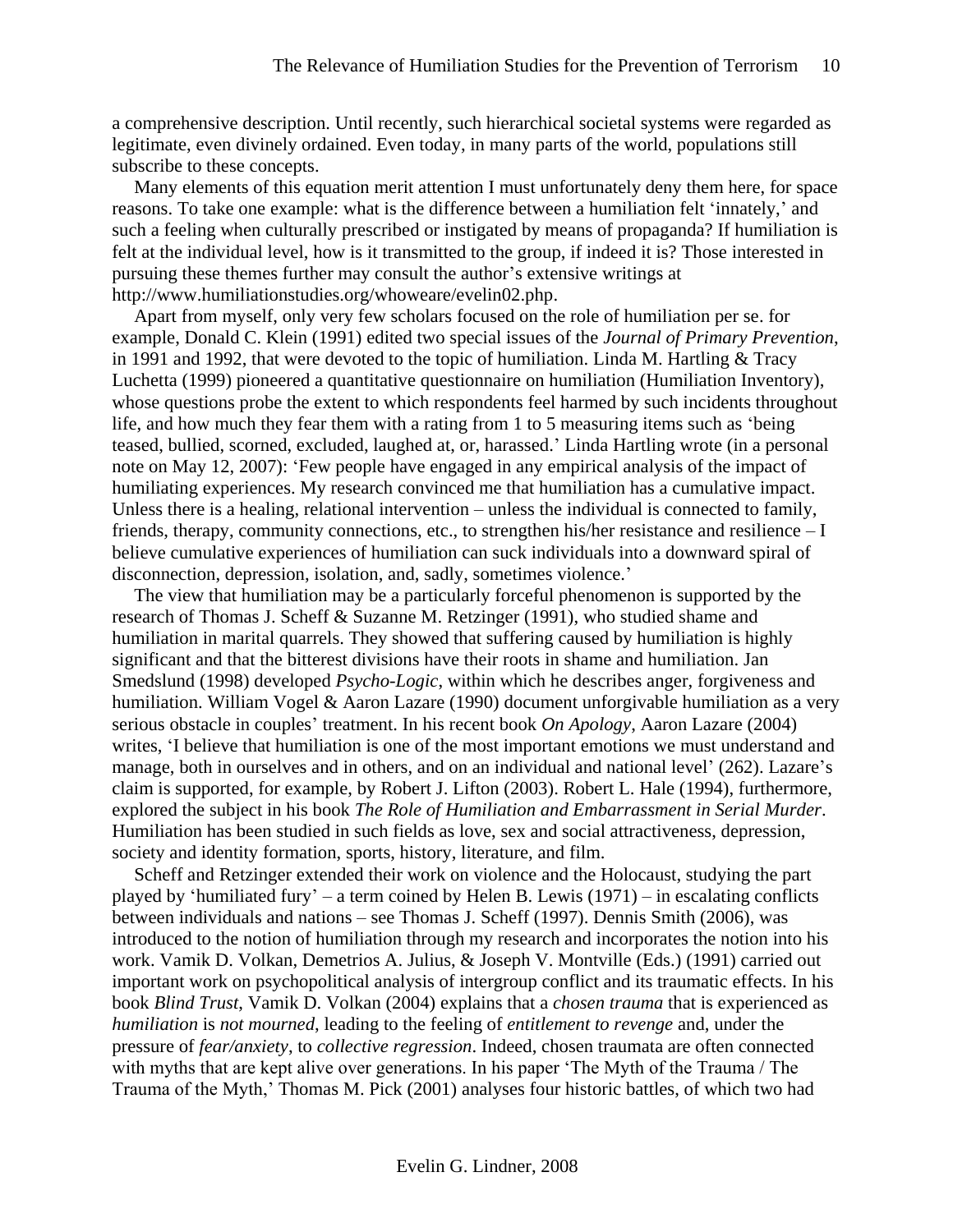disastrous effects that lasted for many centuries, while the other two did not. He suggests that the devastation in the first two cases can be ascribed to precisely those myths.

In the realm of psychology, sociology and trauma, Ervin Staub's work continues to be highly significant – see, among others, Ervin Staub (2003), Ervin Staub (1999), and Ervin Staub (2007) for his recent work on terrorism. See also the special issue of the journal *Social Research* in 1997 that was stimulated by the book *Decent Society* by Avishai Margalit (1996). Staub makes the point that bystanders need to stand *up* – and not *by* – when humiliation is being perpetrated on their neighbours, while Margalit draws our attention to the fact that we need to stand up not just against singular acts of humiliation but that we have to build societies with institutions that do not humiliate their citizens.

The notion of honour and humiliation is addressed, for example, by Richard E. Nisbett & Dov Cohen (1996). They refer to the form of honour that operates in more traditional branches of the Mafia or, more generally, in blood feuds. Bertram Wyatt-Brown (1982) studied the history of American *Southern Honour* and humiliation, while William I. Miller (1993) wrote a book entitled *Humiliation and Other Essays on Honour, Social Discomfort, and Violence*, where he linked humiliation to honour as understood in historical and literary classics like *The Iliad* or Icelandic sagas.

There is a significant literature in philosophy on *the politics of recognition* – see Axel Honneth (1997) on related themes. German philosopher Max Scheler (1912) set out these issues in his classic book *Ressentiment*. Max Scheler (1913) stated that a person at her core is a loving being, *ens amans,* who may feel *ressentiment* (comparable to resentment) when not recognised. The philosophy on *the politics of recognition*, building on Scheler, supposes that it may lead to violence when people suffer humiliation as a result of non-recognition.

The human need for recognition has been explored by a number of scholars. Erich Fromm (1941), wrote *Escape from Freedom*, where he pointed out how emotional distress makes people vulnerable to charismatic leaders. The one emotional distress that nobody of a clear mind can escape is awareness of death. It may be so strong that we may want to escape from it or even deny it – read, for example, *The Denial of Death* by Ernest Becker (1973). *Terror management theory* (TMT), first developed by Jeff Greenberg, Sheldon Solomon, & Thomas A. Pyszczynski (1997), analyzes human behavior when life is threatened. Humans are terrorized by their awareness of their mortality, they say, and as a "remedy" they connect their self-esteem with their investment in cultural belief systems.

This overview only reflects my awareness of relevant literature. To my knowledge, only Miller, Hartling, and the two above-mentioned journals explicitly use the word and concept of *humiliation* at the center of their work and in the title, prior to my book *Making Enemies: Humiliation and International Conflict*, Evelin G. Lindner (2006c). However, more research is certainly available that is not considered here, particularly if one draws the boundaries wider. As soon as we turn to issues related to humiliation, then a wide field of research opens up: Research on mobbing and bullying touches upon the phenomenon of humiliation, which in turn leads to the field of prejudice and stigmatisation, which draws on research in trauma and Post-Traumatic Stress Disorder (PTSD), aggression, power and conflict, stress, and finally research on emotions. In cases where humiliation is studied in cross-cultural settings, cross-cultural psychology must be included, and the anthropological, sociological, and philosophical embeddedness of humiliation processes in different cultural contexts addressed. If humiliation among groups or nations is studied then history and political science plays a central role.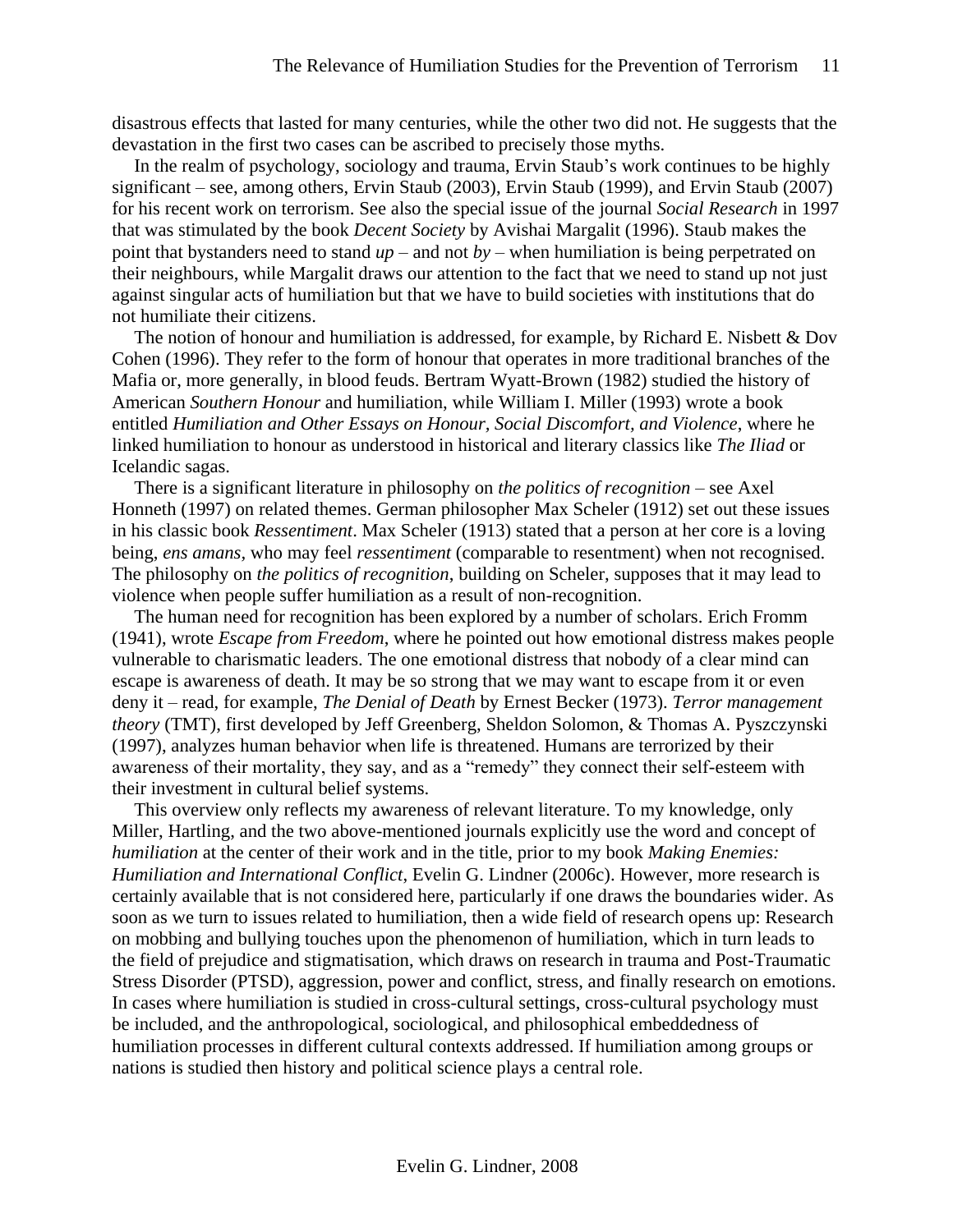Just in the past years, research has uncovered to what extent Homo sapiens is a social animal that thrives on connection and cooperation rather than isolation and confrontation – see, for example, Amy Banks & Judith V. Jordan (2007), and their article 'The Human Brain: Hardwired for Connections' – even rats are capable of generalized reciprocity, not just direct reciprocity, see Thomas Pfeiffer et al. (2005). Mark Ames (2005) contends that the common myth of an 'isolated case of madness' is no sufficient explanation for violence at the workplace and in schools. He identifies a long process of recognition being withdrawn and the need for connection being frustrated, during which violent aggressors become lonely individuals.

Having friends (rather than money) is at the core of happiness. Naomi I. Eisenberger  $\&$ Matthew D. Lieberman (2005), wrote the chapter, 'Why It Hurts to Be Left Out: The Neurocognitive Overlap Between Physical Pain and Social Pain' where they state, 'Social connection is a need as basic as air, water, or food and that like these more basic needs, the absence of social connections causes pain. Indeed, we propose that the pain of social separation or rejection may not be very different from some kinds of physical pain' (Eisenberger & Lieberman, 2005, p. 110).

Rediscovering the truth of 'human nature,' as it evolved during the first ninety percent of its history (I will explain this in more detail further down), has catapulted positive psychology into the limelight – see the work of Nobel Laureate Daniel Kahneman (2002), Martin E. P. Seligman (2002), or Norbert Schwarz, Daniel Kahneman, & Ed Diener (Eds.) (1999), who all spell out the make-up of happiness. *Stumbling on Happiness* by Daniel T. Gilbert (2006) is a telling book title; it won the 2007 Royal Society Prize for Science Books.

What the new research teaches us is the central role of so-called mirror neurons. Learning about mirror neurons illuminates not only the case of humiliation in itself, but also how humiliation can 'spread' through identifying with victims of humiliation. Humiliation appears to be mapped in the brain by the same mechanisms that encode real physical pain. More precisely, the human brain has multiple mirror neuron systems in a part of the brain called the insula, which understand not just the actions of others but their intentions, the social meaning of their behaviour and their emotions. 'Social emotions like guilt, shame, pride, embarrassment, disgust and lust are based on a uniquely human mirror neuron system found in a part of the brain called the insula, Dr. Keysers said' – reports Sandra Blakeslee (2006), p. 3. And rejection hurts like physical pain, as does observing the rejection of other people I identify with. These discoveries shift our understanding of a vast array of fields, from philosophy, linguistics, and culture, to empathy, imitation, or autism psychotherapy.

Social pain - including social pain inflicted by humiliation – can endure throughout one's life span – see Linda M. Hartling (2005). And it can lead to violence, not least because social pain diminishes self-regulation. Diminished self-regulation, in turn, increases the risk of selfdefeating behaviour, including violence.

Let me intersect a passage from Linda M. Hartling (2005):

In an effort to illuminate the factors that make humiliating experiences enduring and an impetus for violence, I propose that we stretch our conceptual maps by exploring the neurobiology of humiliation. Recent research on social pain—'the distressing experience arising from the perception of psychological distance from close others or from the social group' (Eisenberger & Lieberman, in press, p. 6) – may help to explain both the acuteness and the enduring nature of humiliating experiences. Most of us would agree that humiliation provokes social pain. Eisenberg and Lieberman reviewed studies of animal and human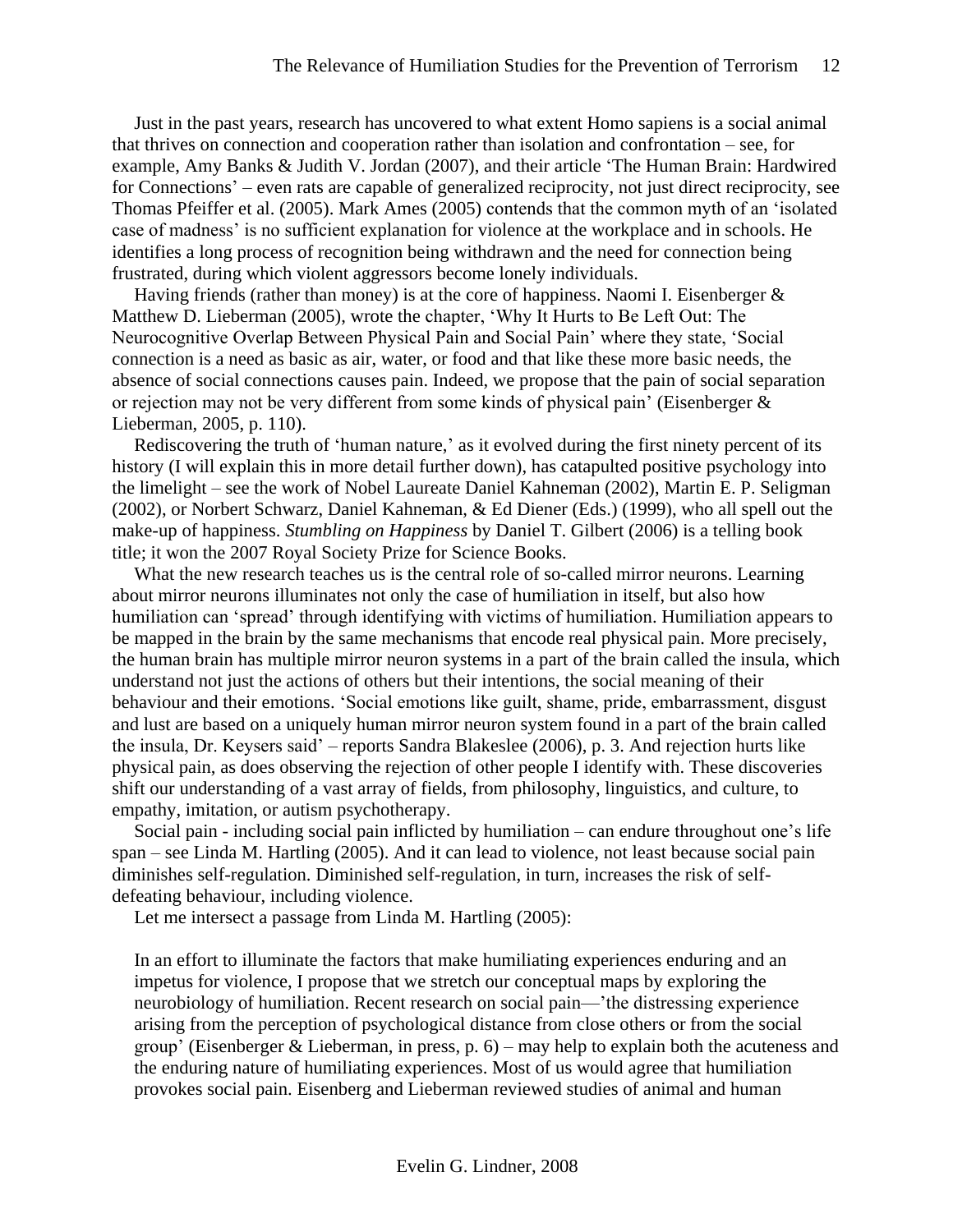behavior and conducted neuropsychological and neuroimaging research, to formulate a theory about how the brain processes social pain – and, presumably, the pain of humiliation: Social Pain/Physical Pain Overlap Theory (SPOT)…proposes that social pain, the pain that we experience when social relationships are damaged or lost, and physical pain, the pain that we experience upon physical injury, share parts of the same underlying processing system. This system is responsible for detecting the presence or possibility of physical or social damage and recruiting attention once something has gone wrong in order to fix it… Based on mammalian infants' lengthy period of immaturity and their critical need for substantial maternal contact and care, it is possible that the social attachment system, the system that keeps us near close others, may have piggybacked onto the pre-existing pain system, borrowing the pain signal to signify and prevent the danger of social separation. (p. 4) Eisenberg and Lieberman observe that social pain triggers some of the same mechanisms and responses in the brain as physical pain. Could this be one of the reasons the pain of humiliation is so enduring? (Hartling, 2005, pp. 2-3).

With these framings in mind, let us consider humiliation in historical context, with reference to the transition from ranked honour to equal dignity, or from honour-humiliation societies to dignity-humiliation societies.

# <span id="page-12-0"></span>**The Historic Transition from Ranked Honour to Equal Dignity**

According to William Ury (1999), most of human history passed relatively peacefully, with small bands of hunter-gatherers cooperating in noticeably egalitarian societal structures, amidst abundant resources.

Roughly ten thousand years ago, Homo sapiens had populated the entire globe – at least its more easily accessible regions – and uninhabited land became scarce. No longer could people just wander off to the next virgin valley; it was likely to be populated already (the anthropological term is *circumscription*). Increasingly, people had to stay in place, become more sedentary, and make do with the resources immediately available, primarily through a process of agriculture (*intensification* is the anthropological term).

Agriculture introduced a profoundly new way of life: much more malign than previously, because land belongs either to oneself or to another. This win-lose logic, in turn, fuels war. International relations theory uses concepts like the 'security dilemma' to describe how arms races and war were all but inevitable in this atmosphere of fear of attack from outside one's community – see, among others, the work done by Barry Posen (1993), and Russell Hardin (1995). In response to these novel circumstances, hierarchical societies evolved, with masters at the top and lesser beings at the bottom. Human worthiness became ranked, with different degrees of honour attached to each stratum.

Ranked honour is a cultural-social adaptation to the situation during roughly the past ten thousand years of hierarchal societies of complex agriculture. It is deeply embedded into the security dilemma. The security dilemma as described in international relations theory has been expanded upon by many authors. The threat of pre-emption and actual pre-emption are the ultimate and seemingly inevitable outcome of the traditional security dilemma. The security dilemma forces bloody competition to emerge out of mutual distrust, even though nobody is interested in going to war in the first place. States that have no intention to harm one another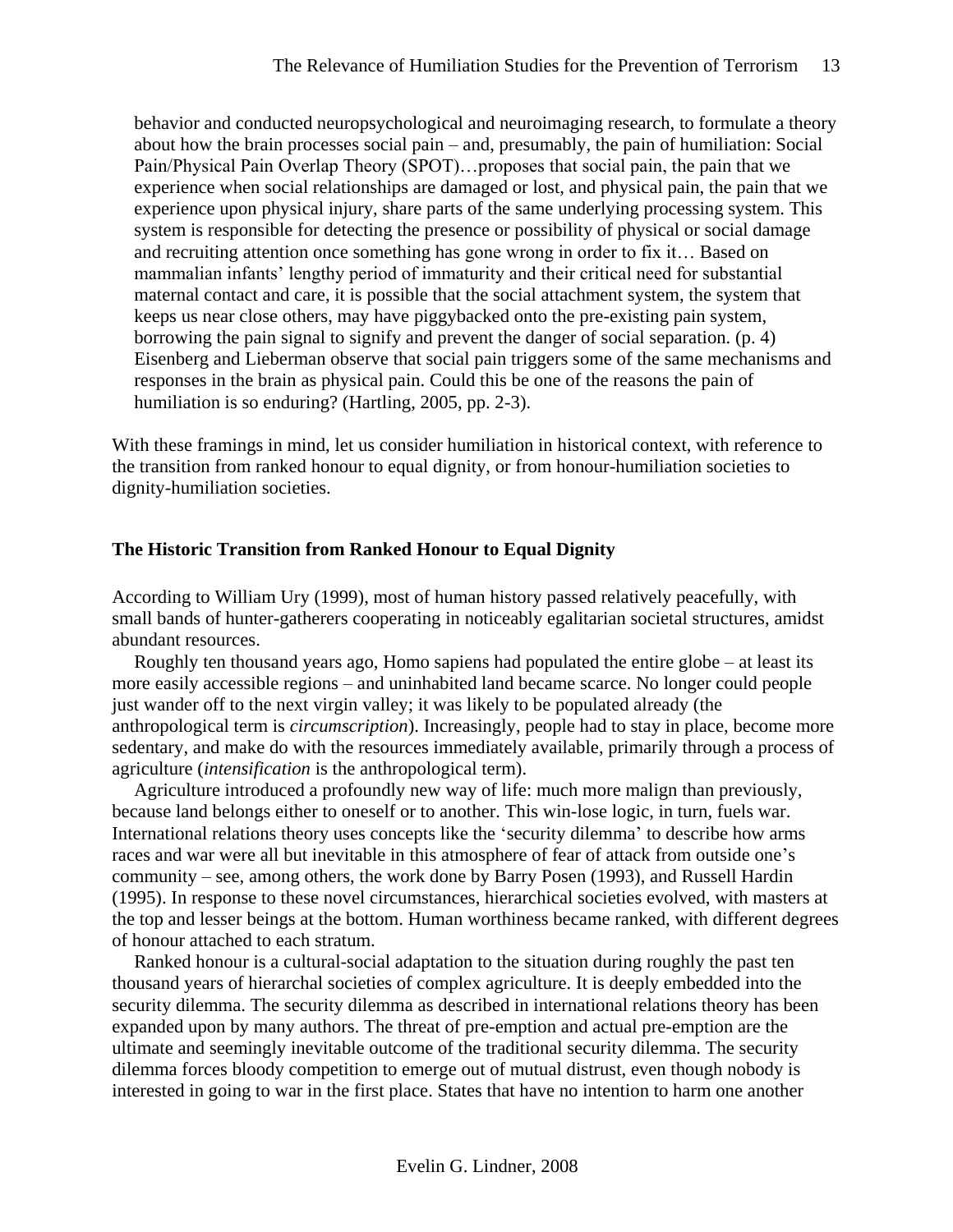may still end up in competition and war. Its very essence is one of tragedy. It plays out when states (or social units) are too close to each other to be unaware that the other represents a potential threat, and too far away to be intimately familiar enough with the other to be able to safely gauge the other's objectives and intentions. When we use the word 'global village' as a blueprint, then the security dilemma characterises a world of 'many villages,' each connected to a specific territory and pitted against the other in the security dilemma.

Under conditions of the security dilemma, fear reigns. Hobbesian fear of a surprise attack from outside one's borders is all-pervasive. Continuous preparations for war drain societal resources. Everybody has to be continually on the alert and willing to be led by their leaders and governmental institutions. Stereotyped fear of out-groups (for example, of other nations) permeates in-groups. For millennia, this fear became manifest in societal, social and cultural institutions, from manifest expressions such as 'Ministries of War' or 'Defense' to less tangible identity constructs such as masculinity or honour norms.

It seems evident that most individuals feel intense pain when something they value is debased, especially when it defines their inner-most being, for example their honour or dignity. However, during the past millennia, this was not the case for subaltern underlings. Humiliation was a privilege for 'honourable' elites. The concept of masculinity in particular is a concept of honour to be defended against humiliation. There is a Somali proverb: 'A man deserves to be killed, not humiliated.' Aristocrats were entitled to fight duels to defend their humiliated honour. In Japan, the Samurai, upper-class warriors in the Tokugawa Shogunate (1603-1868), were entitled to commit suicide – Sepukku (harakiri) – in a highly aestheticized ritual act to protect their honour during peace time. Young and low-ranking warriors, in contrast, seldom were required to follow their superior's example and defend their honour, simply because they had so little of it. An underling's honour typically did not count for much. Therefore underlings had to swallow debasement quietly. In other words, honour is ranked. In an honour context, elites are regarded as higher beings, while underlings are counted as lower beings, with many graded layers between the top and bottom. The right to invoke humiliation is linked to this ranking. Usually honour is a male concept in a collectivist setting. Particularly, elite males possess honour, and are actors, while most women, children, and to a certain degree lowly men, represent the substratum to be acted upon by their superiors. Vendetta, blood feud, and duel - women and lowly men are no 'honourable' actors, not worth killing. Women, for example, can move freely when blood feuds are rife, precisely because they do not merit such 'honourable' treatment.

Since very recently, however – beginning just a few hundred years ago – humankind faces a second deep transition, as profound as the one that occurred millennia ago. Technological innovations allow humans to relate to their home, the planet Earth, and to their fellow humans, in new ways. Increasingly, knowledge and not land is the essential resource for sustainable livelihoods. Ury suggests that humankind is on the verge of creating a global knowledge society, thus returning to the win-win frame of the hunter-gatherers (since knowledge, unlike land, is an expandable resource). Human beings may thereby regain the potential for relatively peaceful and egalitarian societal structures.

Some of the predicted changes may already be seen in the growing acceptance of humanrights ideals, which have wrought a profound shift in the hierarchical order. In the course of this process, the notion of humiliation has changed its point of attachment. The change is marked by the emergence of the modern meaning of the word 'humiliation,' in 1757. William I. Miller (1993) informs us that 'the earliest recorded use of to humiliate, meaning to mortify or to lower or to depress the dignity or self-respect of someone, does not occur until 1757' (p. 175, italics in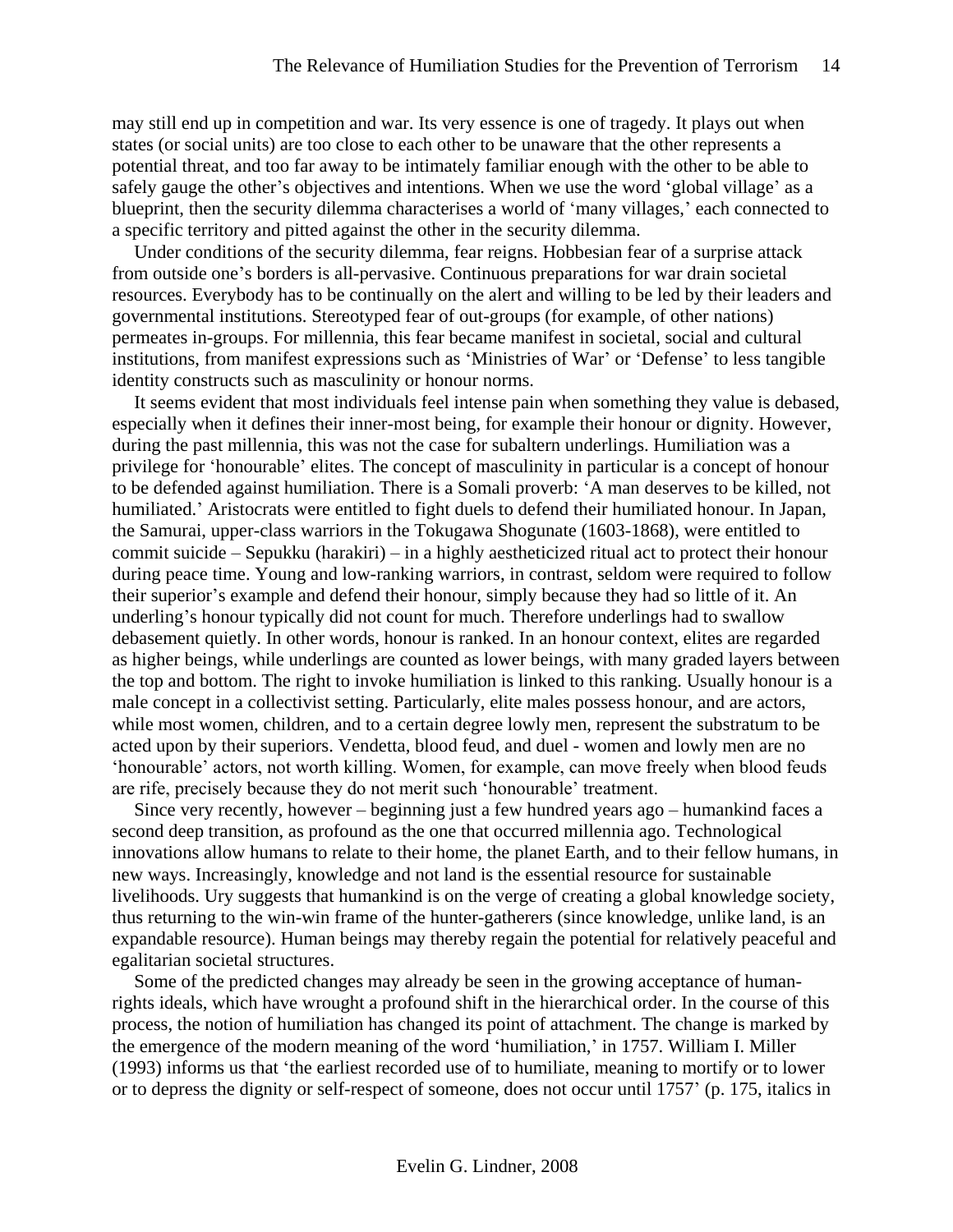original). Under this new framework, the downtrodden and the subaltern *gain the right to feel humiliated*. Humiliation moves from being the privilege of the elite to becoming the right of the disadvantaged at the bottom of the ladder. Subaltern actors around the world today are socialised to feel humiliated by their lowliness – now defined as an illegitimate affront to their dignity, rather than a legitimate humbling. The elites, by contrast, are called on to regain humility, and are no longer permitted to resist such demands by labelling them as humiliating.

The human rights revolution could be described as an attempt to collapse the master-slave dynamic of the past ten thousand years to a midpoint of equal dignity and humility (see Figure 1).



Figure 1: The Historic Transition to Equal Dignity

With the advent of human rights ideals, the notion of humiliation changes. Human rights 'democratise' humiliation. Human rights endow every single human being with an inner core of equal dignity that ought not to be debased. The notion of humiliation changes its attachment point. It moves from the top to the bottom of the pyramid of power, from the privileged to the disadvantaged. Feelings of humiliation among the downtrodden are no less than the very 'fuel' of the human rights revolution. In a human rights framework the downtrodden secure the right to feel humiliated. The human rights revolution turns the formerly legitimate humbling of underlings into illegitimate humiliation. The beaten wife and the girl who demands the right to make her own life decisions are informed by human rights defenders that 'domestic chastisement' as it was enshrined in law (until 1868, for example, in Norway) is no longer legitimate, but has turned into illegitimate 'domestic violence.' The beaten wife and the subjugated girl are encouraged to invoke humiliation. The masters, the elites, the husband, the father, on the other hand, are called upon to humble themselves. They are no longer given permission to resist this call by claiming superiority and designating their underlings' protests as humiliation.

Humiliation is at the core of the current human rights revolution and the related transition from ranked honour to equal dignity. Today, in the aftermath of the shift in meaning of the word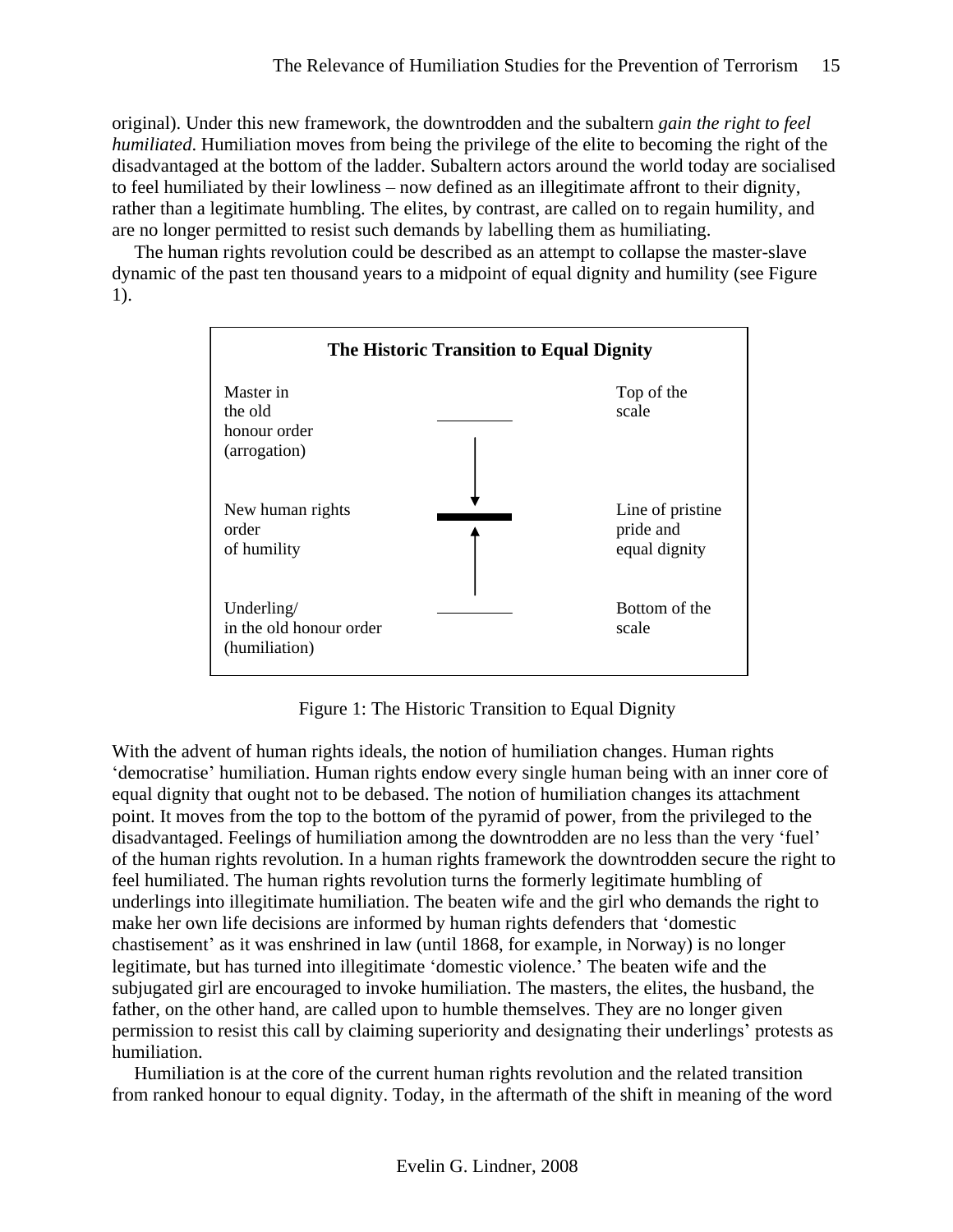*to humiliate*, the practice of humiliating people can no longer serve prosocial purposes. The overall normative frame no longer allows for that. Only shaming and humbling can still be applied in such ways; and indeed, human rights activists around the world busily confront companies and countries in the attempt to shame them into keeping their promises as protectors of the environment and human rights. While humbling and shaming still work prosocially, humiliation does no longer. We do not wish to have shameless people as neighbours; indeed, we wish to be surrounded by humble people who respect the law, yet, we do not endorse societies filled with humiliated underlings. Applying humiliation has turned obscene. The worldwide reaction to practices of humiliation at the Abu Ghraib prison in Iraq represents a case in point. Bringing down dictators and their followers, if done with humiliation, does not lead to the intended peace. On the contrary, Mandela did not humiliate the white elite in South Africa; he humbled them. This new illegitimacy of the practice of humiliation marks a profoundly significant shift, and it has to do with the human rights revolution, which renders the ranking of human worthiness illicit.

Historians are the ones to describe the transition that began around three hundred years ago, particularly in the Western world from where it has permeated the rest of the world; this text is not the place. In Ury's account, we slowly enter the global knowledge society. From whatever angle we look, we begin to understand that we live in the midst of a transition. Old honour codes in traditional hierarchical collectivist settings – honour understood as ranked human worthiness – are confronted with new human rights codes based on equal dignity for all on the background of more individualistic cultural ideals. The transformation of the meaning of the verb *to humiliate* indicates that humiliation's role changes alongside the larger transition.

Clearly, humankind is far from having arrived in a world where everybody enjoys equal dignity. The human rights revolution has not yet been 'won.' Old honour norms and related feelings of humiliation are still alive and thriving. Many elites still feel entitled to superiority and do not enter into the cooperation that is necessary to make the world a more even playing field. They still invoke humiliation when asked to humble themselves. Sometimes people resort to the old strategies of defending honour in one context, as honourable elites, while invoking the debasement of dignity in another context, as the victims of dignity humiliation. For example, a man from the non-West might demand from the elites of the world that they fulfil the humanrights promise and treat him as an equal, while overlooking that he is not treating his own wife and daughters as equals. In other words, we live in a confused world where old honour norms linger on, even though they stand in stark contradiction to new equal dignity norms. While the two moral universes are diametrically opposed – one condones ranked worthiness, the other equal worthiness for all – they are sometimes intertwined without people being aware that they are incompatible. On other occasions their representatives will be confronting each other headon. In all cases, this provides fertile soil for violent conflict. Therefore it is important to understand both normative universes: the one of collectivist ranked honour, and the one of equal dignity for all human beings qua being born as human being.

The phenomenon of so-called 'honour killings' might serve as an example of the numerous layers of humiliation and how they may be defined in honour contexts as opposed to an environment that is characterised by ideals of equal dignity for all. In an immigrant family to Britain, for example, a girl who tries to live according to Western customs might risk being killed by her family who wish to prevent family honour from being humiliated. However, the British police will define such killings as crimes, not as prosocial cures for humiliation. Human rights defenders will stipulate that killing such a girl is equivalent to compounding humiliation,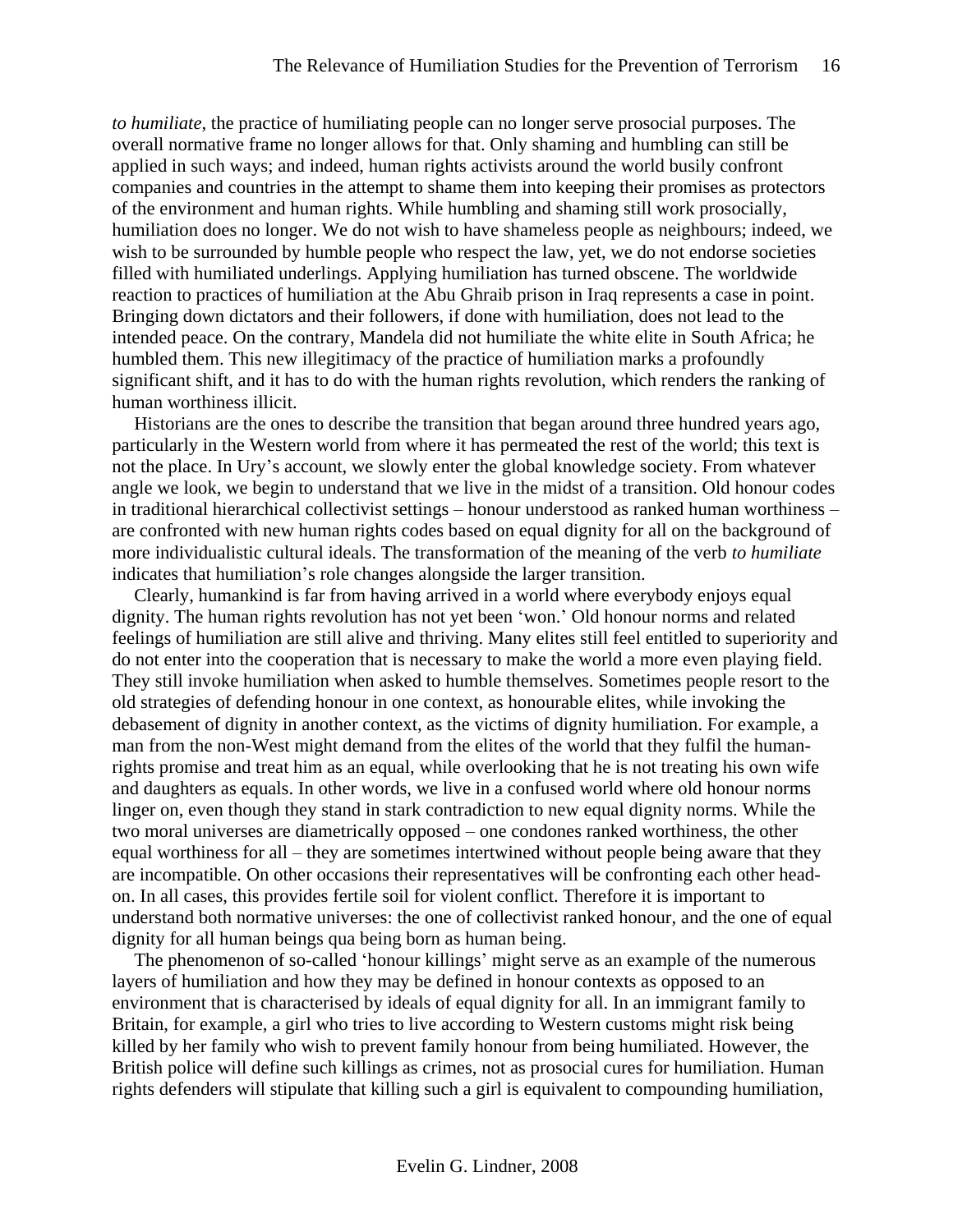not remedying it. The immigrant family, in turn, might regard Western attitudes towards them as condescending, as humiliating their cultural beliefs. This example is particularly stark; however, currently the world is riddled with such 'clashes of humiliation.'

The previous paragraph in itself (in former drafts of this paper) has triggered hot feelings of humiliation and conflict. During my own international life, I have faced such outrage. Using the above example was seen as attesting to my Western arrogance. However, I am taking a stand for human rights, not from the perspective of an arrogant Westerner who humiliates the non-West by denigrating their honour codes of ranked human worthiness. On the contrary, in my view, people who endorse honour codes should not be looked down upon; my conceptualisation is that honour codes had their respected place in a world that did not yet experience the coming together of humankind into one single family. And ranked honour is not only subscribed to in some segments of the Arab world, also in certain segments of Western societies – see, for example, Bertram Wyatt-Brown (1982) and his study of the history of American *Southern Honour*. Nowadays, we live with a new paradigm – the vision and emerging reality of a 'global village' – and this new reality, as I see it, can best be tackled with human rights norms. I believe that human rights represent a normative framework that is better adapted to an emerging global knowledge society where diversity is celebrated because it is embedded into respect for equal dignity for all.

Yet, not only honour codes may need to be overcome in exchange for more humanising practices. In some Western cultures ideals of ruthless individualism, which ironically have been forced upon fellow citizens with astonishingly collectivist fervour, have yet to mature into ideals of true equal dignity for all. The myth of autonomy in Western culture misconceives the human condition as a societal vacuum and stigmatises and punishes those labelled dependent. Linda Hartling identifies this practice as one of the root source of destructive humiliation in such social contexts (personal communication, September, 9, 2005). Ruthless individualism could be described as simply another way of preserving the old order of ranking human worthiness, only with everybody trying to be a master.

The following section investigates the relevance of this historic transformation for the study of terrorism and genocide (particularly subaltern genocide).

## **Terrorism, Genocide, and the Historic Transition**

In periods of transition, trends and tendencies are typically blurred and indistinct. So it is with the transition now underway from the traditional paradigm of ranked honour, to a novel paradigm of equal dignity. Therefore, when we speak of 'human rights based societies' in this discussion, we do so in the spirit of a Weberian ideal-type approach – see for details Lewis A. Coser (1977). Perhaps genuinely human-rights based societies will emerge in a century or two. So far, we see only seedlings – however, which require our attention if we wish to nurture further growth.

An important trend is that the more concepts of human rights permeate a society, the more humiliation becomes hurtful; the more important it becomes as a topic for research; and the more relevance it gains for policy planning. This is because the four basic kinds of subjugation known to honour cultures become conflated in a single kind of humiliation, when viewed through a human rights lens.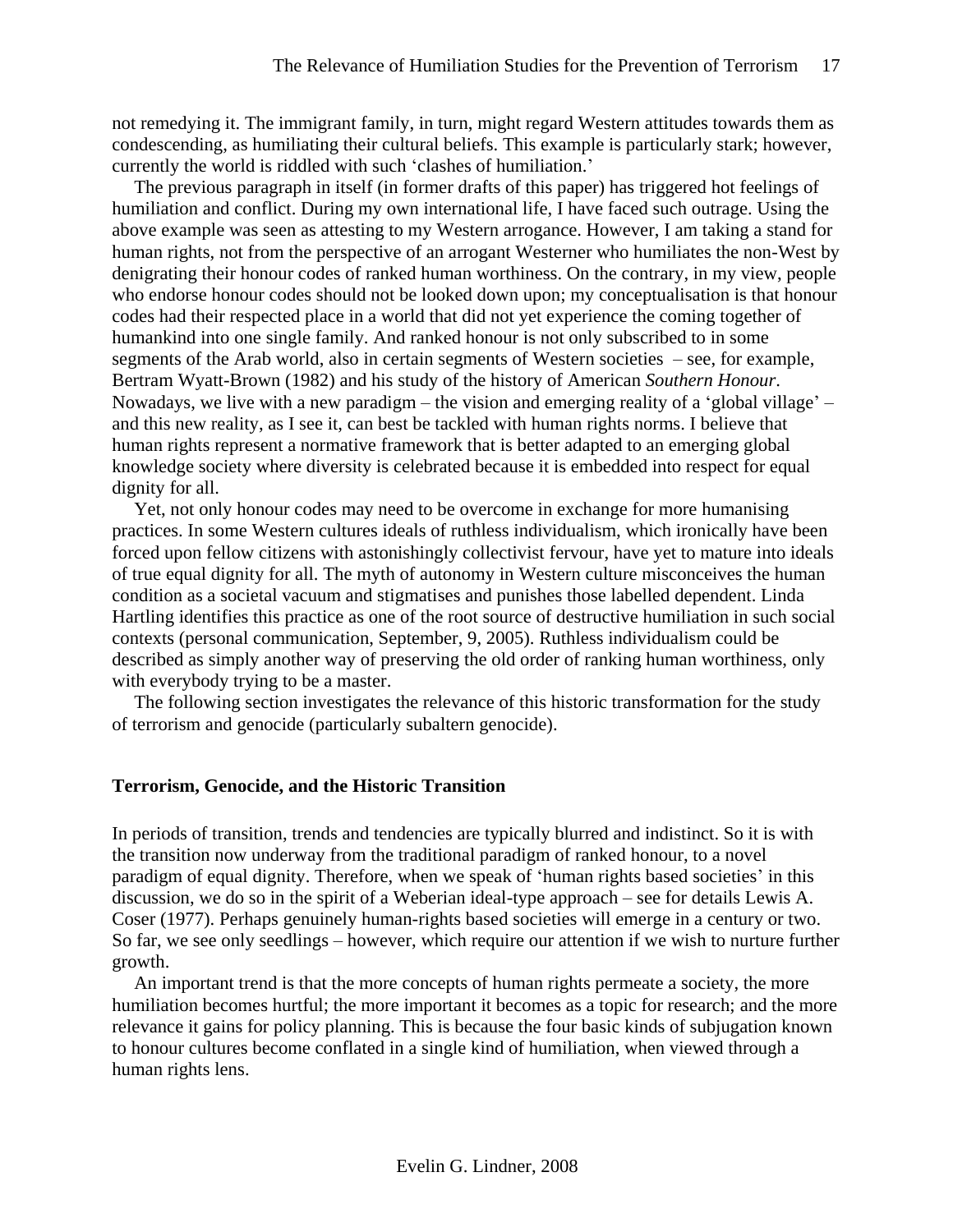Subjugation in honour societies can be categorised in four variants – see Dennis Smith (2001), and Evelin G. Lindner (2006c). A master uses *conquest subjugation* to drive formerly equal neighbours into a position of inferiority. When the hierarchy is established, the master uses *reinforcement subjugation* to keep it in place. This may range from rituals such as seating orders and bowing rules, to brutal measures such as customary beatings and killings. A third form of humiliation, *relegation subjugation*, is used to push an already subaltern individual still further down. *Exclusion subjugation* anathematises its targets altogether – by exiling or even killing them.

In honour societies, all these variants are regarded as legitimate tools. The hint of violation that the word 'humiliation' carries in contemporary parlance is present solely in relationships among equal aristocrats, not in the attempt to subjugate subaltern others. Attempting to debase others is always legitimate in a ranked society, since it follows the motto 'might is right.' Equals, however, will often oppose such debasement – we may label it 'honour-humiliation' – and respond, for instance by a challenge to a duel.

Human rights frameworks turn all four types of subjugation into utterly illegitimate *exclusion humiliation*. Attempts at subjugation of whatever kind are now regarded as a human-rights violation that excludes the victims from humanity. This situation produces intense pain and suffering, because losing one's dignity means being excluded from the human family altogether. In the absence of moderating forces – a Nelson Mandela, for example (see the Conclusion) – this pain may provoke violence, up to and including terrorism and genocide.

Table 1: 'The Historic Transition of Human History and Its Relevance for Terrorism and Genocide,' seeks to summarise this argument, and to explore its relevance to genocide.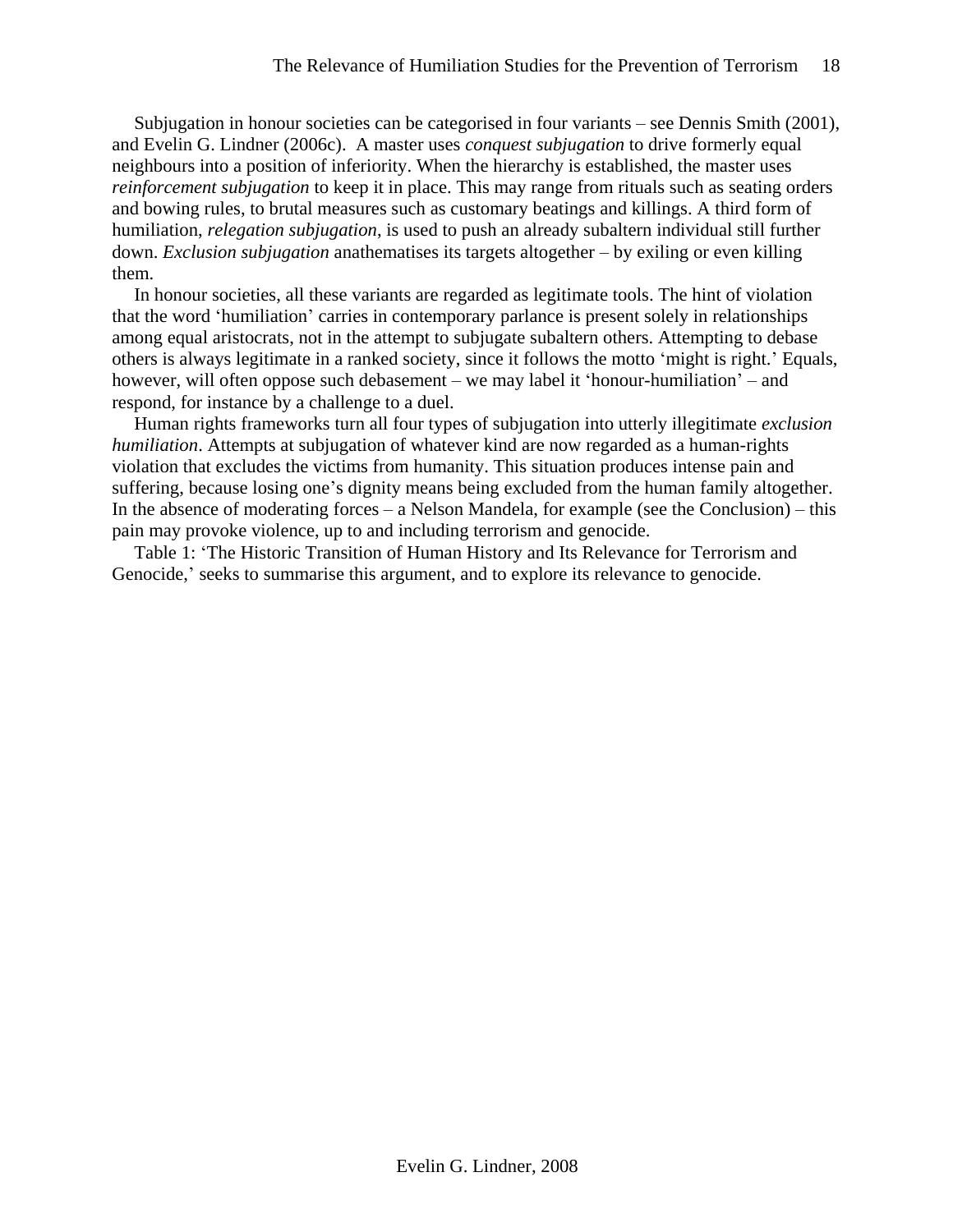| The Historic Transition and Its Relevance for Terrorism and Genocide                                                    |                                                                                                                                                                                                                                                                                                                                                                                                                            |                                                                                                                                                                                                                                                                                                                                                                                                                                                                                                                                                                                                                                                                                                                                                                            |  |  |
|-------------------------------------------------------------------------------------------------------------------------|----------------------------------------------------------------------------------------------------------------------------------------------------------------------------------------------------------------------------------------------------------------------------------------------------------------------------------------------------------------------------------------------------------------------------|----------------------------------------------------------------------------------------------------------------------------------------------------------------------------------------------------------------------------------------------------------------------------------------------------------------------------------------------------------------------------------------------------------------------------------------------------------------------------------------------------------------------------------------------------------------------------------------------------------------------------------------------------------------------------------------------------------------------------------------------------------------------------|--|--|
|                                                                                                                         | <b>Options for dissatisfied</b><br>members of a group                                                                                                                                                                                                                                                                                                                                                                      | Relevance for terrorism and genocide                                                                                                                                                                                                                                                                                                                                                                                                                                                                                                                                                                                                                                                                                                                                       |  |  |
| Prior to ten<br>thousand years<br>ago:<br>Pristine,<br>egalitarian<br>hunter-<br>gathering<br>context                   | Dissatisfied members of a<br>group had the option to<br>wander off and find<br>unoccupied land with<br>abundant resources, while<br>maintaining egalitarian<br>societal structures.                                                                                                                                                                                                                                        | There is no archaeological evidence that systematic<br>killing occurred prior to ten thousand years ago<br>(see, for example, Jonathan Haas (1998), or William<br>Ury, 1999).                                                                                                                                                                                                                                                                                                                                                                                                                                                                                                                                                                                              |  |  |
| During the past<br>ten thousand<br>years:<br><b>Agricultural</b><br>context of<br>ranked honour                         | Since unoccupied land was no<br>longer easily accessible, the<br>option of wandering was<br>foreclosed. The remaining<br>options were <i>acquiescence</i> to<br>a master's domination, or<br>attempting to replace the<br>master. Dissatisfied masters,<br>for their part, could force<br>subaltern ingroup actors into<br>societal structures of their<br>choice, and do the same to<br>conquered neighbouring<br>groups. | There is ample archaeological evidence of<br>systematic war during the past ten thousand years,<br>much of it taking the form of conquest of<br>neighbouring territory. Masters reinforced their<br>domination of subaltern actors, but usually without<br>excluding them entirely $-e.g.,$ to retain them as part<br>of a workforce. Subalterns who succeeded in<br>replacing masters tended to adopt their ways.                                                                                                                                                                                                                                                                                                                                                         |  |  |
| <b>Vision for the</b><br>future:<br>Global<br>knowledge<br>society with<br>equal dignity<br>for every global<br>citizen | Human rights frameworks<br>call on societies to transform<br>themselves in order to<br>provide adequate subsistence<br>to all citizens, so that they<br>may enjoy equal rights and<br>dignity. Humankind is<br>depicted as a single family of<br>equals. The traditional system<br>of ranked honour is<br>delegitimised.                                                                                                   | 1. Human rights transforms the lowly position of<br>subalterns into utterly illegitimate exclusion<br>humiliation; the resulting 'nuclear bomb of the<br>emotions' may be translated into terrorism and<br>genocide.<br>2. Subalterns (former or present) may feel<br>inferiority to masters as shameful, as something to<br>be 'cleansed' through killing and genocide.<br>In sum, the delegitimisation of traditional rank<br>transforms old emotional scripts of submission into<br>new shameful scripts of humiliation. Formerly<br>obedient underlings become angry victims of<br>humiliation. Strong feelings of humiliation may be<br>translated into a call for terrorism and genocide<br>(depending on the resources of the perpetrators) as<br>'cleansing acts.' |  |  |

Table 1: The Historic Transition of Human History and Its Relevance for Terrorism and Genocide

As sketched in Table 1, the more societies are influenced by ideals of human rights, the more salient feelings of humiliation become – in a threefold fashion. First, subalterns feel more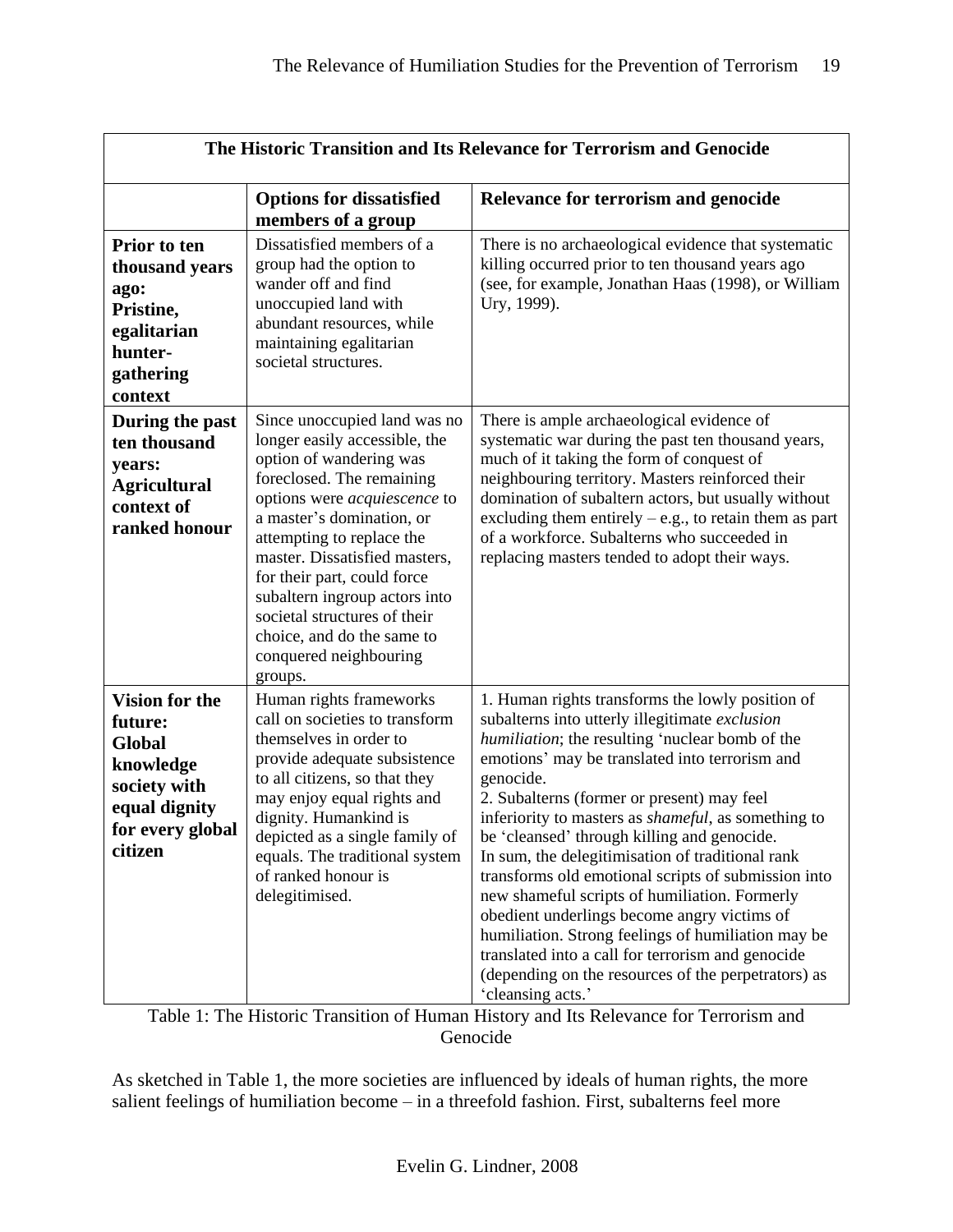humiliated in a system where elites are no longer accepted as benevolent patrons, but come to be viewed as evil oppressors. Second, feelings of inferiority may provoke feelings of *shame* at such inferiority. Third, subalterns may feel *retrospective* shame – that is, shame that they ever admired elites, and bowed before them. All three elements may be translated, in the absence of countervailing influences, into an urge to purge and 'cleanse' shame and humiliation, along with the people who are seen as triggering these emotions.

Rwanda provides an excellent example of this dynamic in action. My research there made it clear that the country does not agree on its history. Rather, it has two core historical narratives. My friends of Tutsi background tend to emphasize the ethnic homogeneity of all Rwandans, the benevolent patronage of their Tutsi forefathers over the centuries, and how happily Hutu clients accepted such patronage. Friends with a Hutu background, in contrast, have a tendency to deemphasize ethnic homogeneity, and deny that their forefathers ever acquiesced to Tutsi domination – which, they suggest, was not benevolent at all.

There might be a problem with both of these views: one that helps to explain a genocidal outcome. Perhaps both perspectives are correct, at least in part. Might Tutsi rule in the past have been less benevolent than today's defenders wish to portray it? Might Hutus have acquiesced, even admired their patrons/oppressors more than they later chose to admit? Tutsi women, for example, were still highly sought-after trophies for wealthy Hutu men. In field research in 1999, I frequently heard it said that a Hutu man who gets rich 'buys a house, gets a Mercedes, and marries a Tutsi woman' – see Evelin G. Lindner (2000a) (p. 351). In other words, a degree of habitual Hutu admiration for Tutsi superiority lived on after the Tutsis had been deposed from formal power, suggesting that voluntary submission to, and admiration for, a Tutsi elite might well have existed earlier as well.

Why was the Hutu revolution of 1959, which overturned the traditional order, not sufficient to transform the Hutu-Tutsi relationship at an existential level? How could the enthusiastic sense of liberation and dignification among Hutus after the revolution of 1959, which deposed the Tutsi rule in favour of the majority population, be transformed into one of the most extreme genocides on the historical record? What is it about a liberation movement that can go too far? How can noble aspirations to gain more dignity ever transform into motives for murder? Tutsis, over centuries, at least those who were part of the ruling elite, had accumulated skills and built a high culture of proficiency that could have been very useful for a Hutu-led Rwanda. Why could this not be included into a new Rwanda? We must assume that some underlying complication hindered straight-forward happy liberation and transformation that would include everybody. Some terrible scores seem to have called for closure, and terrible wounds seem to have sought 'healing' through mayhem.

Currently, such assertions do not yet represent majority consensus. They are ridiculed as 'soft.' 'No-nonsense,' or 'hard' conceptualisations of human nature are called for instead. At the core of many current discussions of human evil are claims to a 'primordial aggressive human nature,' or an innate human 'desire to dominate,' or an 'inherent will to power,' or an '*animus dominandi*.' Yet, if we reflect for a moment, after having read about the profound difference between the defining conditions during the past ten thousand years of human history, and the current situation, we see that these views are far from 'hard' conceptualisations; they rather resemble cultural scripts that are outdated. They are myths built on the misreading of the human condition. 'Human nature' simply is not 'aggressive.' 'Human nature' does not force humans unavoidably into destructive Hobbesian competition. Such conceptualisations came about only because the relatively short historic period of complex agriculture fostered them and masked that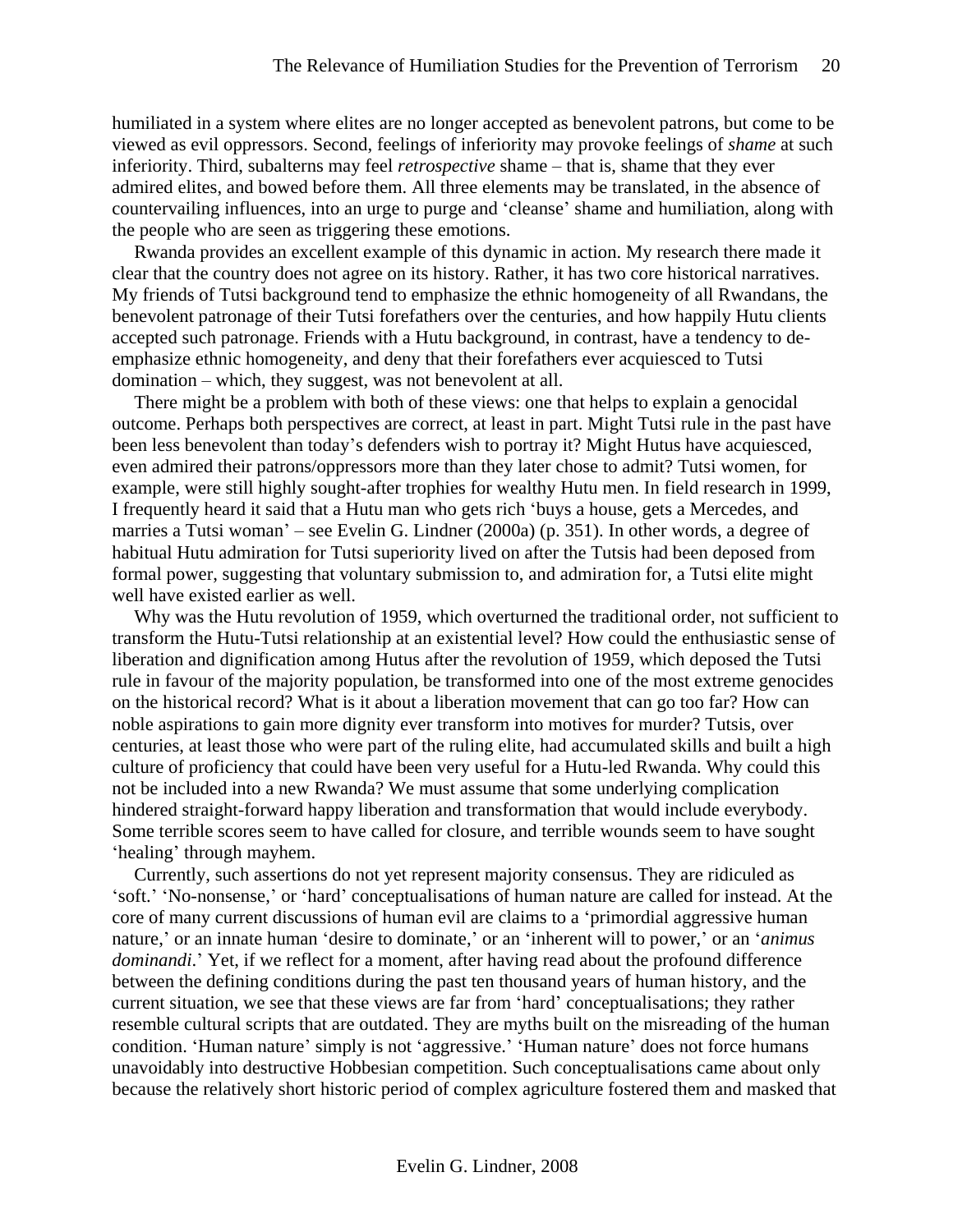they are not primary, but dependent on a broader environment. As William Ury (1999) explains, the past ten thousand years, roughly, from the time of the introduction of complex agriculture onwards until recently, were indeed characterised by rather malign systematic war between hierarchically organised societal units, embedded in a win-lose framework and caught in what international relations theorists call the security dilemma. Human nature could easily be mistaken to be predator-like. Yet, ten thousand years are a relatively short time period compared with the ninety percent of human history that humans spent prior to complex agriculture in a comparably benign win-win situation of egalitarian hunting-gathering. There is no archaeological evidence for systematic war prior to ten thousand years ago. There is no proof of organised fighting among hunters and gatherers. The Hobbesian view that humans are in a constant state of 'Warre' since time immemorial cannot be underpinned by the archaeological record. And this is deeply encouraging. The ingathering of humankind and its heading for a global knowledge society re-opens the door to the more benign framework of an egalitarian winwin era. Prior to complex agriculture and subsequent to it – particularly in current times of ingathering – predator-like behaviour was and is not favoured by the deep structures of the overall environment.

If not pure unfathomable evil, then poverty, deprivation, or marginalisation are often pinpointed as driving people into terrorist activities or other forms of violence, somehow by design. However, if this analysis were correct, we should not see well-to-do and highly educated terrorists organising and perpetrating atrocities. And India would be in anarchy; the poor would be on the barricades. Indeed, more often than not, poverty is being tackled without violence. In essence, when there is too little to eat, we may share, or work together to increase the pie, instead of fighting. Likewise, ethnic, religious or cultural differences are not automatically divisive. On the contrary, diversity can be a source of mutual enrichment. In sum, what we can conclude is that poverty, deprivation, marginalisation, ethnic incompatibilities – or even conflicts of interest and struggles over scarce resources – sometimes lead to cooperation and innovation and only sometimes to violence. So-called 'hard' explanations for violence and terrorism falter, because at times the very same conditions lead to innovative non-violent solutions and not to violent confrontation.

The significant point is that for scarcity or difference to have fruitful outcomes, they need to be embedded within relationships of mutual respect. It is when respect and recognition are failing that those who are victimised feel frustrated and betrayed, and if they perceive this betrayal to be perpetrated by people with bad intentions, they feel humiliated. This humiliation may transform people into wise Mandela-like elders, in the very best case. Or, they may get depressed and apathetic. However, it may also make people angry and render them vulnerable to atrocious humiliation-entrepreneurs such as a Hitler, or the instigators of the 1994 genocide in Rwanda, or leaders masterminding terror acts. When dreams for a dignified life are stifled, people become susceptible to fundamentalist fervour, writes Michael Slackman (2008) in the *New York Times*.

If not resorting to violence, disaffected people tend to highlight differences that otherwise would be insignificant. They erect fences against those they perceive as humiliators and they cease to emphasize common ground. What we call 'ethnic differences,' for example, may in many instances be far from predicated upon primordial differences. They may, instead, represent rifts that are secondary, namely the result of humiliation dynamics.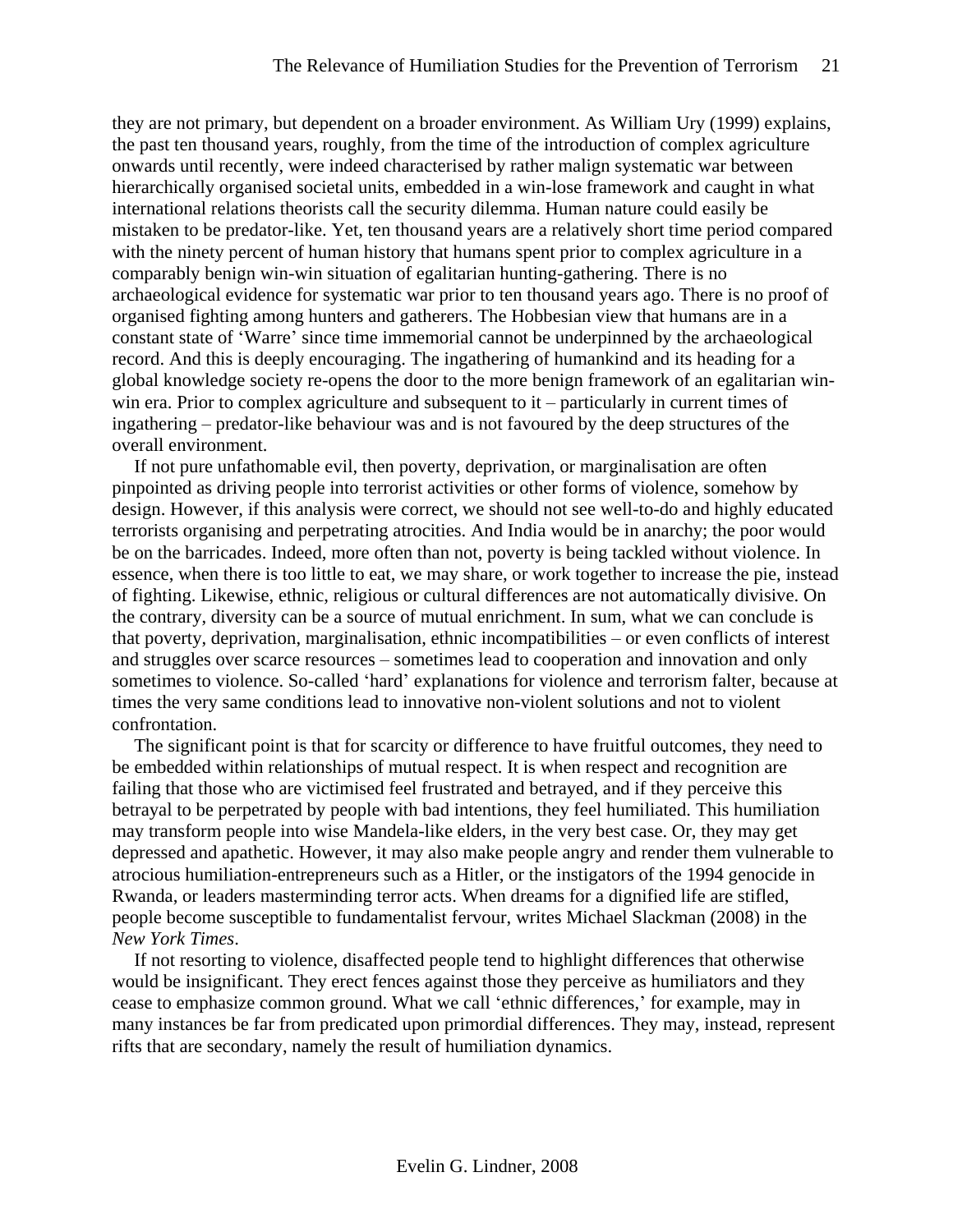## <span id="page-21-0"></span>**Humiliation May Lend Its Own 'Rationality' to Terrorism and Genocide**

Many genocidal perpetrators have ended up worse off than they were prior to the genocide. To the outside observer, viewed through a lens of self-interest, genocide – apart from being morally repugnant – hardly seems worth the effort. Hitler brought ruin not only upon the world, but upon his own followers, and himself. He led an entire society into the abyss, as if this had been his aim. Many Hutu *génocidaires* live miserable lives today. Somalian dictator Siad Barre died in exile – hated, and in a foreign country, not venerated, in his own country.

Yet Hitler, in taking his own life, declared himself satisfied. Eberhard Jäckel (1991) reports Hitler's last words, on April 2, 1945: 'The world will be eternally grateful to National Socialism that I have extinguished the Jews in Germany and Central Europe' (Jäckel, 1991, p. 64). In other words, it seems Hitler's 'gain' was a glory lying somewhere beyond this Earth, and beyond physical death. His and his followers' physical preservation on Earth was not necessarily the desired endpoint of his calculus. The 'proud and dignified Germany' he sought to build might not take a physical form, but could receive its validation from *die Vorsehung* (providence), where humiliation and its redress would be recognised as meritorious.

Moreover, Hitler is said to have expressed satisfaction at the destruction of Germany in the war's later stages, because he judged that 'his' Germans had failed him, and did not deserve to survive. For Hitler, by being destroyed, *das Deutsche Vaterland* got what it deserved for failing to heed and implement his vision. After all, as Hitler explained in detail in his book *Mein Kampf*, the German 'fatherland' had neglected, overlooked, and humiliated the German minority in Austria (where Hitler was born and grew up). Furthermore, the elite of the German 'fatherland' had miserably failed in World War I through unintelligent strategies, thus bringing humiliation upon their entire people. In addition, Germany (and also England, in Hitler's view), were insufficiently alert to the supposed 'threat' posed by Jewish world-domination and worldhumiliation. In Hitler's mind, he had tried to teach Germans nobility and grandeur – but in vain. Now Germans were reaping what they had sowed: downfall. Hitler's twofold satisfaction could be formulated as him having saved German greatness, and protected the world against future humiliation – even if this would be recognised only in the afterlife, and even if everyone else had failed him, including his own people.

We may hypothesise, then, that humiliation – as both act and feeling – is so powerful that it overrides calculations of earthly well-being, and the results can be observed not only in terrorism but also in genocide. It may transform what is regarded as 'rational' self-interest (before death) into redress of humiliation and protection against future humiliation, as a quasi-religious achievement (realised only after death). The 'nuclear bomb of the emotions' may encourage adoption of extreme strategies that pursue a mystical transcendence, and which hamper pragmatic, 'here-and-now' solutions. Dynamics of humiliation may thus be as potent and consuming as any addiction: 'getting the fix' of redress for humiliation may override all other rationales.

#### <span id="page-21-1"></span>**Terrorism and Genocide as a 'Cleansing' of the Inferiority Complex**

Are not genocide's victims usually members of subaltern minorities? But if so, why are resources mobilised to humiliate and kill people who are already subordinate or powerless? Would not continued marginalisation be more 'efficient'? *What turns powerless people into such*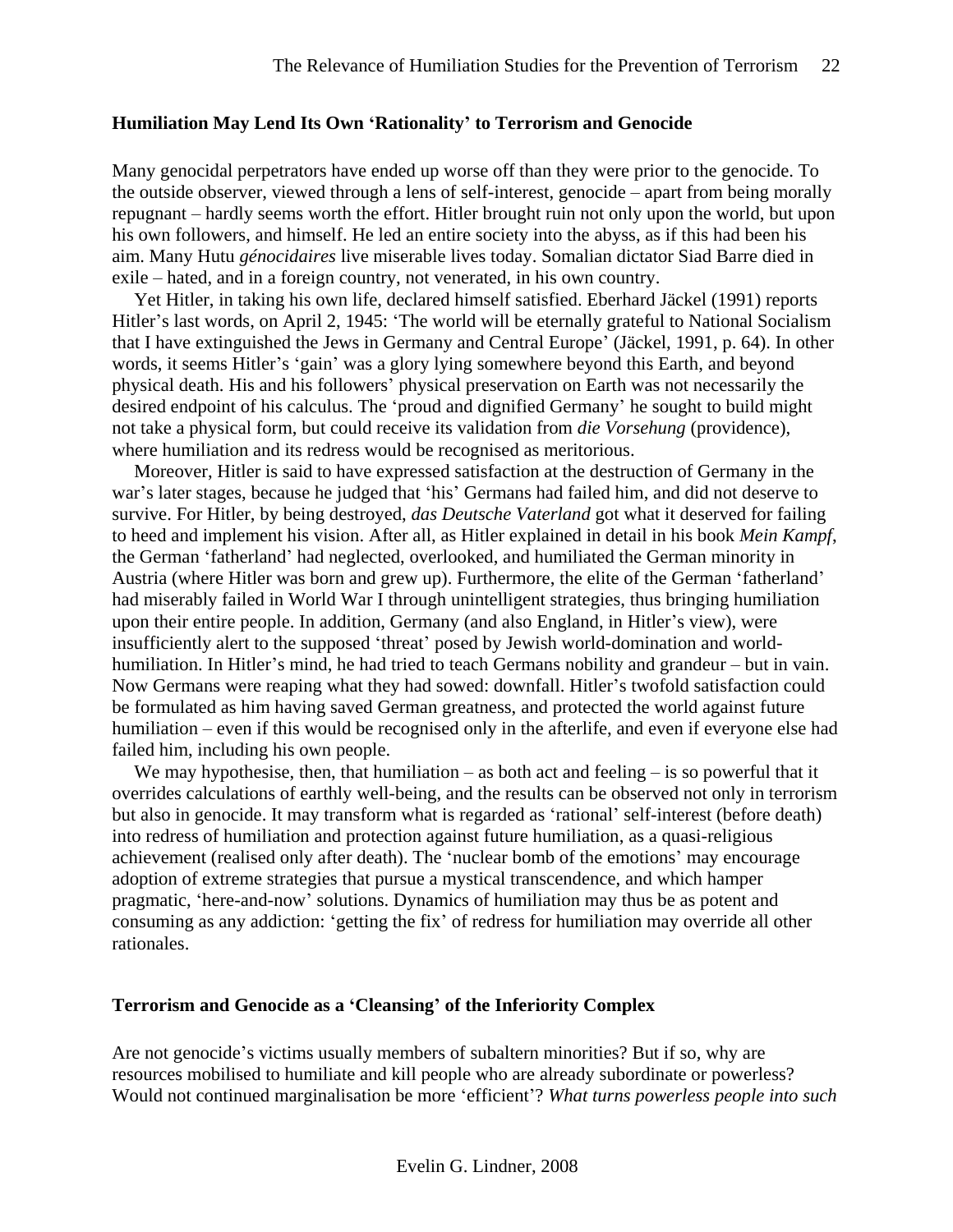*a threat?* In Rwanda, Somalia, and Germany, the elite would surely have gained more by incorporating the minority that they feared (whether Isaaqs, Tutsis, or Jews). Instead, they ascribed preposterous powers and abilities to the minority – namely, its ability to dominate and subjugate the rest – and surprisingly low abilities to themselves, namely their inability to integrate this minority peacefully. Why so little self-confidence?

What we observe here seems to have its roots in the dynamic known as the *inferiority complex*. In psychology, the term is connected with the Viennese psychiatrist Alfred Adler (1870-1937). Thomas J. Scheff (2003: 258) explains that 'the concept of an inferiority complex can be seen as a formulation about chronic low self-esteem, i.e., chronic shame.'

Consider, in this context, the situation in Somalia under President Mohammed Siad Barre. Siad Barre initially gave people new hope. He condemned tribalism and clannism. He seemed to stand for a government that would attend to all Somalis' needs, not those of one clan alone. At least this was his rhetoric; perhaps, at the outset, it was also his conviction. He developed the economy, and gave Somalis some years of relative peace.

Then Siad Barre set out to fulfil Somalia's great dream of unification. In 1978, he invaded Ethiopia to capture the Ogaden territory, and bring the ethnically-Somali Ogaden 'home' to Greater Somalia. Somalia's defeat in this conflict constituted a devastating humiliation. Siad Barre, however, survived the humiliation by locating scapegoats. He targeted his fellow countrymen from the north, accusing them of having caused the defeat. The first objects of his campaign were the Majerteen, whose villages and wells he destroyed; later he turned on the Isaaq people.

The Morgan Report, an official top secret report on 'implemented and recommended measures' for a 'final solution' to Somalia's 'Isaaq problem' was written by General Mohammed Sidi Hersi 'Morgan,' Siad Barre's Majerteen son-in-law, and issued on 23 January 1987 (a wornout English copy of this report was shown to me in Hargeisa, November 1998). Morgan writes that the Isaaq and their supporters must be 'subjected to a campaign of obliteration,' in order to prevent them 'rais[ing] their heads again.' He continued: 'today, we possess the right remedy for the virus in the [body of the] Somali State.' Among the 'remedies' he proposed: 'Rendering uninhabitable the territory between the army and the enemy, which can be done by destroying the water tanks and the villages lying across the territory used by them for infiltration'; and 'removing from the membership of the armed forces and the civil service all those who are open to suspicion of aiding the enemy – especially those holding sensitive posts.' (A worn copy of this report was shown to me in Hargeisa, November 1998.)

Why did Siad Barre choose the Majerteen and Isaaq as scapegoats? Indeed, they were no easy targets, but among the most challenging possible (and he paid the price: the Isaaq-dominated Somali National Movement, SNM, was among the leading forces that eventually toppled Siad Barre in 1991).

During colonial times, prior to independence in 1960, the north of Somalia had been the 'British Protectorate of Somaliland,' while the rest of present-day Somalia was under Italian rule. Through their traditional occupation as traders, northern Somalis had acquired greater managerial skills than southerners, and had learned English under their colonial masters – internationally more useful than Italian after independence was achieved. Siad Barre, an autodidact like Hitler (intelligent, but lacking formal education), hailed from the formerly Italian south – the part of Somalia that was surpassed in education and efficiency by the northerners. One Isaaq woman reported to me during fieldwork in 1998 that she had met the dictator to plead for her imprisoned family members. 'You Isaaq, you are so arrogant,' Siad Barre alleged told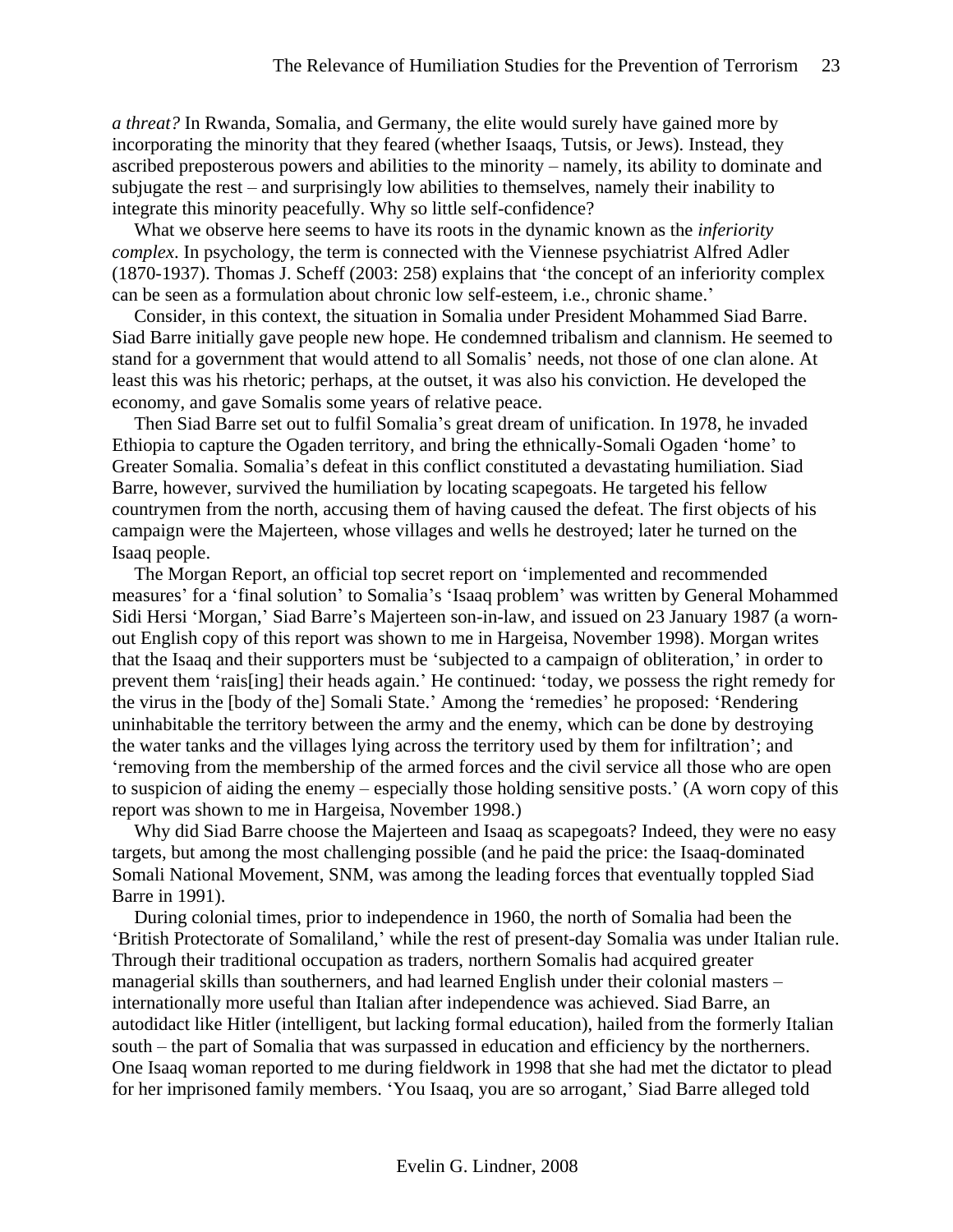her. It confirmed her belief that the dictator may have suffered personal humiliation at the hands of Isaaq colleagues more educated than he was.

By choosing not weak scapegoats but strong ones, Siad Barre turned scapegoating into a double victory for himself, at least in the short term. First, he survived politically, by pointing the finger at others for Somalia's disastrous defeat in the Ogaden war. Second, he settled a score – his feelings of humiliation at the hands of the scapegoats.

From the genocide in Cambodia, to Rwanda and Germany, and in innumerable other cases, it is the skilled, the intellectuals, the knowledge-carriers, who are the first to be exterminated, by those who thereby cleanse themselves of feelings of inferiority, and thus triumph over past humiliations. Consequently, the commonly-used term 'ethnic cleansing' may refer to more than the expulsion or eradication of another ethnic group. It may reflect subalterns' need to purge and eradicate their own unacceptable feelings of humiliation and shame, and thereby 'heal' their own sense of inferiority.

Also in the case of terrorism, the 'victims' are often powerful, hence the term 'asymmetric conflict.' Relating terrorism to genocide is interesting because it unmasks that the 'rationality' of terror that is expounded by their supporters, namely that in an asymmetric conflict 'there are no other ways,' may not be the entire truth. There may be ulterior motives pushing for violent exclusion instead of inclusive social change, psychological ones, which have little to do with pragmatic political considerations.

#### <span id="page-23-0"></span>**Terrorism and Genocide as the 'Cleansing' of Shame over Elite Admiration**

This chapter took as its starting point genocide's many perplexing characteristics. One question raised was: if genocide is about killing, why are so many victims not only killed, but elaborately humiliated before death? Genocide seems to be about humiliating the personal dignity of the victims, depicting a group as 'subhuman,' then reducing them to that level. The Rwandan genocide of 1994 offers an intricate and gruesome catalogue of practices aimed at destroying victims' dignity. The most literal way to achieve this was to cut the legs of Tutsis (whose 'superiority' was symbolised by their average greater height), or to sever the Achilles tendon so they would be forced to crawl. These actions not only shortened Tutsi bodies, but 'cut them down to size' in a metaphorical sense, obliterating the source of their alleged arrogance.

The driving force behind these actions may be what I term *elite admiration*. In *Mein Kampf*, Adolf Hitler describes at length the Austrian political personalities whom he most admired – many of them Jews. Reading his text, it becomes obvious that he once admired Jews, even if only early in life. Later, Hitler attempted to expunge every trace of Jews – along, perhaps, with his admiration for them. Cognizant of their talents and aptitudes, he was convinced that they had the capacity to dominate the world, if he did not prevent them from doing so. His fear of this 'global elite,' and his desire to exterminate them, were founded at least in part on admiration of their competence.

Elite admiration and imitation is deeply inscribed in the culture of rank that has dominated the world for the past ten thousand years. It has been taught to, and learned by, subaltern actors through the millennia. Imitating masters was one way that subalterns could ascend in rank (another way was to replace their masters in uprisings). Still today, despite the fact that these mindsets are losing their structural underpinnings, elite admiration and imitation are widespread. Modern celebrity culture attests to this. The most recent 'high culture,' that of the French court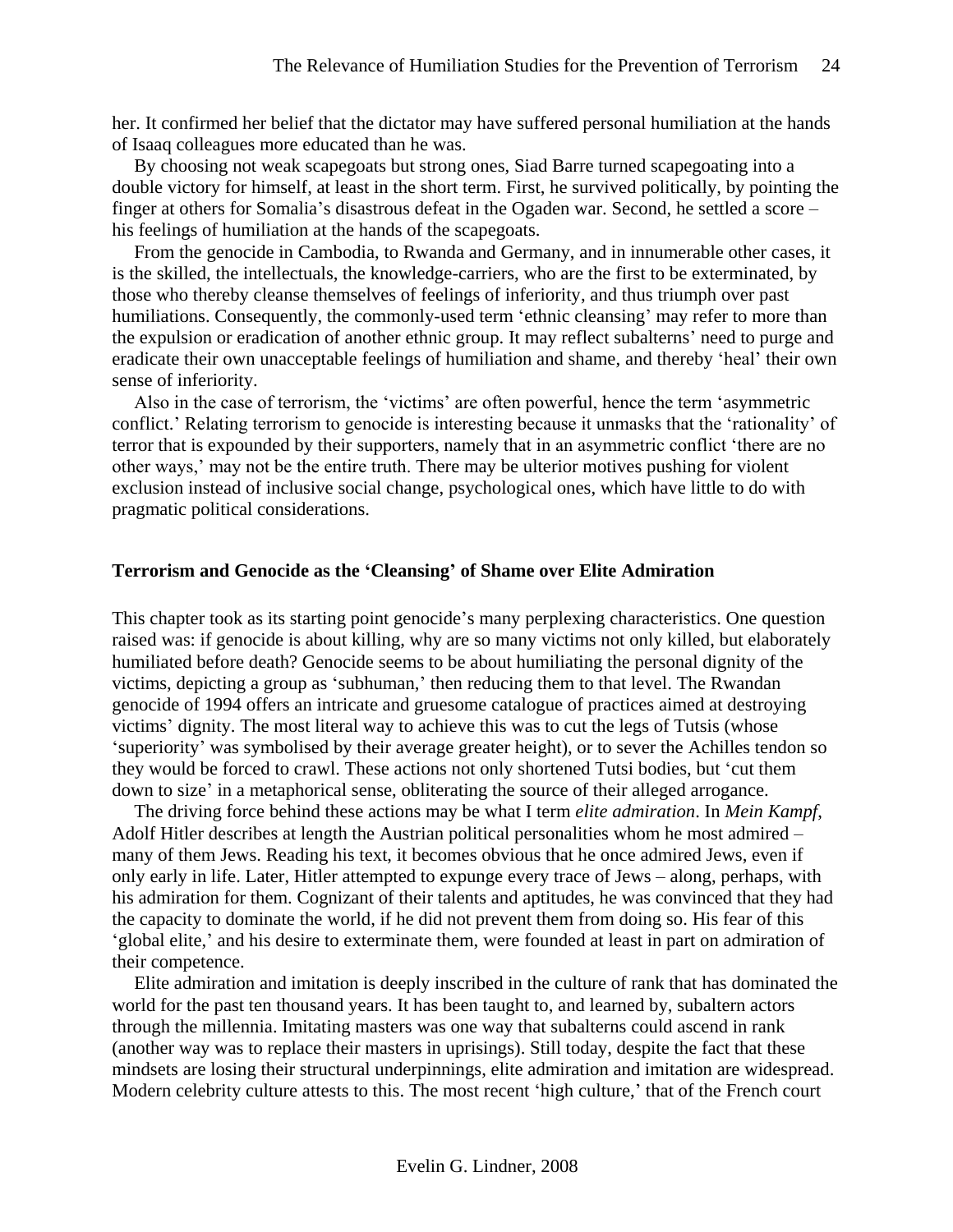of Versailles, was not only imitated throughout Europe and its colonies, but is today imitated in the French-castle style adopted for millionaires' mansions in Texas, or the dwellings of the newly-rich in contemporary China.

At first glance, such imitation seems to be a quite innocent phenomenon. But it is often dysfunctional, and highly inappropriate to the environment to which it is transposed. The urge for imitation, moreover, is often so strong that even disability and self-mutilation may be accepted as consequences. Chinese foot binding, for example, began as a 'luxury' among the idle rich, who did not require women to be mobile enough for housework. But it was soon adopted by the subaltern classes, becoming a prerequisite for marriage – even though the female's reduced physical capacity and mobility had a negative impact on poorer households that could not afford servants. Foot binding lasted for a thousand years, during which time about one billion women suffered its mutilations – see, for example, Howard S. Levy (1992).

Earlier, we mentioned the Hutu revolution in Rwanda in 1959, which produced an enormous outpouring of enthusiasm among the subaltern masses. How could this enthusiasm later turn into genocide? What is it about a liberation movement that can carry it too far? What transforms saviours (and even Hitler and Siad Barre were initially welcomed as saviours) into other- and self-destroyers, when 'mere' oppression would have maintained them in power more efficiently? Perhaps what takes place is that *shame becomes unbearable* – shame rooted in subalterns' admiration of former elites, a dynamic accentuated further by the advent of modern concepts of human rights.

A brief reflection on the difference between shame and humiliation is relevant at this point. Shame may be defined as a humbling experience that a person agrees she has caused, while humiliation describes experiences imposed by others – those that the victim has *not* caused. Shame, by contrast with humiliation, is often prosocial – shamelessness is not a virtue! But there is an exception: a special and emotionally destructive type of shame, namely *unacknowledged and bypassed shame*. This is so unbearable that it cannot even be acknowledged, and is accordingly denied and disavowed. And it can be remembered over generations – see Paul Connerton (1989). For Thomas J. Scheff (2005), bypassed shame is the motor of all violence, and is the source of what Lewis (1991) calls 'humiliated fury.'

Human rights ideals amplify this phenomenon, because they call not only for an end to tyrants, but for an end to rank altogether. This turns elite admiration into a *doubly* shameful voluntary self-lowering and self-humiliation. In former times, subalterns rose and stepped into the shoes of their envied masters, taking over as objects of subaltern admiration and imitation. But when the master-subaltern dyad is dismantled, there is no place left for elite veneration. Therefore, shame for elite admiration in subalterns – particular bypassed shame – may explain why such particularly extreme cruelties and humiliations are inflicted when subaltern actors rise up to take 'revenge.'

Notions of 'cleansing,' ethnic and otherwise, thus may also point to subalterns' need to cleanse and eradicate their own elite admiration. The obsession with tearing even the babies out of mothers' wombs, to wipe out 'root and branch' every trace of the formerly admired elite, may derive from this shame. For entrenched elites, the 'mere' oppression of subalterns might suffice. Rational considerations may prevail; excessive humiliation or killing is simply 'not worth the bother.' But former subalterns – now risen to power – often seem obsessed with 'total cleansing,' and may perpetrate extreme forms of violence and humiliation on the former (and, one suspects it is feared, *future*) elites.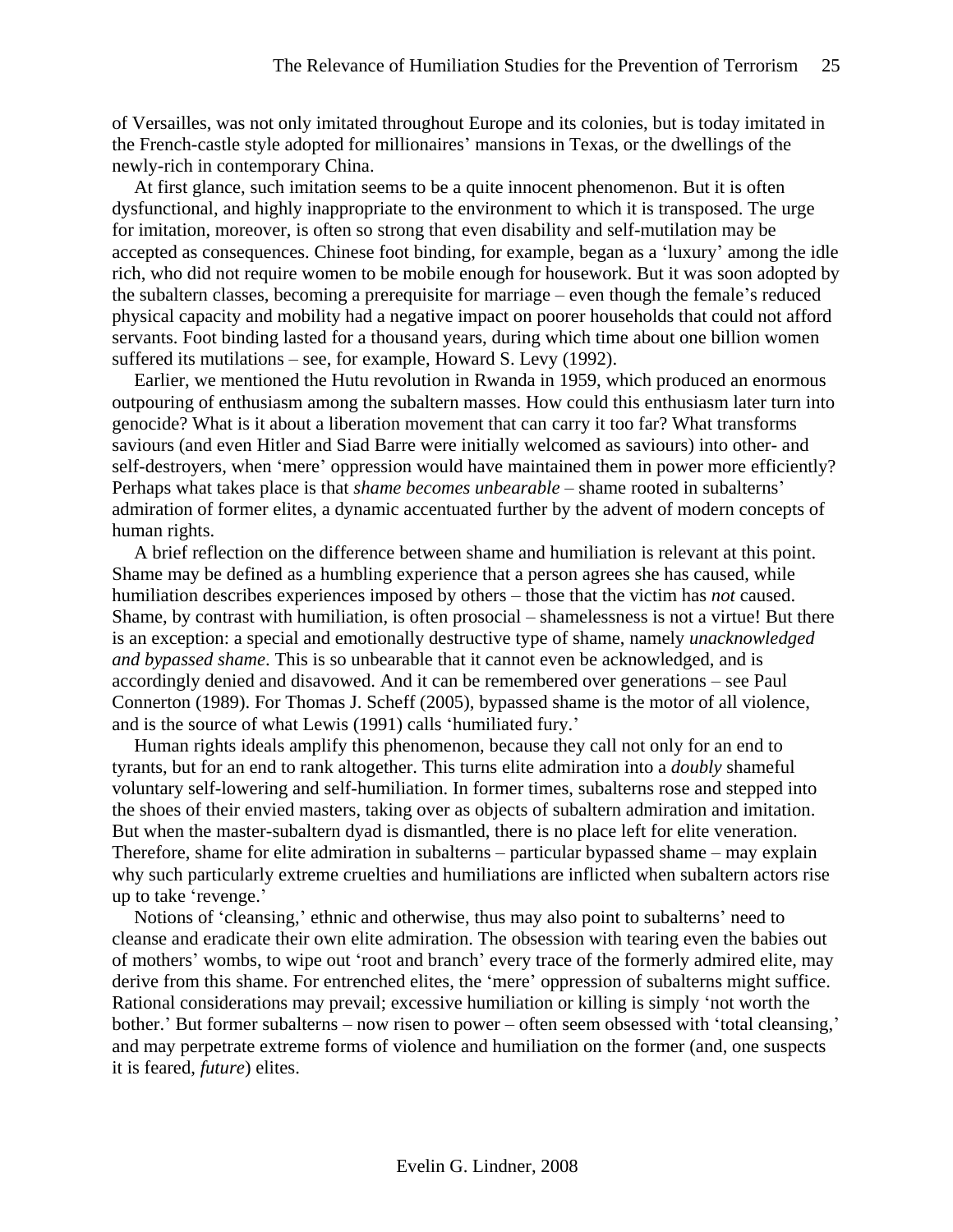For the study of genocide, Figure 1 may be adapted to arrive at Figure 2. The cruellest behaviour may not be exhibited by long-established elites, but rather by subaltern actors attempting to 'cleanse' themselves of inferiority and elite-admiration.

| Newly risen<br>subalterns<br>attempt to 'cleanse'<br>themselves<br>of elite admiration | <b>Genocidal 'Cleansing'</b> | Top of the<br>scale      |
|----------------------------------------------------------------------------------------|------------------------------|--------------------------|
| Humility                                                                               |                              | Line of<br>equal dignity |
| Former elites,<br>now deposed<br>are humiliated<br>even further                        |                              | Bottom of the<br>scale   |

Figure 2: Genocidal 'cleansing'

'Getting the fix,' in the case of humiliation, may also be conceptualised as resolving dissonance and self-doubt, and gaining 'purity' – see the work done by Leon Festinger (1957) or Mary Douglas (1984). 'How can I feel sympathy, let alone admiration, for oppressors I ought to hate!' – this is the dilemma. It may be that genocide's victims are dehumanised and humiliated, before being exterminated, not so much because perpetrators actually believe they merit this, but *because they have doubts and need to persuade themselves through the infliction of atrocity*. They may feel a need to go as far as total extermination, precisely because they do not trust their own ability to always hate. They may fear that weakness on this score will lead to a return of the oppressors, and to a fresh round of humiliation.

This doubt is analogous to what Paul Rusesabagina has called the 'soft spot.' Rusesabagina's story is well-known, and formed the basis for the 2004 film *Hotel Rwanda*. He managed to shelter more than 1,200 Tutsis and moderate Hutus in the Hotel Mille Collines, which he managed, while killers roamed outside with guns and machetes. In a BBC *HARDtalk* interview with David Jessel (May 24, 2007), Rusesabagina explained his strategy: He would find what he called the 'soft spot' in the perpetrators. 'Nobody is totally good or totally evil,' he attested.

Rusesabagina described how, at one point, he travelled from his house to the hotel, along with his family and people who had sought refuge in his house. At a roadblock, he was handed a gun and ordered to kill his family and everyone accompanying him; thereafter, he too would be killed. He looked into the eyes of the man who gave this order, while the man proceeded to oversee the killing of others at the roadblock. For five long minutes, Rusesabagina attempted to hold his gaze. He noticed that the man could not withstand it: he had touched this Hutu perpetrator's inner awareness of his own guilt. Eventually, his party was allowed to leave.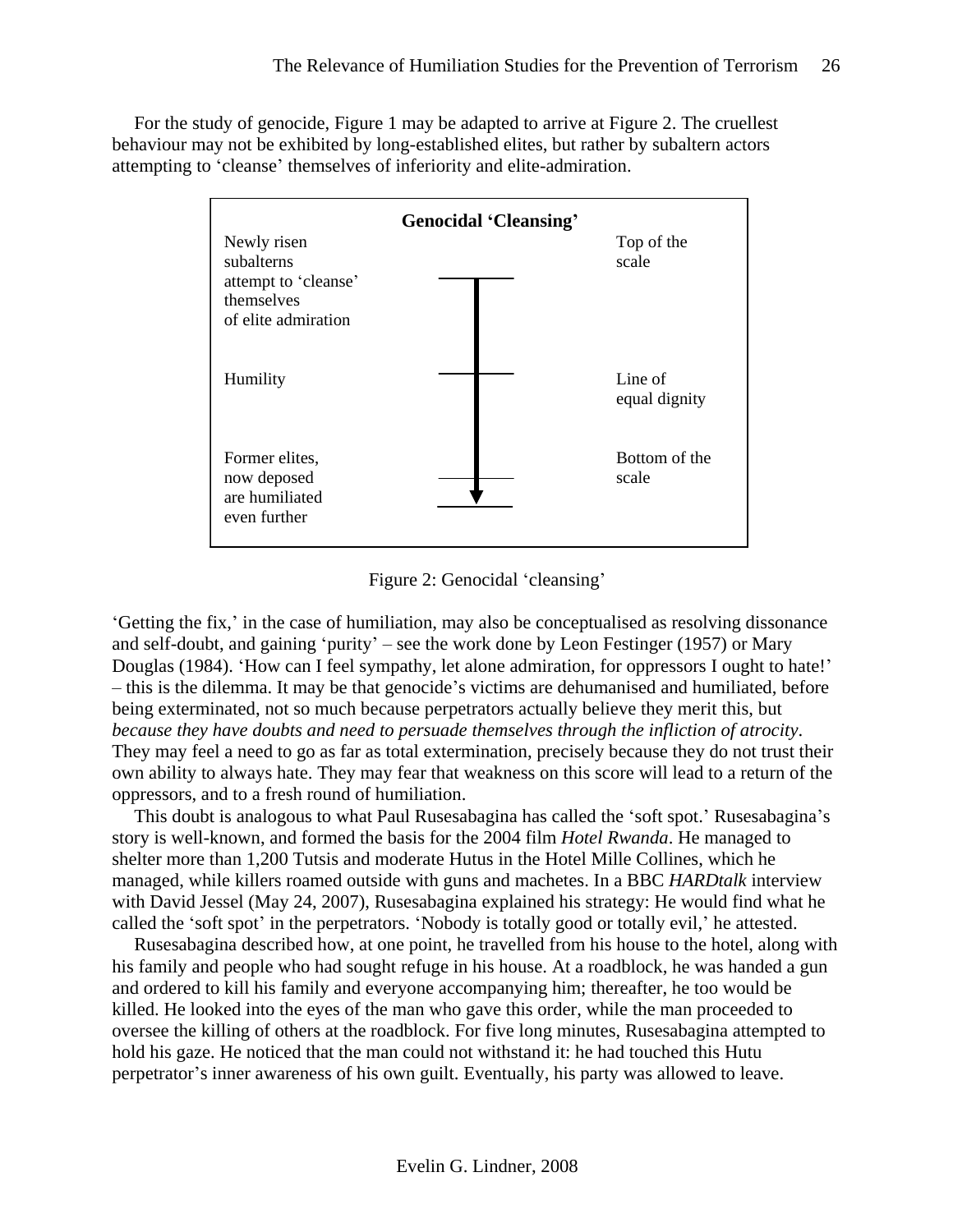Again, what we learn from looking at the deep psychological underpinnings of subaltern genocide, may serve us in the analysis of terrorism. Chinese and Indian economic power, already now increasingly translated into political power on the world arena, may undo Western dominance much more effectively and efficiently than any terror that aims at the same end. Again, we understand how weak the argument of 'rationality' is for terror, if we mean by rationality pragmatic well-being before death. Another 'rationality' may reign, namely the rationality of negotiating the psychology of humiliation beyond earthly pragmatics. Instigating violence, and participating in violence, may be perceived as the necessary, self-affirming response, regardless of the earthly cost on self and others.

#### <span id="page-26-0"></span>**Looking into the Future**

#### **Policy challenges**

Men such as Osama bin Laden, or visionaries of holy wars against infidels, would never have any followers or adherents if there were no victims of humiliation around in many parts of the world, among them young, intelligent and dynamic men, who are willing to die avenging what they perceive as the 'debasement of our people.'

Shibley Telhami (2003) writes, 'Today militancy in the Middle East is fueled … by a pervasive sense of humiliation and helplessness in the region. This collective feeling is driven by a sense that people remain helpless in affecting the most vital aspects of their lives, and it is exacerbated by pictures of Palestinian humiliation. There is much disgust with states and with international organizations' (2003, p. 1).

The rich and powerful, in what we refer to as 'the West', have long been blind to the fact that their superiority, particularly when combined with the human rights message, may have humiliating effects on those who are less privileged or who identify with the less privileged. As long as people live far away from each other, in isolation, deprivation goes undetected. Nowadays, however, Western soap operas and Western tourists walking about with cameras on large stomachs are teaching the less privileged of the world to recognise their own deprivation. As long as people accept justifications for poverty – for example that it is nature's order to have rich and poor people around – there may be pain, but no shared awareness of a problem that needs fixing, no conflict, and no violent reactions. Yet, the human rights call for equal dignity for all teaches that poverty, or relative deprivation, is not divinely ordained but a violation of human rights. When a person identifies the rich of the world as perpetrators of this violation, when she suspects that the rich peddle empty human rights rhetoric to maintain their powerful positions, poverty turns into humiliation. The underdogs in the world, and those who identify with them, listen to empty human rights rhetoric from elites, and feel humiliated by the emptiness of the sermon: 'to recognize humanity hypocritically and betray the promise, humiliates in the most devastating way by denying the humanity professed' (Stephan Feuchtwang, November 14, 2002, in a personal note).

The affluent 'West' teaches the ideals of human rights and equal dignity for all, while, at the same time, allowing for undignified poverty to be on the increase, both globally and locally. The gap between rich and poor is wider in 2006 than it was a decade earlier. So far, wealthy nations are the main beneficiaries of economic development and they make their weight felt in all realms of life, including global challenges that call for shared sacrifice. Clearly, many in the West, with elites of the non-West in their tow, do not put their feet where their words are. The problem is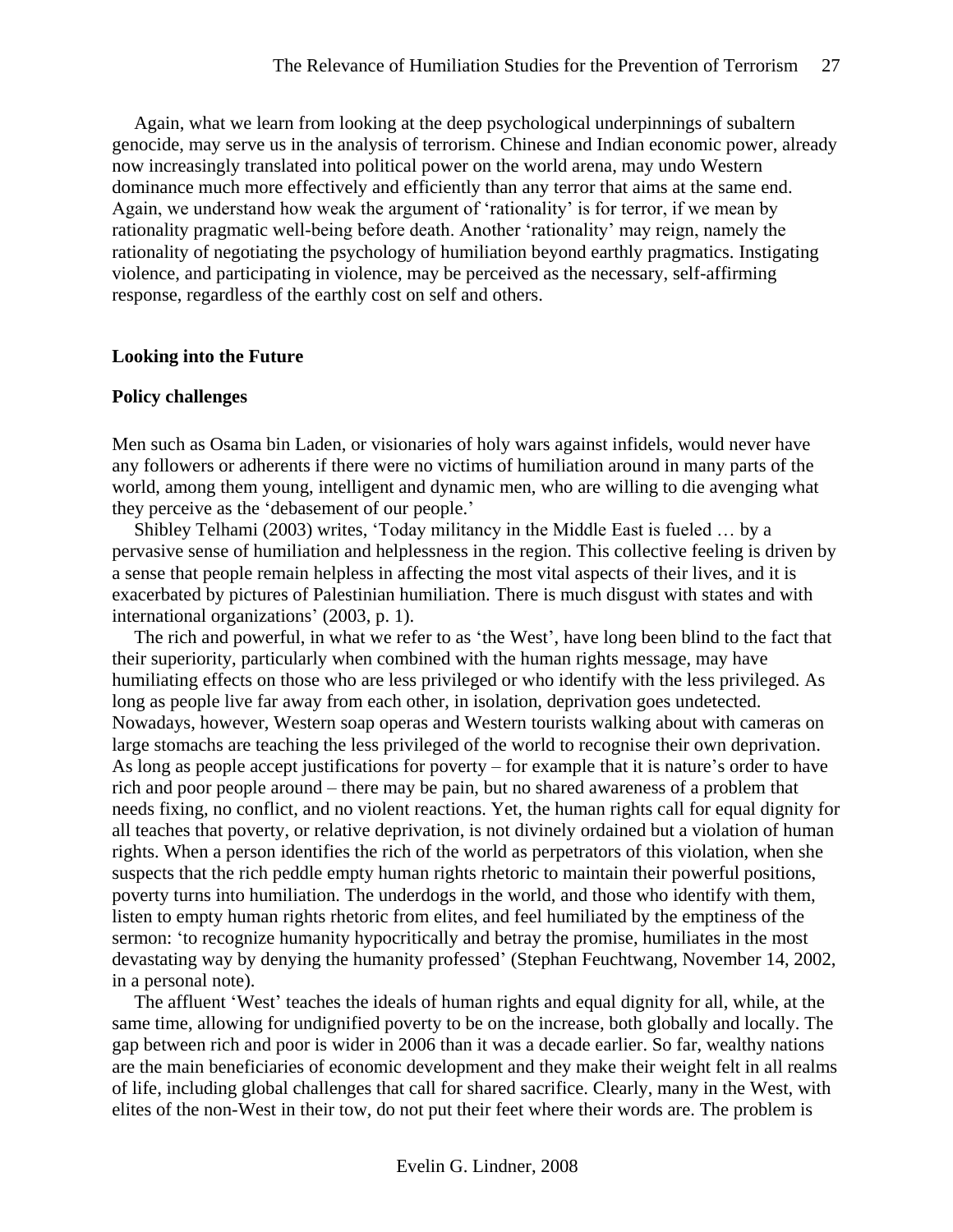that those 'words,' the promotion of ideals of equal dignity for all – the vision of a world of dignity and respect for each other and for ecological balance – when betrayed, heighten feelings of humiliation among the underprivileged and those who identify with them.

One of the most important policy challenges in present times is the risk of undermining cooperation through unintended humiliation. Elites are particularly prone to perpetrate humiliation unwittingly, since they expect that what they feel to be their benevolence and generosity ought to be understood as such by the recipients. An important link exists between help and humiliation. Any attempt to help others is counter-productive when humiliation is involved, be it through acts of inadvertent or advertent humiliation on the helper's side, or through feelings of humiliation on the recipients' side, even if they emanate from pure misunderstandings. Sam Engelstad, UN's Chief of Humanitarian Affairs, and, on several occasions Acting Humanitarian Coordinator in Mogadishu in 1994, wrote (personal communication from Sam Engelstad,  $28<sup>th</sup>$  September 1999, quoted with his permission.): 'During my own time in Somalia in 1994, humiliation was never far from the surface. Indeed, it pretty much suffused the relationship between members of the UN community and the general Somali population. In the day-to-day interaction between the Somalis and UN relief workers like ourselves, it enveloped our work like a grey cloud. Yet, the process was not well understood, and rarely intended to be malevolent.' Engelstad adds, 'Among the political and administrative leadership of the UN mission, however, humiliation and its consequences were far better understood and were frequently used as policy tools. Regardless of intent, it was pernicious and offensive to many of us.'

During my own fieldwork in Africa, I learned a lot about unwitting humiliation. 'You from the West, you come here to get a kick out of our problems. You pretend to want to help, but you just want to have some fun. You have everything back home, you live in luxury, and you are blind to that. You arrogantly and stupidly believe that you suffer when you cannot take a shower or have to wait for the bus for more than two hours! Look how you cover our people with dust when bumping childishly and proudly around in your four-wheel drive cars! Look how you enjoy being a king, while you would be a slave in your country! All what you want is having fun, getting a good salary, writing empty reports to your organisation back home, in order to be able to continue this fraud. You pay lip service to human rights and empowerment, but you are a hypocrite! And you know that we need help – how glad would we be if we did not need it! And how good would it be if you were really to listen to us once, not only to the greedy among us who exploit your arrogant stupidity for their own good!' (this is a condensation from statements that were repeated in Somalia and Rwanda, Burundi, and Kenya).

Helping can be both, an expression of caring and a demonstration of superiority – says Arie Nadler (2002). Helping can be an effective instrument of dominance in the hands of a more advantaged group. As a result, help may be resented. Applied to international development, truly fair trade may advance peace more than aid, not only because of its economic clout, but also because it does not entail humiliation.

When people learn about human rights and begin to perceive a condition – poverty, for example – as a deprivation that violates human dignity, that situation becomes amenable to constructive improvement, through cooperative action. Enabling environments can be built jointly. Conflicts of interest can be solved by cooperation. Conflict in general can be solved mutually and creatively. But, when feelings of humiliation emerge, rifts are created and trust destroyed. If feelings of humiliation are not overcome constructively, cooperation fails. In the worst-case scenario, violence and terrorism ensues. These are today's policy challenges.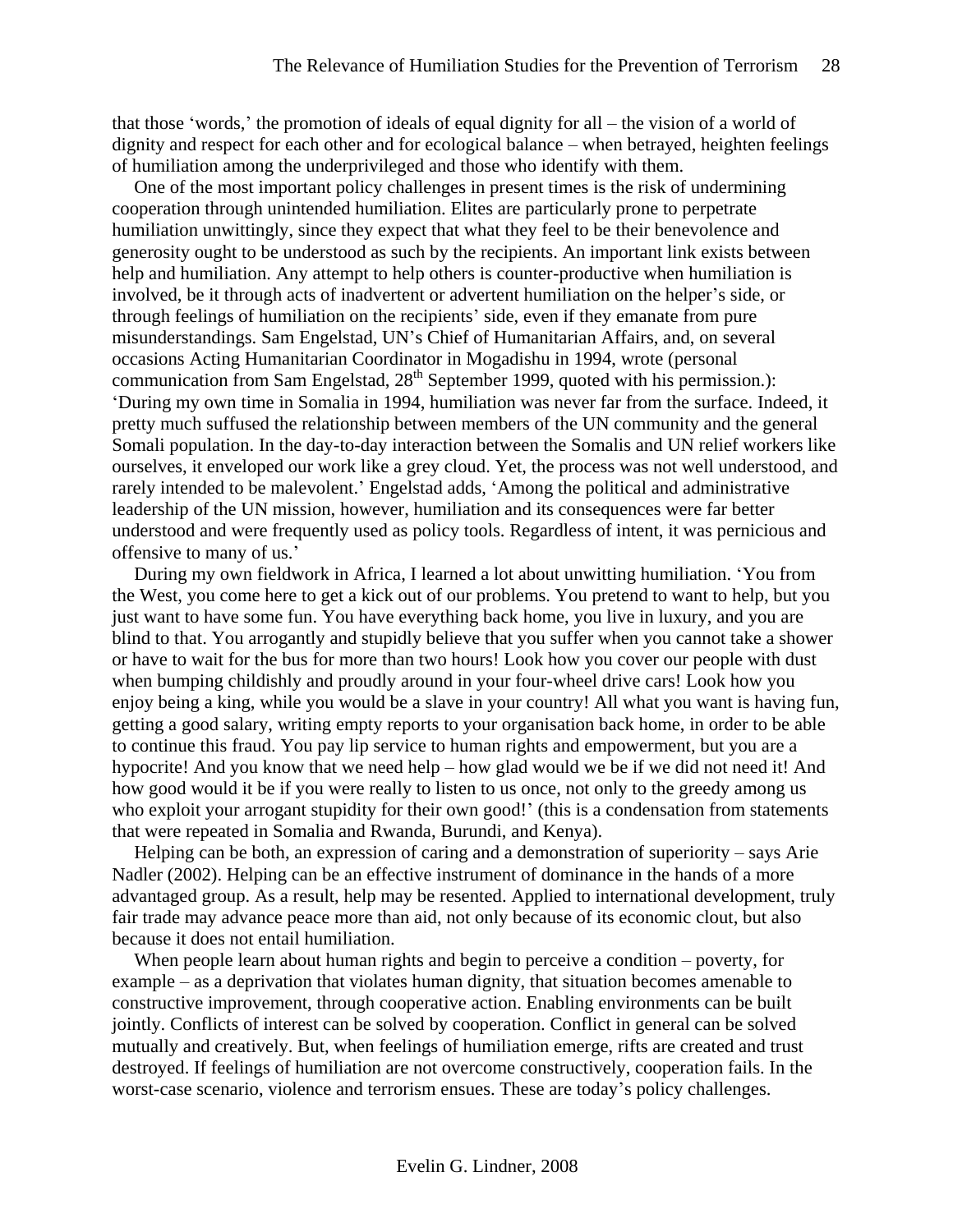#### **International action**

A dear friend, a Holocaust survivor, told me about a joke that is illustrated in two sketches (Israel,  $12<sup>th</sup>$  November, 2003). In the first scene, people sit in an untidy office and sigh 'We need order!' The next picture shows an admirably tidy office. However, the employees cry out, in exasperation, 'Now that we have order – what now?' This is the situation in the Middle East, my Israeli friend explained to me. He said, 'Everybody categorises the other side, neatly, orderly, staunchly, and almost obsessively, as monsters, as enemies, or terrorists – and what now?' The Holocaust survivor continued, 'As 'entrance ticket' into our in-group, we demand from everybody in our in-group to cut short empathy, to mutilate sympathy with 'the enemy.' Those who dare to 'blur the line' by conceptualising the other side as 'human' are ostracised. Good! Now we have order! – And what now?'

What my Israeli friend tries to explain, underpinned by his horrific experience of Auschwitz as a young lad, is how people intentionally limit a broader picture and construct dichotomies so as to experience what they believe will be peace of mind. My friend had learned from his endurance under extreme circumstances that the price one pays for such an outlook is possible death – loss of health and the decrease of the odds for survival. Today he nourishes a mild contempt for immature demonstrations of masculine self-enhancement that exhibit a 'resolve and readiness for tough leadership and heroic action instead of appeasement,' and that end in nothing but 'stupid actionism.'

My Israeli friend had identified the old script of the past ten thousand years, a cultural-social script of in-group soliloquy that thrives on out-group rejection and feeds notions of femininity and masculinity that serve the same end. This approach had its function in the past; however, it is no longer functional in a world of increasing interdependence. Such scripts do not lead to the constructive tackling of global problems, including global terrorism. Monty G. Marshall (1999), has written most remarkably on protracted conflict and how *insecurity gets diffused*. Global terror is the ultimate diffusion of insecurity. A new world requires new solutions and new cultural-social scripts both globally and at home that are more relational, more preventive, more dialogical, and that lead to useful solutions instead of 'stupid actionism.'

His view dovetails with advice given by Michael Levi (2008) recently in *Foreign Affairs*. Clearly, Levi points out, particular nuclear terrorism poses a grave threat to global security. Indeed, in June 2004, Mohamed El Baradei (2004), the usually guarded Director General of the International Atomic Energy Agency (IAEA), described the threat of nuclear terrorism as "real and imminent," and talked of a "race against time" to prevent terrorists from obtaining nuclear and radioactive materials. However, argues Levi, seeking a grand "silver bullet" strategy to counter it does not make sense. Levy rather proposes creating a nuanced multi-layered integrated defensive system that addresses terrorist activities at every stage, thereby undermining their overall chances of success.

The human rights revolution could be described as an attempt to collapse the master-slave gradient of the past ten thousand years to the line of equal dignity and humility. The practice of elites arrogating superiority and subjugating underlings is regarded as illicit and obscene. Human rights advocates invite both masters and underlings to join in a shared humility at the level of equal dignity. Feelings of humiliation, felt by the downtrodden and those who identify with them, serve as the 'fuel' for the human rights revolution.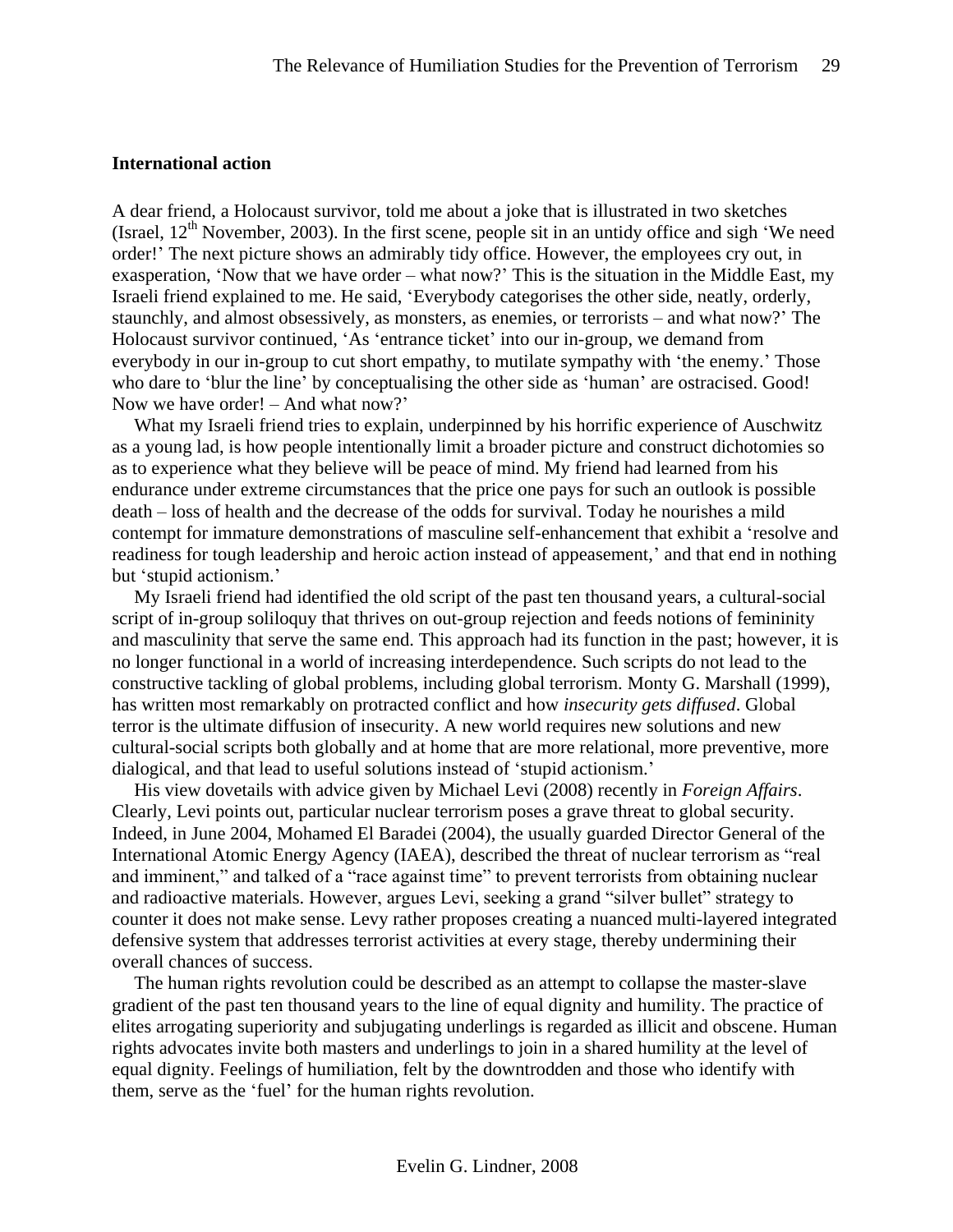It is important to note that equal dignity for all or the horizontal ranking of human worth and value is what is discussed here, not sameness as an antidote to inequality, hierarchy, or stratification. The significant point in this transition is not the absence or presence of hierarchy, inequality or stratification, but whether human worthiness is ranked or not. Functional hierarchies are still needed and, under conditions of equal dignity, difference and diversity can be celebrated. The human rights revolution calls for a new way of dealing with human value and worthiness. Of primary importance is a shared sense of humanity; our differences can only flourish when given a secondary importance. If elevated above equal dignity for all, they quickly become the roots of destruction.

The horizontal line in Figure 1 is meant to represent the line of equal dignity and humility. This line does not signify that all human beings are equal, or should be equal, or ever were or will be equal, or identical, or all the same. This horizontal line is to represent a worldview that does not permit the hierarchical ranking of existing differences of human worth and value. Masters are invited to step down from arrogating to themselves *more* worthiness, and underlings are encouraged to rise up from their humiliation - up from being humiliated downward to *lower* value. Masters are humbled and underlings empowered. See Figure 1: The historic transition to egalisation.

I have coined the word egalisation so as to match the word globalisation and at the same time differentiate it from words such as equality or sameness, because the main point is not equality or sameness. The point is equal dignity, even though there is a connection between equality and equal dignity. (The connection is *'*hidden' in the human rights stipulation that equal chances and enabling environments for all are necessary to protect human dignity.)

The term egalisation is meant to avoid claiming that everybody should become equal and that there should be no differences between people. Egality can coexist with a functional hierarchy that regards all participants as possessing equal dignity; egality can not co-exist, though, with a hierarchy that defines some people as lesser beings and others as more valuable.

If we imagine the world as a container with a height and a width, globalisation addresses the horizontal dimension, the shrinking width. Egalisation concerns the vertical dimension. Egalisation is a process moving away from a very high container of masters at the top and underlings at the bottom, towards a flat container with everybody enjoying equal dignity.

Egalisation is a process that elicits intense humiliation when its promises fail. The lack of egalisation is thus the very element that intensifies feelings among so-called 'globalisationcritics.' Their disquiet stems from lack of egalisation and not from an overdose of globalisation. What they call for is that *globalisation* ought to marry *egalisation*. What they call for is globalisation without humiliation.

If we look for tools that we can use to develop useful strategies for a better world in the spirit of Mandela's maturity and wisdom, then pendulation through a double-swing conceptualises how individuals and concepts can meet in constructive ways. The double-swing can be graphically presented as the infinity symbol or Möbius Strip  $(\infty)$  with two separated loops that still remain connected. A Western concept of dialogue can be depicted in this way, as can the Eastern Buddhist logic of 'soku.' The essence of pendulation is to avoid circling only within one side. It means the swinging back and forth between my point of view and that of the other or of one concept and another. By immersing myself in the others' worldviews I develop the resources for understanding those others. Pendulation allows for separateness while connected, whether it is with people or concepts. The Möbius Strip illustrates how we can disentangle understanding and condoning. Those who hold the view that we condone terrorism when we conceptualise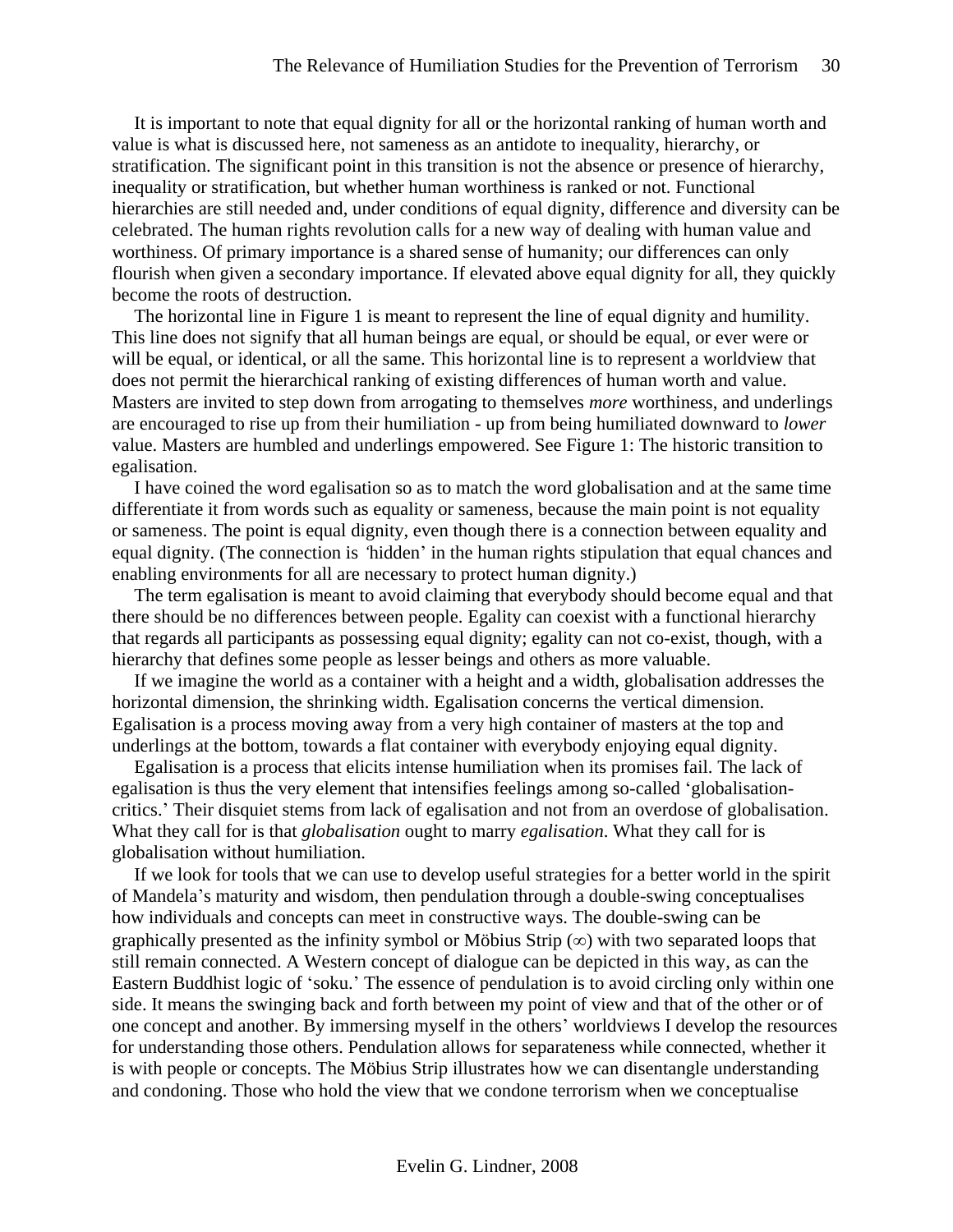perpetrators as human beings rather than mad monsters, loop in on only one side of the double swing. Yet, terror can only be diminished through doing double swings, through including shared humanity into the equation, as painful and unsettling as it might prove to be. Understanding does not mean condoning. Arne Næss, the great icon of Norwegian explorer-philosophers says, 'There are no murderers! There are only human beings, who have murdered! Also a person who has murdered is first a human being' (personal communication, Paris, 2003).

Double swing pendulation – from you to me, back to you, back to me, and so on – has to be conducted with caring warmth and respect for all parties. Care, respect and warmth are the glue that keeps people together while they pendulate. We could also use the Greek word *agape*, meaning love for the unknown human other. Like the art of pendulation, respect and warmth are not inherited; they must be learned.

What is needed to engage the entire world into constructive pendulation is a culture of agape, courage, curiosity and patience that emphasizes a learning orientation and not an ego orientation. Patience, for example, is something that even many human rights defenders lack. They undermine their own efforts by peddling indignation at the slowness of the human rights revolution. Many a human rights group is devoured by the rage entertained by their own members, who, on the look-out for 'enemies,' often hurt their closest allies. They have to learn to understand that transitions are inherently difficult and that self-righteous anger – for instance, witch-hunting those who are slower – is counter-productive. The French revolution devoured its own children. Mandela, on the other hand, never contented himself with self-righteous indignation. In terms of the learning process, facing the challenges of life involves jointly engaging in learning from mistakes rather than trying to appear to be perfect. Polishing egofacades is a dangerous cultural-social practice that under-uses the creative potential entailed in making mistakes and learning from them. Lethal outcomes are risked when grave mistakes are covered up for the sake of a good façade.

Successful pendulation can produce solidarity and social integration; without it, we have alienation and lack of social integration. Good attunement is achieved when pendulation is successful, when intersubjectivity is lived to its fullest potential – see an illustration of these dynamics in connection with terrorism by Emily Bronin, Kathleen Kennedy, & Sarah Butsch (2006). Pendulation produces interdependent relationships. To 'wage good conflict,' we must design our efforts in ways that keep the double swing connected. Healthy 'identity in unity' and pendulation are interdependent – neither independent and isolated, nor engulfed. Both parties in conflictual relationships must avoid going too far, 'walking over' the other or allowing the other to 'walk over' them. When all players in a conflict learn to invest respect, warmth, and 'calmly floating confidence' rather than 'frantically righteous zealousness,' conflict can be framed benignly.

The case studies presented earlier, of Palestinian and German clients, showed how both lacked a broader vision that showed them constructive ways out of humiliation. The single most important current policy challenge is creating a 'doable' vision for how the world could be made a better place and promoting this vision with patience and caring. The skill of pendulating from compassionately understanding the plight of people caught in suffering, to adamantly rejecting solutions of destruction of self and others, is at the core of such a vision. Travelling through both sides of the Möbius Strip combines softness and hardness, and calibrates them in a tailor-made fashion, bringing them to scale, instead of fixing them in unsuitable stereotypes that merely lead to the helpless question 'and what now?'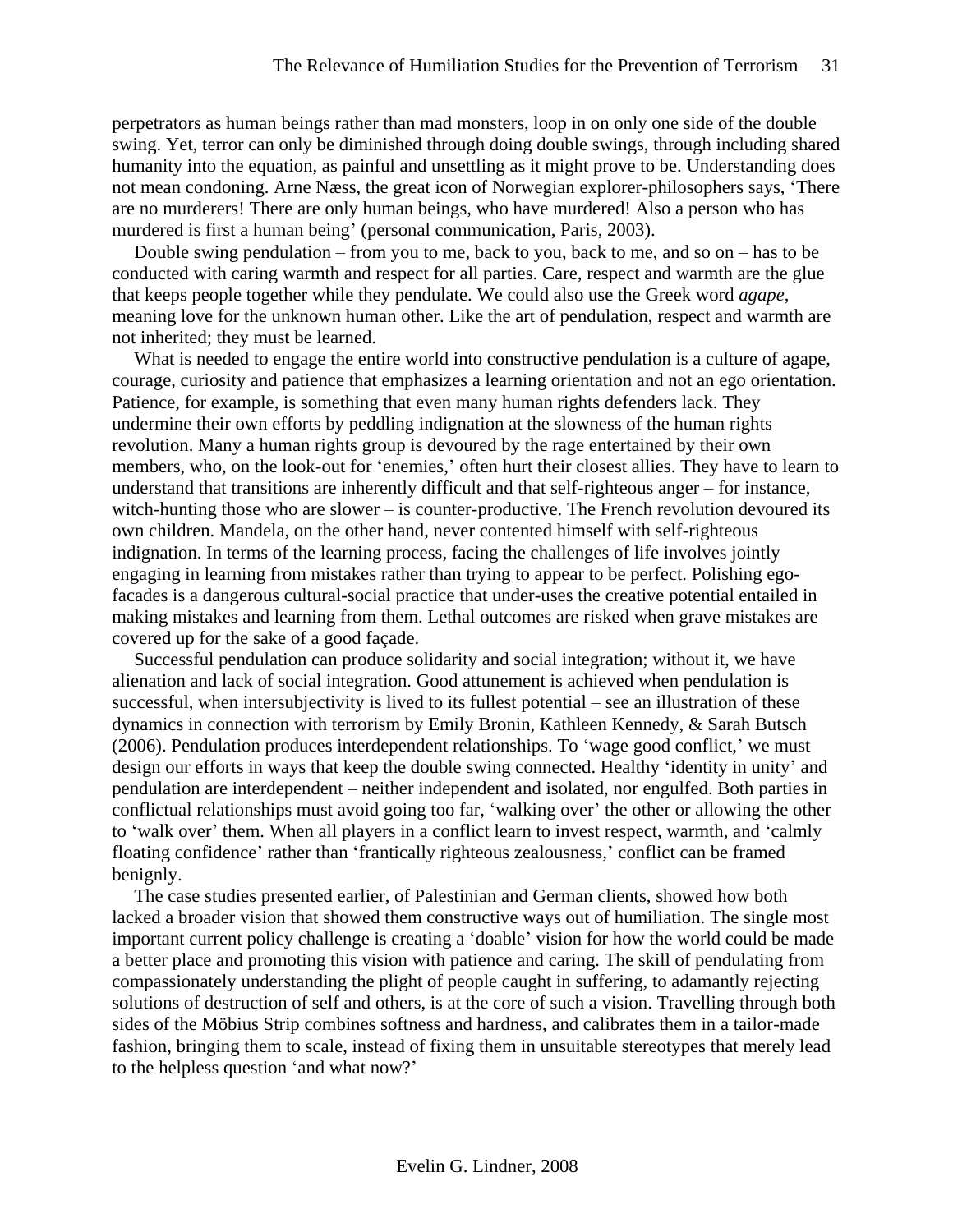Travelling the loop of understanding, on one side of the Möbius Strip, has its merits, because it introduces caring and respect and establishes dignity through shared humanity. This loop should not be suppressed just because it is so much easier for victims to have 'evil enemies' who so nicely throw resistance into a light of heroism. Not least Hitler styled himself and Germany as victims, heroically resisting 'evil.' The 'heroic victim paradigm' that is predicated upon painting an 'enemy' as 'evil' can be a dangerous trap. And, on the other side of the Möbius Strip, travelling the hard and tough side of rejecting humiliation-for-humiliation as 'remedy' for suffering, has its merits as well. It introduces as much humanity as the other side. It is not acceptable within the realm of shared humanity, under no circumstances, to engage in taking lives. We need to work for a world of just rules, enshrined in national and international law, and not a world of everybody pushing around everybody else and taking grievances to self-styled killing. Travelling both sides of the Möbius Strip can co-exist. There is no automatism indicating that one side inherently cancels out the other or weakens the other. On the contrary, if travelled in a mature manner, this pendulation enhances the probability of finding constructive solutions for deadly conflict, violence and terrorism within a field of shared humanity.

The term social control is a related term that encapsulates how third parties, for example representatives of the international community, may intervene. The term social control intertwines understanding and respect (the 'soft' side) with coercion (the 'tough' or 'hard' side). Gandhi disliked the words and idea of 'passive resistance.' The term *Satyāgraha* (nonviolent action), is a combination of *satya* (truth-love) and *āgraha* (firmness/force). *Satyāgraha* encapsulates the intertwining of precisely coercion with respect. (Satyāgraha with long accent indicated by ā is the combination of the two words: satya+*ā*graha. Unfortunately in English spelling such details are missed. Just '*graha'* means 'planet.' In Sanskrit. *ā*graha means firmness/force, etc.)

Incidentally, this entails an interesting gender aspect. Traditionally males learned coercion in the public sphere while women were socialised into harmonising the private 'inside' sphere. Indeed, recent research shows that women's reactions to stress vary from men's. Women show a 'tend-and-befriend' response to stress, rather than a fight/flight reaction. The emerging reality of the global village lessens the probability of imperial war and weakens the security dilemma, and this, in turn, weakens the traditional social construction of gender difference that was predicated upon the anticipation of war. Women no longer need to be socialised to produce the next generation of soldiers, and men can be freed from preparing for premature death in guarding the frontiers of the in-group against aggression from outside. Women and men, for the first time in human history, share a common 'inside' sphere and together need to learn how to combine the coercive element of former male training and the cooperative and harmonising strategies that formerly were considered the domain of females. Globalisation, as it weakens gender divisions, gives unprecedented visibility to traditional 'female' scripts of tackling problems.

The rise of attention to the phenomenon of humiliation is inscribed in this transition. Until recently, research on emotions was gravely neglected, not least within psychology, the very field that ought to have taken up this theme. Emotions, feelings, were associated with women. Men supposedly did not act on emotions but on rational deliberations. Today we know that without feeling, thought is neither real nor effective, in both men and in women. The myth of male rationality and female emotionality is in the process of being overcome, and the significance of emotions – humiliation included – is finally being recognised.

Let me illustrate the intertwining of respect and coercion with an example. During my time in Egypt, I was amazed at the low rate of crime and unrest in Cairo, a huge metropolis with at that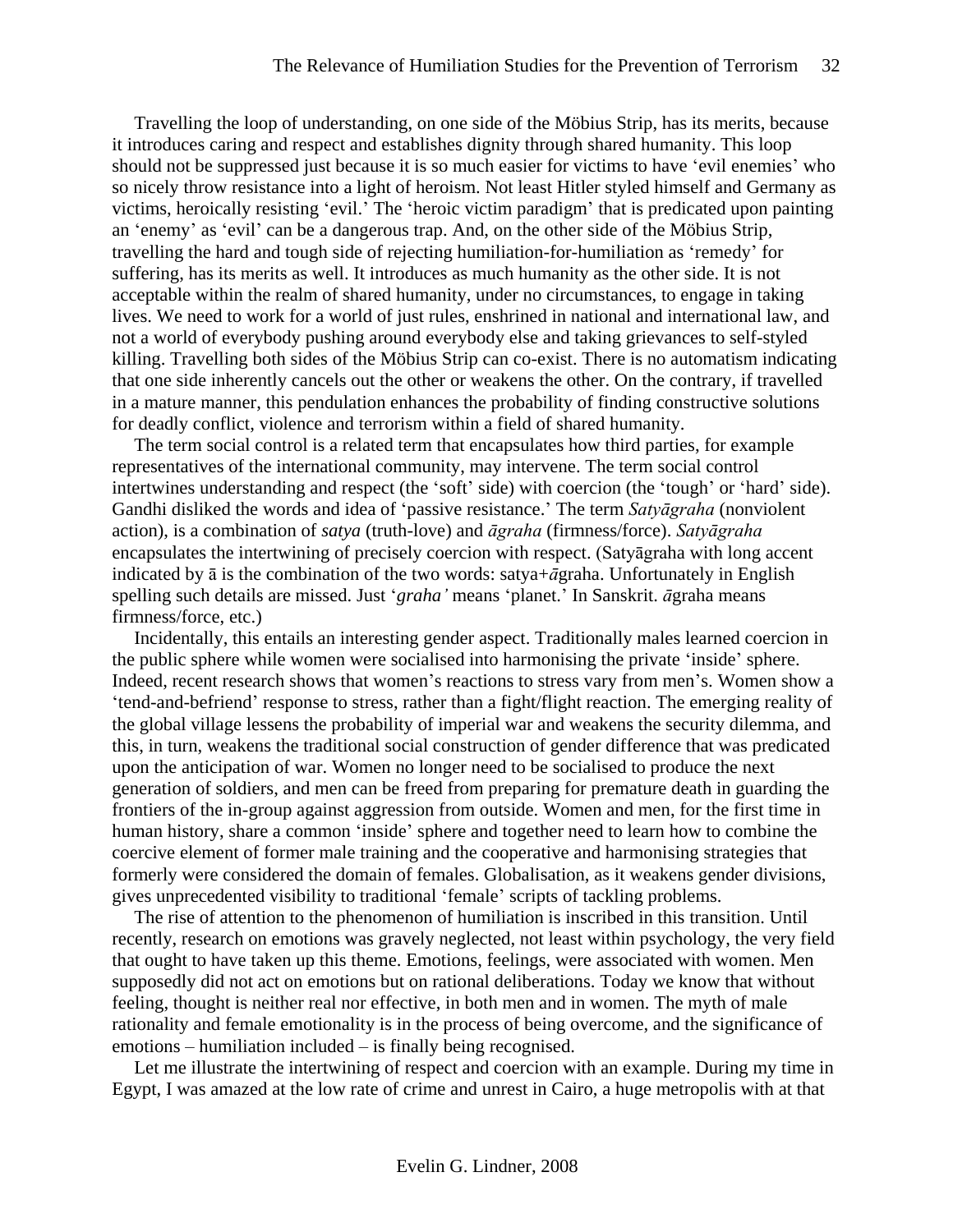time ten to fifteen million people. I soon understood that a high amount of *social control* is part of Egyptian culture. I frequently witnessed incidents that gave testimony to this social control, among them the following scene that I observed numerous times: An accident happens in the street in the middle of overcrowded Cairo. The two involved drivers get out of their cars and look angrily at the damage. They build up anger and subsequently shout and jump; they scream, they pull each other at their cloths, they even hit each other. Around this scene, in the street, in coffee houses, in shops, people's attention is caught. The expressions on people's faces change and quickly reach a common expression of seriousness, of urgency, and of respect and involvement. About ten to twenty men, usually young and strong ones, slowly leave whatever they are doing and approach the scene of the conflict. They separate into two groups of about five to ten men each. Each group of ten men assumes responsibility for one of the opponents. Each opponent is held back and talked to by his 'party.' He is held back sufficiently so that he cannot really hit and hurt his opponent any more, but he is on the other hand not held back too much, so that he still can shout and scream and make brief attack leaps (therefore it needs strong men, since a person in rage can be quite overwhelming). At the same time each opponent is talked to in a very special manner. His 'facilitators' speak calmly and with a high degree of respect to him. They show him that they are fully aware of the urgency of any situation which forces a man to go out of his way in such a dramatic manner (a person being *outside* of him/herself is almost seen as holy in Egypt, as if an important spirit were trying to speak via this person). The 'facilitators' try to understand the nature of the conflict and propose various compromises designed to resolve the conflict. They do not focus unduly on the rational side of the conflict. Instead, they constantly assure the opponents of their respect, acknowledging the fact that the two men are psychologically overstressed by the conflict. The 'facilitators' understand that the rupture of social peace has to be healed by psychological efforts of the whole group. After about ten to fifteen minutes the opponents' rage loses thrust; they agree on a compromise in case this is appropriate. If necessary some facilitators promise to act as witnesses and/or enforcers of the compromises. The opponents can finally be pulled apart by their respective 'facilitators.' The conflict is over. The opponents leave. The facilitators go back to their previous activities and as they stayed calm during the conflict, they do not find it necessary to be overly exited after the event. Patching up conflicts is routine.

When we analyse this conflict resolution and containment scene in the streets of Cairo, we observe a twenty-to-two ratio, or at least a ten-to-two ratio. We note that as many as ten or up to twenty physically strong men may be required to cool and pacify two clashing opponents. If this scenario is taken as a blueprint for conflict resolution, then resources for the prevention, containment, and resolution of conflicts around the world need to be increased.

## <span id="page-32-0"></span>**Conclusions**

Aaron Lazare (2004) writes: 'I believe that humiliation is one of the most important emotions we must understand and manage, both in ourselves and in others, and on an individual and national level' (Lazare, 2004, p. 262).

In medicine, there is prevention and treatment. For the eco- and socio-spheres of planet Earth, prevention deserves extra attention, because post-hoc treatment, if too late, risks rendering a dead 'patient.' Prevention means moving from short-term reactionism to long-term construction of a more sustainable world. The paradigm of the Möbius Strip  $(\infty)$  helps to build sound prevention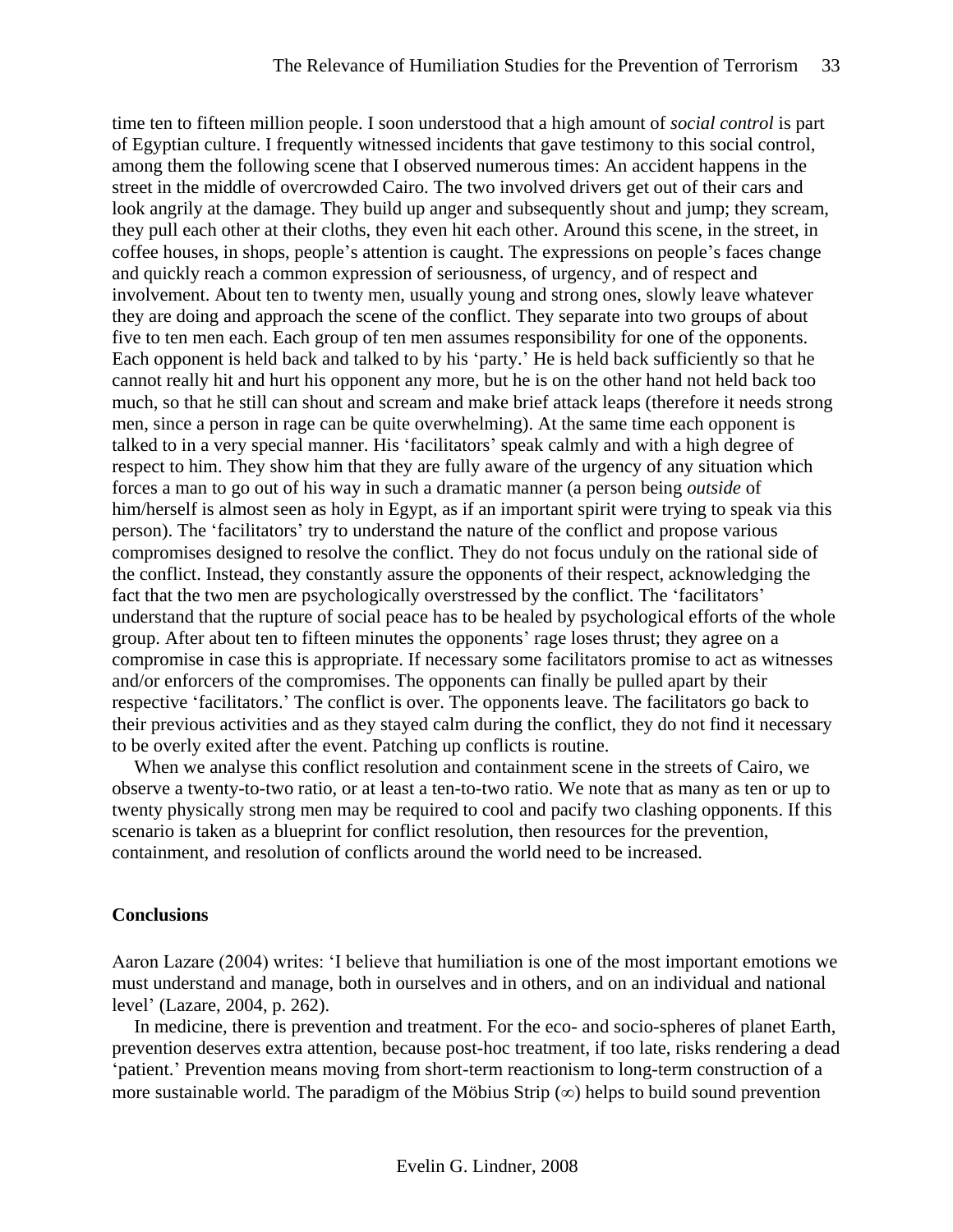strategies in the socio-sphere by *understanding* feelings of humiliation on one side and NOT *condoning* retaliation with violence on the other side. It helps giving up the short-sighted and destructive assumption that *listening* supposedly means *agreeing*, that *dialogue* allegedly equals *defeatism*, and that *reaching out* amounts to *justifying* or *excusing*. These unhappy equations have to be deconstructed and differentiated. They amount to nothing but self-inflicted mutilations of the range of possibilities for handling the world. Dialogue does not have to be defeatist. There is no automatic link. Dialogue can be tough, tougher than retreating behind safe fences that are not safe after all.

There is a consensus among those who know the Arab world (and I lived there for seven years and have kept close links), that the polarisation between the 'East' and the 'West' has become deeper today than a number of years ago. Feelings of humiliation are cumulative. And the more they permeate a community, the more this community is pressed into a retaliatory corner. The moderates lose ground. The extremists gain weight and opportunities to seduce impressionable adolescents. 'Rooting out' terror by using old methods fails. There is no alternative: old Realpolitik, which creates a dangerous illusionary world, has to be transformed into a new Realpolitik.

Feelings of humiliation, when respect is felt wanting – and this is compounded in a human rights context – represent the 'nuclear bomb' of the emotions. The wounds from feeling humiliated can have a terrible impact. Feelings of humiliation can create and deepen fault lines that hamper what is most needed in the 'global village,' namely cooperation. In an increasingly globalising and interdependent world, in a world that at the same time wakes up to the call for equal dignity for all, no longer is it the fear entailed in the security dilemma, but wounds from failing respect which play a key role. They entail the potential to turn human beings into creators and users of 'weapons of mass destruction,' and into perpetrators of terrorist acts. This has to be prevented with tailor-made long-term strategies.

What makes wounds from debasement particularly salient – and what therefore represents a particularly urgent call for their prevention – is that people, who have set their minds on humiliating their perceived humiliators, do not need much military training or expensive equipment. For humiliation-entrepreneurs, instigating feelings of humiliation in followers is far more 'cost-effective.' Household knives and machetes were sufficient to 'cut down' almost a million neighbours (the former elite who were perceived to be arrogant humiliators in Rwanda). And simple passenger airplanes were highjacked and turned into missiles to 'bring down' the symbols of pride of the world's allegedly 'arrogant' superpower (September 11, 2001).

Feelings of humiliation have malign effects when they are translated into violence à la Hitler, or modern terrorism, and set off cycles of humiliation. However, feelings of humiliation do not automatically trigger violence. There is no rigid link. Feelings of humiliation can also be invested into constructive social change. When we look at domestic relationships and what people do when they feel humiliated, we see that some get depressed, some withdraw, others throw enraged tantrums – and the Mandelas engage in constructive change. Larger groups often do the same. Robert M. Prince (1985) for example, in 'Knowing the Holocaust,' describes several paths that can follow second-generation surviving.

Many would claim that China has long responded to national humiliation – and hurtful memories of it – with 'withdrawal,' while from the Islamic world we see 'rage,' but in Mandela's case he was able to forge constructive change. Nelson Mandela showed that there is a constructive script that proceeds from being humiliated and feeling humiliated to beneficial engagement in deep social and societal change, as opposed to retaliation with brutal humiliation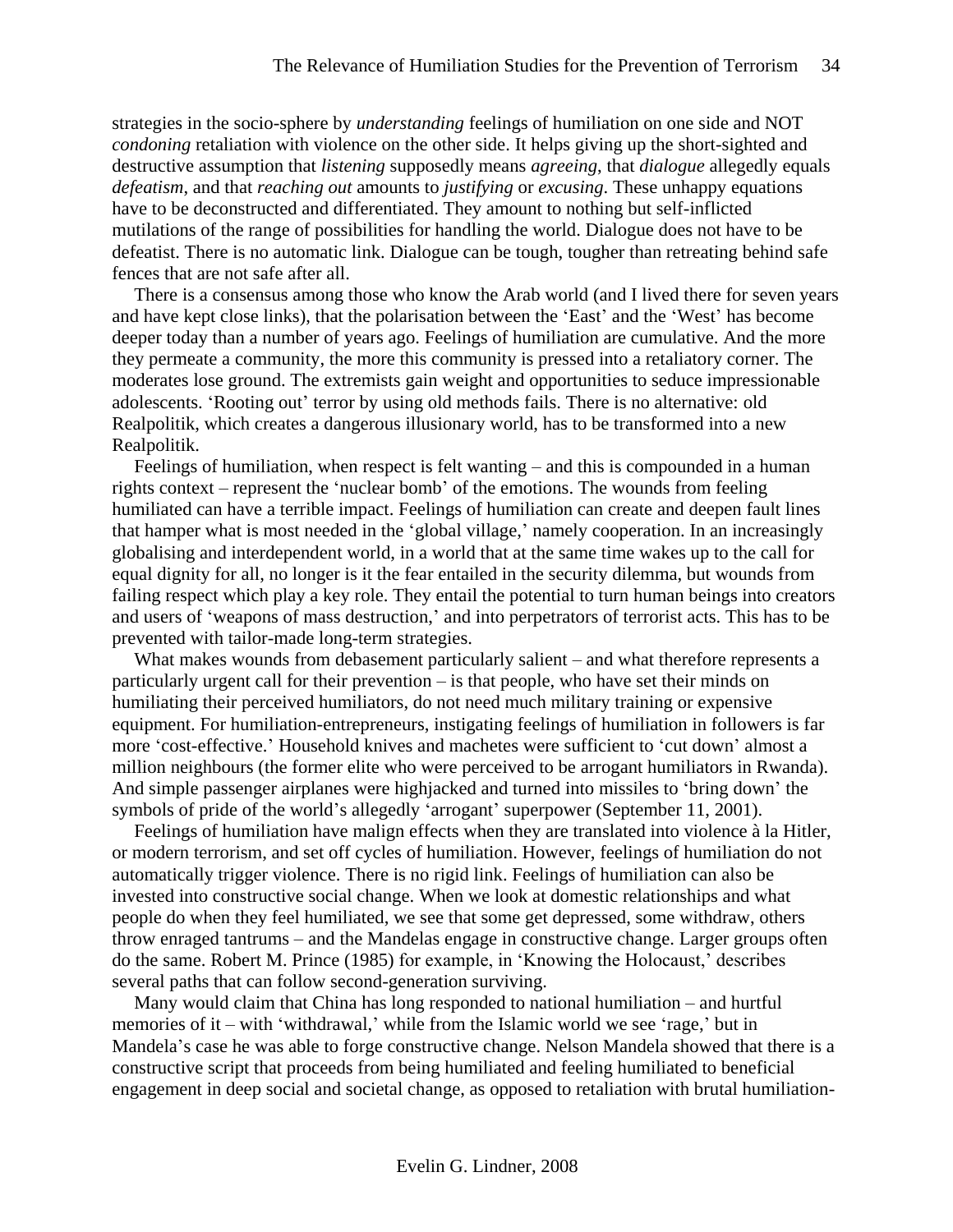for-humiliation. Mandela was certainly exposed to humiliating treatment, for twenty seven years in prison, yet, unlike Rwanda, where the former underlings killed the former elite in genocide, Mandela did not unleash genocide on the white elite in South Africa.

If world affairs are conducted in a respecting manner, the probability for constructive cooperation is high. If managed in condescending, patronising and arrogant ways, even if this is done unwittingly, ensuing feelings of humiliation will undermine constructive collaboration. If we wish to forge more humility in the world and want to humble people who arrogate superiority, humbling must be done with respect. In a world that is touched by human rights ideas, humiliation no longer leads to humility. Anger must be translated into respectful work for change, not in anger-entrepreneurship. The entire world needs to learn constructive mature pendulation à la Mandela and develop a culture of agape, courage, curiosity and patience that emphasizes a joint learning orientation and not a defensive ego orientation. Hearts and minds must be won for constructive long-term collaboration and prevention of deadly conflict. The global knowledge society is only viable as a world of 'neighbours' who coexist without mayhem even if they dislike each other – not a world of 'enemies and friends.' These insights can also be institutionalised. At a societal level, to secure peace, in his book *The Decent Society*, Avishai Margalit (1996) calls for institutions that do not humiliate. I conclude this chapter with a call for the non-violence of a 'Moratorium on Humiliation,' and the creation of a *Decent Global Village*.

Let us round up this paper by highlighting that there is hope amidst the bleakness that sometimes threatens to overwhelm us. Hunter-gatherer cultures, existing up until ten thousand years ago or so, provided a cultural context that promoted cooperation. This was enough time for such cooperation to be partly 'hardwired': for genetic adaptation to derive from cultural adaptation. Then, about ten thousand years ago, a cultural context arose that favoured war. The intervening millennia, however, were not sufficient for genetic adaptation – so this aspect is *not* hardwired. Soldiers have had to be trained and inculcated to kill their 'enemies,' since killing is not something that human beings do 'naturally' and easily. (We usually forget how much we depend on our expectation that fellow human beings outside our own tribe will not kill us. The global tourism industry, for example, would founder without this expectation!)

We currently inhabit a transitional period that promotes malign aspects drawn from the legacy of the past ten thousand years, such as an orientation towards competition and accumulating material goods; but which also features benign elements derived from the period prior to the rise of agriculture, which is now linked to the similarly benign aspects of an emerging knowledge society. Thus, neither ancient nor modern culture can be said to corrupt or (alternatively) ennoble humans. Rather, certain aspects and elements of these cultures can corrupt, while others exert a positive influence.

I agree with Ury (1999) that for all its negative aspects, globalisation – by paving the way for a global knowledge society – may allow us to push toward a more dignified and egalitarian world. We need to become more attentive to this trend, and start channelling it constructively. I call for globalisation to be married to *egalisation* (the implementation of the human-rights call for equal dignity). Such a strategy might allow us to build a decent global village, following the call for a decent society issued by Margalit (1996).

Egalisation must be implemented at all levels, from the global 'macro' context to the 'micro' contexts of relationships with our families, colleagues, and friends – even within our own psyches. Egalisation offers an opportunity to dismantle tyrannical systems and their destructive ways of defining human conduct, including the tyrannical behaviour that emanates from deep within us. Another way to frame this is as thesis-antithesis-synthesis. In the *thesis*, subalterns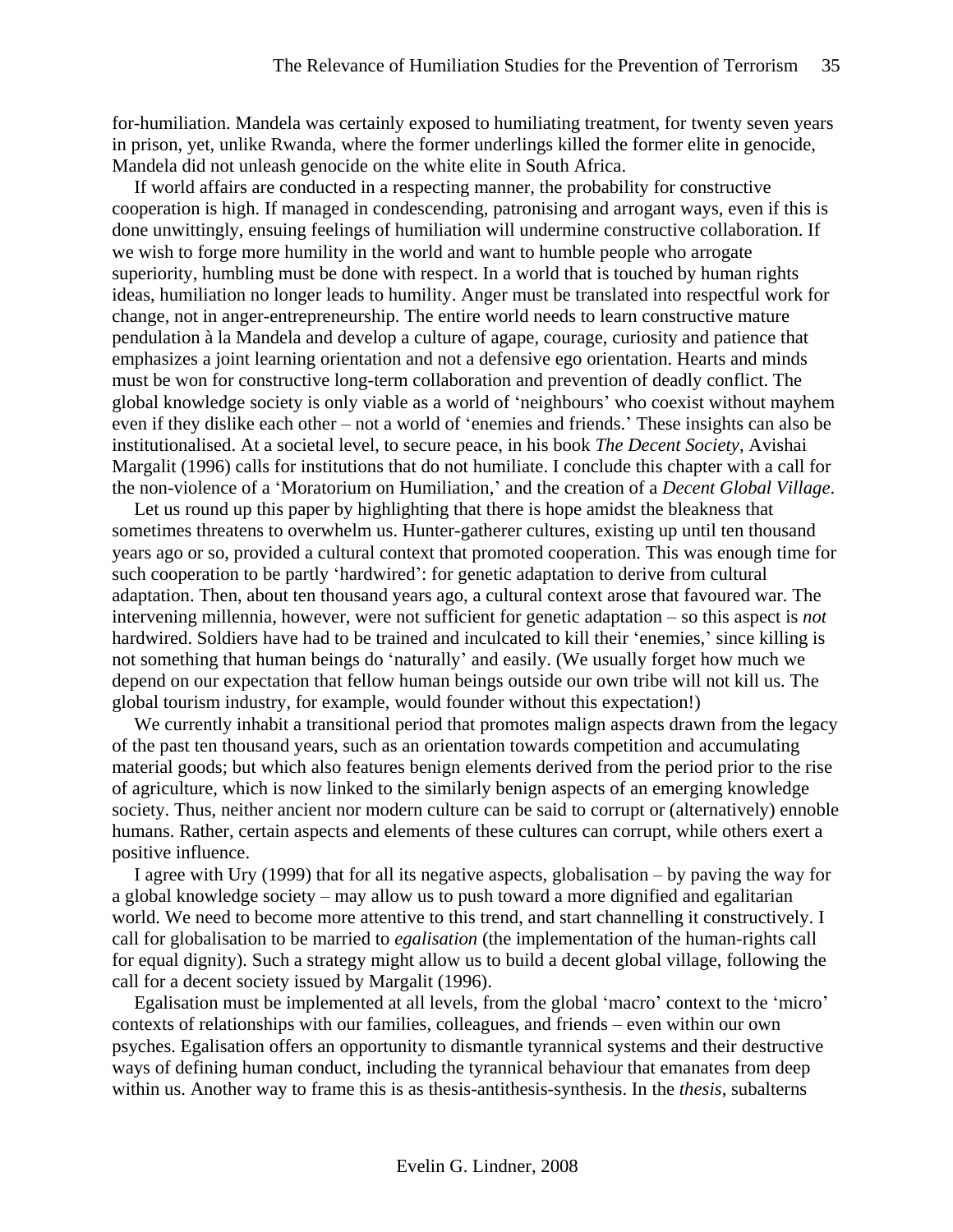subserviently accept oppression). In the *antithesis*, subalterns violently reject oppression. In the needed *synthesis*, human beings transcend oppression rather than merely rejecting it, and construct thereby a newly dignified world.

In former times, the process stopped at the antithesis stage. Subaltern actors rose up, replaced the tyrant – and maintained the tyrannical system intact. This is also what the *génocidaires* and terrorists of today accomplish. They act like tyrants in their fight against tyrants. They focus on the *what*, not the *how*. In many cases, this flows from an enthusiastic fervour for liberation – from aspirations to greater dignity. In my research, I attach the label 'extremists' to those who perpetuate cycles of humiliation rather than seeking to end them. 'Moderates,' by contrast, are those who have the intellectual and emotional resources to end such cycles.

I see some of these dangers, and also the potential for constructive action, in the present-day 'war on terror.' If we accept that feelings of subaltern inferiority influence the decision to adopt terrorist methods, it hardly suffices for target populations to triumphantly cry: 'Oh, they only hate us because they admire and envy us!' – as if the fact of envy bolsters the targets' superiority. And subalterns who rise to power need to understand that feelings of inferiority are not something to be ashamed of, or to 'cleanse.' They stem, rather, from a historic evolution that first cultivated hierarchies, including emotional mindsets of inferiority and elite admiration for subaltern actors, only later to delegitimize them. The emotional pain associated with this transformation cannot be healed by violent mayhem, whether terrorist or counterterrorist in nature. It can be healed only by gradually expanding boundaries of a world in which all people have equal rights and access to dignity.

In recent times, few leaders have so exemplified the possibility of such a healing strategy as Nelson Mandela in South Africa. Mandela could have followed the example of Rwanda. He would certainly have had the power to unleash genocide on the white elite in South Africa. He did not. 'I think this is what we've got to say to white people of this country: You don't know how lucky you are…' says Desmond Tutu in an interview by Sharon Davis ('Moment of Truth,' Sunday, 4th May 1997, ABC Radio National in "Background Briefing," retrieved from [http://www.abc.net.au/rn/talks/bbing/stories/s10597.htm on 1st January 2008\)](http://www.abc.net.au/rn/talks/bbing/stories/s10597.htm%20on%201st%20January%202008).

Clearly, post-Apartheid South Africa still faces many challenges. However, the lessons that Mandela taught the world are still relevant. After 27 years in prison, some of his prison guards had become his friends. In short, his strategy was not to kill enemies, but to turn them into partners. Let us accordingly end this chapter with a quote from Nelson R. Mandela (1994) himself:

I always knew that deep down in every human heart, there is mercy and generosity. No one is born hating another person because of the color of his skin, or his background, or his religion. People must learn to hate, and if they can learn to hate, they can be taught to love, for love comes more naturally to the human heart than its opposite. Even in the grimmest times in prison, when my comrades and I were pushed to our limits, I would see a glimmer of humanity in one of the guards, perhaps just for a second, but it was enough to reassure me and keep me going. Man's goodness is a flame that can be hidden but never extinguished (Mandela, 1994, p. 542).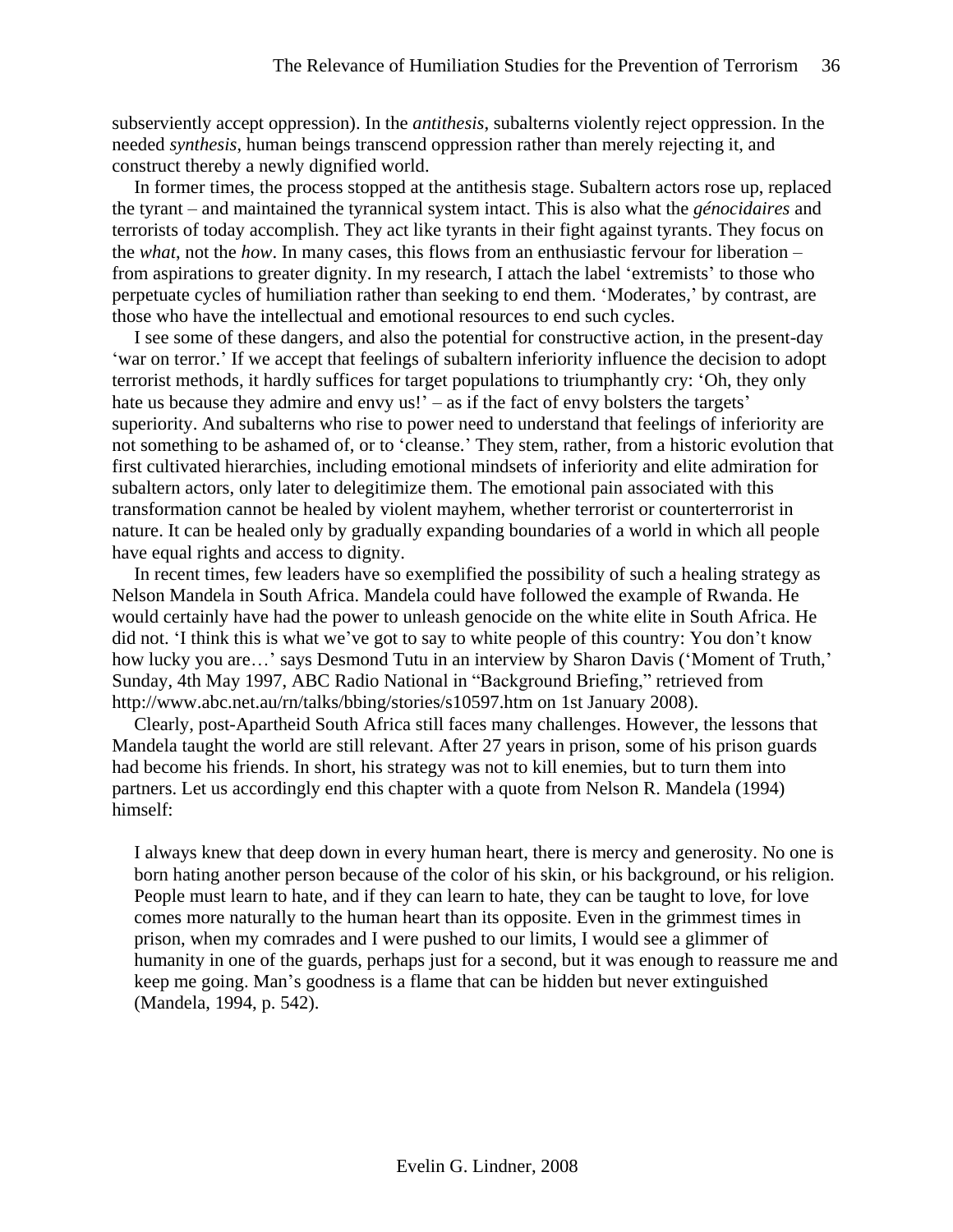# <span id="page-36-0"></span>**References**

Ames, M (2005). *Going Postal: Rage, Murder and Rebellion.* Brooklyn, NY: Soft Skull Press.

- Banks, A and Jordan, J V (2007). The Human Brain: Hardwired for Connections. *Work in Progress, No. 198*, Wellesley, MA: Stone Center Working Papers Series, [http://www.wcwonline.org/joomla/index.php?option=com\\_content&task=view&id=1358](http://www.wcwonline.org/joomla/index.php?option=com_content&task=view&id=1358&Itemid=198) [&Itemid=198.](http://www.wcwonline.org/joomla/index.php?option=com_content&task=view&id=1358&Itemid=198)
- Becker, E (1973). *The Denial of Death.* New York, NY: Free Press.
- Blakeslee, S (2006). Cells That Read Minds. In *The New York Times,* January 10, Section F, Column 2, Science Desk, retrieved on January 10, 2006, from [http://www.nytimes.com/2006/01/10/science/10mirr.html?ei=5088&en=4b525f923a6699](http://www.nytimes.com/2006/01/10/science/10mirr.html?ei=5088&en=4b525f923a669928&ex=1294549200&partner=rssnyt&emc=rss&pagewanted=print) [28&ex=1294549200&partner=rssnyt&emc=rss&pagewanted=print.](http://www.nytimes.com/2006/01/10/science/10mirr.html?ei=5088&en=4b525f923a669928&ex=1294549200&partner=rssnyt&emc=rss&pagewanted=print)
- Bokhari, L (2006). Paths to Jihad Faces of Terrorism": Interviews Within Radical Islamist Movements in Pakistan. In Bokhari, L, Hegghammer, T., Lia, B., Nesser, P., and Tønnessen, T. H. (Eds.), *FFI Rapport: Paths to Global Jihad: Radicalisation and Recruitment to Terror Networks*, pp. 30-38. Oslo: Norwegian Defence Research Establishment, proceedings from a FFI seminar, Oslo, 15 March 2006, retrieved on 12th March 2008 from [http://www.mil.no/multimedia/archive/00077/Paths\\_to\\_global\\_jiha\\_77735a.pdf.](http://www.mil.no/multimedia/archive/00077/Paths_to_global_jiha_77735a.pdf)
- Bronin, E, Kennedy, K, and Butsch, S (2006). Bombing Versus Negotiating: How Preferences for Combating Terrorism Are Affected by Perceived Terrorist Rationality. In *Basic and Applied Social Psychology,* 28 (4), pp. 385-392.
- Connerton, P (1989). *How Societies Remember.* Cambridge, UK: Cambridge University Press.
- Coser, L A (1977). *Masters of Sociological Thought: Ideas in Historical and Social Context.*  Second edition. Fort Worth, TX: Harcourt Brace Jovanovich.
- Deutsch, M, Coleman, P T, and Marcus, E C (Eds.) (2006). *The Handbook of Conflict Resolution: Theory and Practice.* Second edition. San Francisco, CA: Jossey-Bass.
- Douglas, M (1984). *Purity and Danger: An Analysis of the Concepts of Pollution and Taboo.*  London: Ark Paperbacks.
- Eisenberger, N I and Lieberman, M D (2005). Why It Hurts to Be Left Out: The Neurocognitive Overlap Between Physical Pain and Social Pain. In Williams, K, Forgas, J. P., and Hippel, W. v. (Eds.), *The Social Outcast: Ostracism, Social Exclusion, Rejection, and Bullying*, pp. 109-127. New York: Psychology Press.
- El Baradei, M (2004). *Nuclear Proliferation: Global Security in a Rapidly Changing World.*  Washington, DC: Keynote Address, 2004 Carnegie International Non-Proliferation Conference, 21-22 June 2004.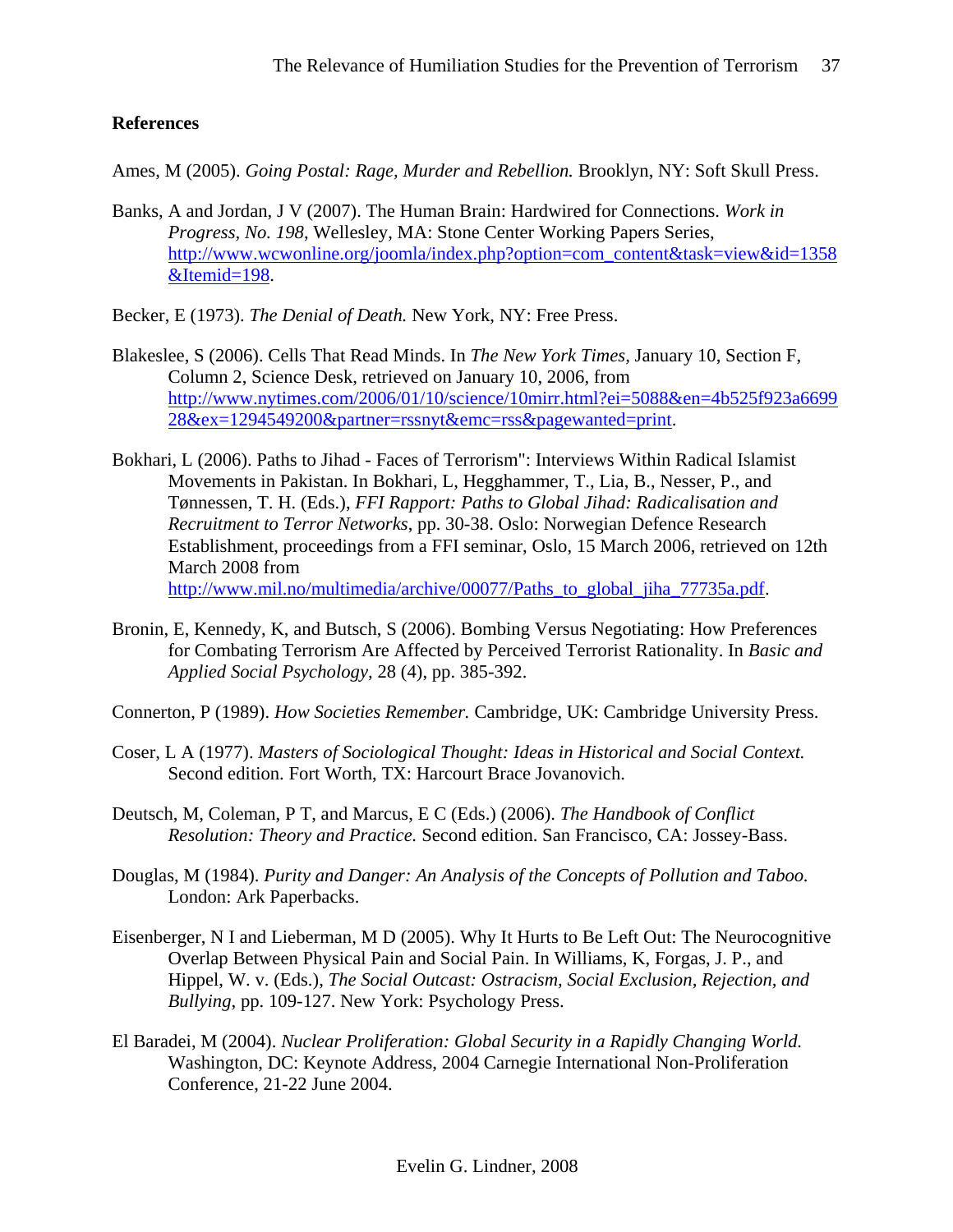Festinger, L (1957). *A Theory of Cognitive Dissonance.* Stanford, CA: Stanford University Press.

Fromm, E (1941). *Escape From Freedom.* New York: Rinehart.

Gilbert, D T (2006). *Stumbling on Happiness.* New York, NY: Alfred A. Knopf.

- Greenberg, J, Solomon, S, and Pyszczynski, T A (1997). The Role of Self-Esteem and Cultural Worldviews in the Management of Existential Terror. In Zanna, M P (Ed.), *Advances in Experimental Social Psychology*, New York, NY: Academic Press.
- Haas, J (1998). *Warfare and the Evolution of Culture.* Santa Fe, NM: Santa Fe Institute, Working papers 98-11-088, retrieved November 15, 2002, from [http://www.santafe.edu/sfi/publications/Working-Papers/98-10-088.pdf.](http://www.santafe.edu/sfi/publications/Working-Papers/98-10-088.pdf)
- Hale, R L (1994). The Role of Humiliation and Embarrassment in Serial Murder. In *Psychology. A Journal of Human Behaviour,* 31 (2), pp. 17-23.
- Hardin, R (1995). *One for All: The Logic of Group Conflict.* Princeton, NJ: Princeton University Press.
- Hartling, L M (2005). *Humiliation: Real Pain, a Pathway to Violence.* Boston, MA: Preliminary draft of a paper prepared for Round Table 2 of the 2005 Workshop on Humiliation and Violent Conflict, Columbia University, New York, December 15-16, 2005.
- Hartling, L M and Luchetta, T (1999). Humiliation: Assessing the Impact of Derision, Degradation, and Debasement. In *The Journal of Primary Prevention,* 19 (5), pp. 259- 278.
- Honneth, A (1997). Recognition and Moral Obligation. In *Social Research,* 64 (1), pp. 16-35.
- Jäckel, E (1991). *Hitler's World View. A Blueprint for Power.* Cambridge, MA: Harvard University Press.
- Kahneman, D (2002). *Daniel Kahneman: The Sveriges Riksbank Prize in Economic Sciences in Memory of Alfred Nobel 2002.* Stockholm: The Nobel Foundation, retrieved on Januay 7, 2007, from [http://nobelprize.org/nobel\\_prizes/economics/laureates/2002/kahneman](http://nobelprize.org/nobel_prizes/economics/laureates/2002/kahneman-autobio.html)[autobio.html.](http://nobelprize.org/nobel_prizes/economics/laureates/2002/kahneman-autobio.html)
- Klein, D C (1991). The Humiliation Dynamic: An Overview. The Humiliation Dynamic: Viewing the Task of Prevention From a New Perspective I (Special Issue, Section 1). In *Journal of Primary Prevention,* 12 (2), pp. 93-121.
- Lambert, R (2008). Empowering Salafis and Islamists Against Al-Qaeda: A London Counterterrorism Case Study. In *PS: Political Science & Politics,* January, pp. 31-35, [www.apsanet.org.](http://www.apsanet.org/)

Lazare, A (2004). *On Apology.* New York, NY: Oxford University Press.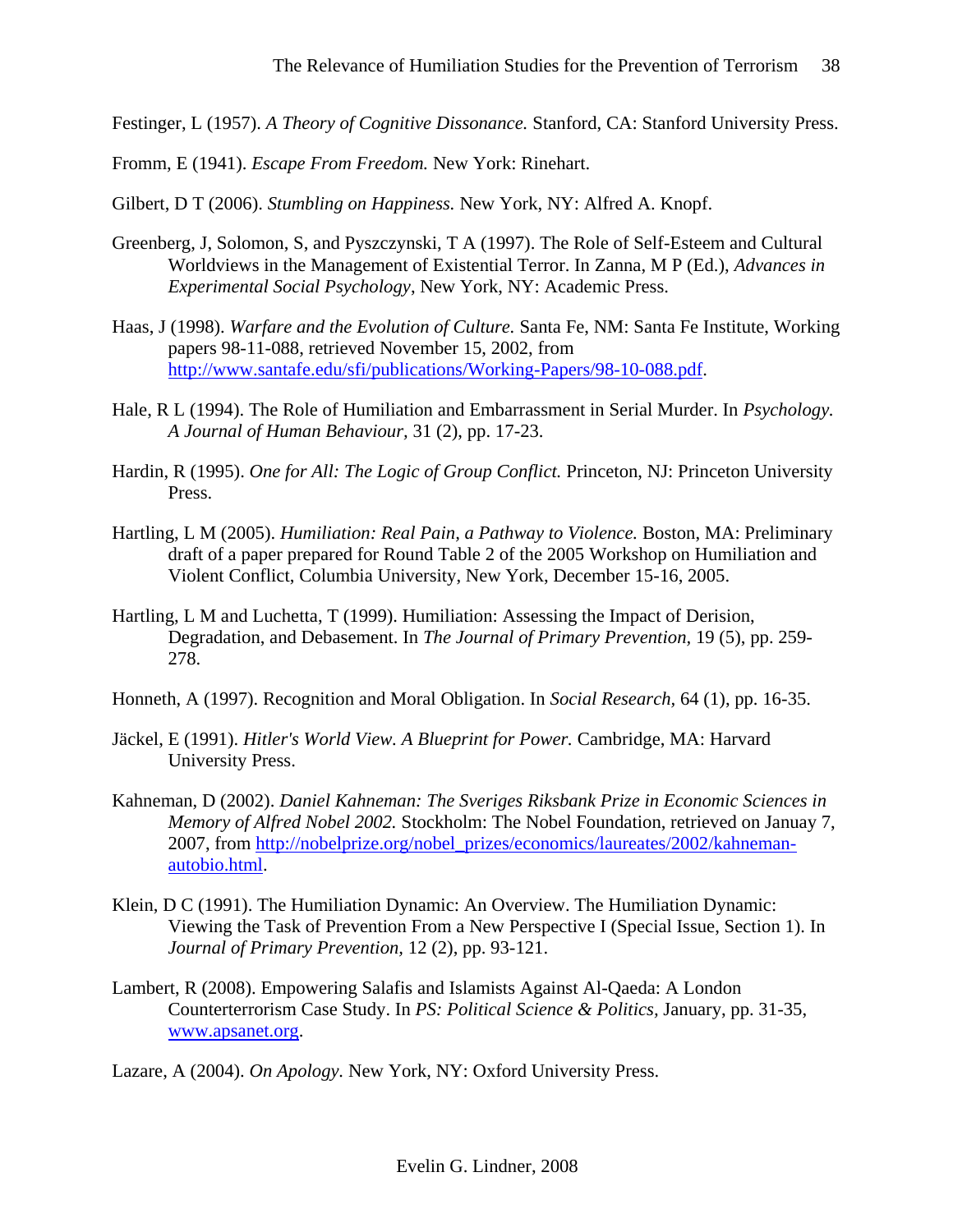- Levi, M (2008). Stopping Nuclear Terrorism: The Dangerous Allure of a Perfect Defense. In *Foreign Affairs,* 87 (1), pp. 131-140.
- Levy, H S (1992). *The Lotus Lovers: The Complete History of the Curious Erotic Custom of Footbinding in China.* Buffalo, NY: Prometheus Books.
- Lewis, H B (1971). *Shame and Guilt in Neurosis.* New York, NY: International Universities Press.
- Lifton, R J (2003). *Super Power Syndrome: America's Apocalyptic Confrontation With the World.* New York, NY: Thunder's Mouth Press.
- Lindner, E G (2000a). *The Psychology of Humiliation: Somalia, Rwanda / Burundi, and Hitler's Germany.* Oslo: University of Oslo, Department of Psychology, Doctoral Dissertation in Psychology.
- Lindner, E G (2000b). Were Ordinary Germans Hitler's "Willing Executioners"? Or Were They Victims of Humiliating Seduction and Abandonment? The Case of Germany and Somalia. In *IDEA: A Journal of Social Issues,* 5 (1), [http://www.ideajournal.com/lindner](http://www.ideajournal.com/lindner-willing-executioners.html)[willing-executioners.html.](http://www.ideajournal.com/lindner-willing-executioners.html)
- Lindner, E G (2001a). Humiliation As the Source of Terrorism: A New Paradigm. In *Peace Research: The Canadian Journal of Peace Studies,* 33 (2), pp. 59-68.

Lindner, E G (2001b). Women and Terrorism: The Lessons of Humiliation. In *New Routes: A Journal for Peace Research and Action,* 6, Special Issue: Targeting Women (3), pp. 10- 12, [http://www.life](http://www.life-peace.org/newroutes/newroutes2001/nr200103/lessonsofhum0301.htm,)[peace.org/newroutes/newroutes2001/nr200103/lessonsofhum0301.htm,](http://www.life-peace.org/newroutes/newroutes2001/nr200103/lessonsofhum0301.htm,) also in RBSE, v.1, n.1, pp.76-92, João Pessoa, GREM, abril de 2002, on [http://www.rbse.rg3.net](http://www.rbse.rg3.net/) as artigo ISSN 1676-8965.

- Lindner, E G (2005). Mature Differentiation As Response to Terrorism and Humiliation: Refrain From the Language of "War" and "Evil". In *Transnational Foundation for Peace and Future Research, [http://www.transnational.org/tff/people/e\\_lindner.html.](http://www.transnational.org/tff/people/e_lindner.html)*
- Lindner, E G (2006a). Emotion and Conflict: Why It Is Important to Understand How Emotions Affect Conflict and How Conflict Affects Emotions. In Deutsch, M, Coleman, P. T., and Marcus, E. C. (Eds.), *The Handbook of Conflict Resolution: Theory and Practice*, pp. 268-293. Second edition. San Francisco, CA: Jossey-Bass.
- Lindner, E G (2006b). Humiliation and Reactions to Hitler's Seductiveness in Post-War Germany: Personal Reflections. In *Social Alternatives,* 25, Special Issue: Humiliation and History in Global Perspectives (1, First Quarter), pp. 6-11.
- Lindner, E G (2006c). *Making Enemies: Humiliation and International Conflict.* Westport, CT, London: Greenwood Press and Praeger Publishers.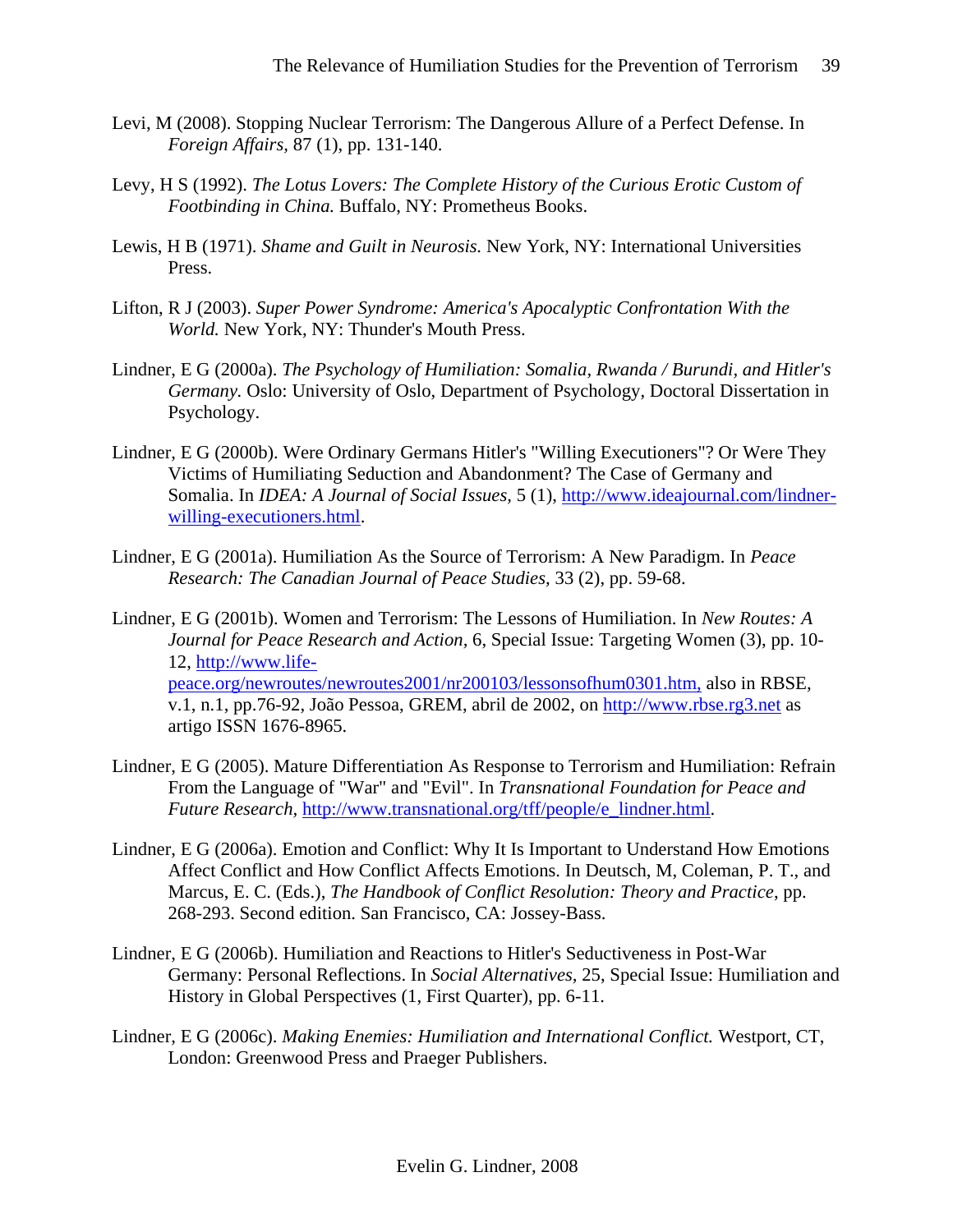- Lindner, E G (2007a). Avoiding Humiliation From Intercultural Communication to Global Interhuman Communication. In *Journal of Intercultural Communication, SIETAR Japan,*  (10), pp. 21-38.
- Lindner, E G (2007b). Humiliation and Global Terrorism: How to Overcome It Nonviolently. In Summy, R (Ed.), *Encyclopedia of Life Support Systems (EOLSS): Nonviolent Alternatives for Social Change*, Oxford, UK: Developed under the Auspices of the UNESCO, Eolss Publishers [\[http://www.eolss.net\].](http://www.eolss.net]/)
- Lindner, E G (2007c). In Times of Globalization and Human Rights: Does Humiliation Become the Most Disruptive Force? In *Journal of Human Dignity and Humiliation Studies,* 1 (1, March), Retrieved March 1, 2007, from [http://www.humilliationstudies.upeace.org/.](http://www.humilliationstudies.upeace.org/)
- Lindner, E G (2008). Genocide, Humiliation, and Inferiority: An Interdisciplinary Perspective. In Robins, N A and Jones, A. (Eds.), *Genocides by the Oppressed: Subaltern Genocide in Theory and Practice*, Bloomington, IN: Indiana University Press.
- Mandel, D R (2002). Evil and the Instigation of Collective Violence. In *Analyses of Social Issues and Public Policy,* pp. 101-108.
- Mandela, N R (1994). *A Long Walk to Freedom: The Autobiography of Nelson Mandela.*  London: Little Brown.
- Margalit, A (1996). *The Decent Society.* Cambridge, MA: Harvard University Press.
- Marshall, M G (1999). *Third World War: System, Process, and Conflict Dynamics.* Lanham, MD, and London: Rowman and Littlefield.
- Miller, J B (1986). Toward a New Psychology of Women. Second edition. Boston, MA: Beacon Press.
- Miller, W I (1993). *Humiliation and Other Essays on Honor, Social Discomfort, and Violence.*  Ithaca: Cornell University Press.
- Mustakova-Possardt, E (2004). Education for Critical Moral Consciousness. In *Journal of Moral Education,* 33 (3, September), pp. 245-269.
- Nadler, A (2002). Inter-Group Helping Relations As Power Relations: Maintaining or Challenging Social Dominance Between Groups Through Helping. In *Journal of Social Issues,* 58 (3), pp. 487-502.
- Nisbett, R E and Cohen, D (1996). *Culture of Honor: The Psychology of Violence in the South.*  Boulder, CO: Westview Press.
- Pfeiffer, T, Rutte, C, Killingback, T, Taborsky, M, and Bonhöfer, S (2005). Evolution of Cooperation by Generalized Reciprocity. In *Proceedings of the Royal Society of London, Series B,* 272, pp. 1115-1120, retrieved on July 8, 2007, from [http://www.journals.royalsoc.ac.uk/content/u47987fqkfy74u7p/fulltext.pdf.](http://www.journals.royalsoc.ac.uk/content/u47987fqkfy74u7p/fulltext.pdf)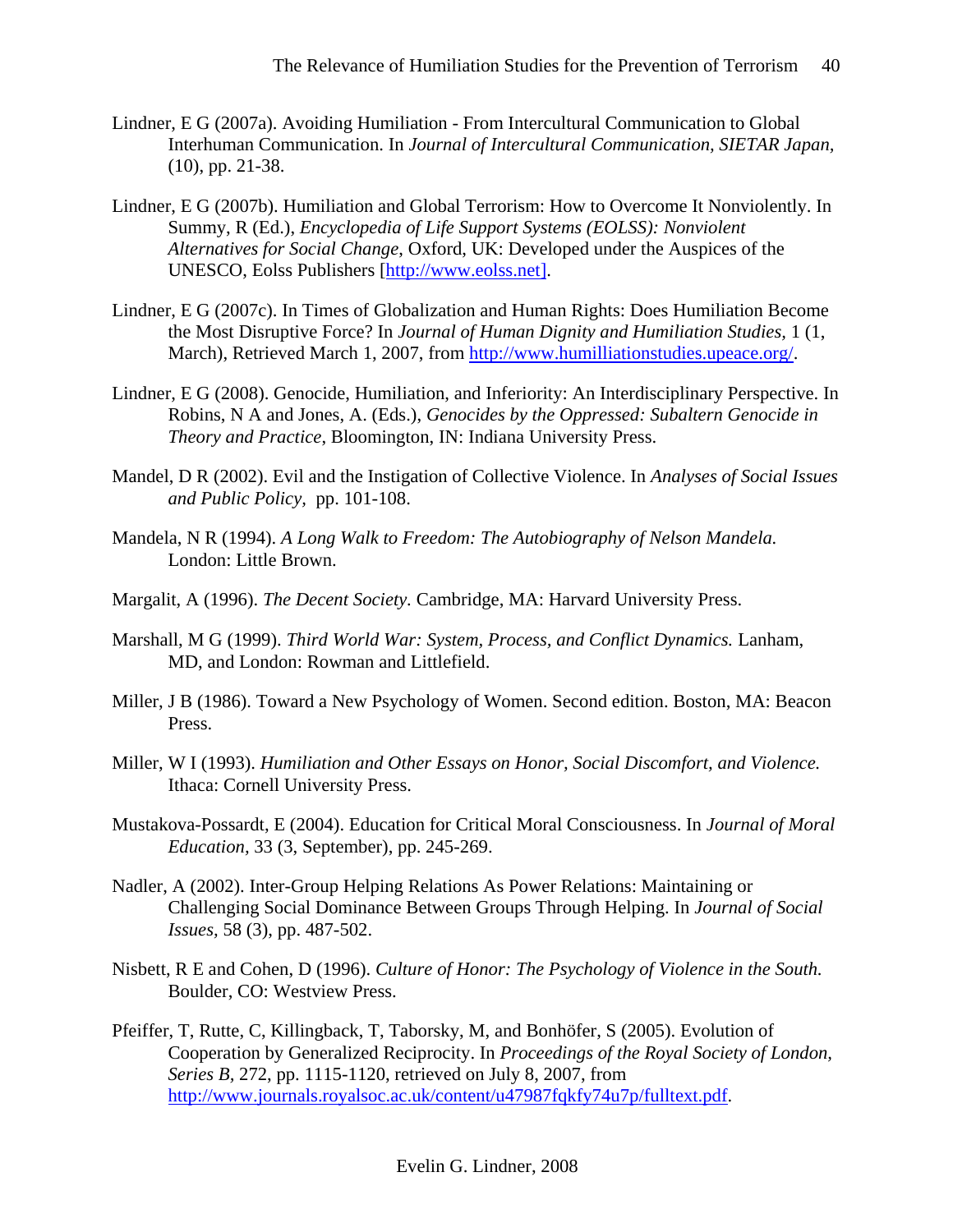- Pick, T M (2001). The Myth of the Trauma / The Trauma of the Myth. In *Peace and Conflict. Journal of Peace Psychology,* 7, pp. 198-226.
- Posen, B (1993). The Security Dilemma and Ethnic Conflict. In *Survival,* 35 (1), pp. 27-47.
- Prince, R M (1985). Knowing the Holocaust. In *Psychoanalytic Inquiry,* 5, pp. 51-61.
- Pyszczynski, T A, Greenberg, J, and Solomon, S (2003). *In the Wake of 9/11: The Psychology of Terror.* Washington, DC: American Psychological Association.
- Scheff, T J (1997). *Emotions, the Social Bond and Human Reality. Part/Whole Analysis.*  Cambridge: Cambridge University Press.
- Scheff, T J and Retzinger, S M (1991). *Emotions and Violence: Shame and Rage in Destructive Conflicts.* Lexington, MA: Lexington Books.
- Scheler, M (1912). *Über Ressentiment Und Moralisches Werturteil.* Leipzig: Engelmann.
- Scheler, M (1913). *Zur Phänomenologie Und Theorie Der Sympathiegefühle Und Von Liebe Und Haß.* Halle: Max Niemeyer.
- Schwarz, N, Kahneman, D, and Diener, E (Eds.) (1999). *Well-Being: The Foundations of Hedonic Psychology.* New York, NY: Russell Sage Foundation.
- Seligman, M E P (2002). *Authentic Happiness: Using the New Positive Psychology to Realize Your Potential for Lasting Fulfillment.* New York: Free Press.
- Slackman, M (2008). Dreams Stifled, Egypt's Young Turn to Islamic Fervor. In *New York Times,*  Sunday, February 17, retrieved on February 17, 2008, from [http://www.iht.com/bin/printfriendly.php?id=10103756.](http://www.iht.com/bin/printfriendly.php?id=10103756)
- Smedslund, J (1998). Social Representations and Psychologic. In *Culture & Psychology,* 4 (4), pp. 435-454.
- Smith, D (2001). Organisations and Humiliation: Looking Beyond Elias. In *Organization,* 8 (3), pp. 537-560.
- Smith, D (2006). *Globalization, the Hidden Agenda.* Cambridge, UK: Polity Press.
- Staub, E (1989). *The Roots of Evil: The Origins of Genocide and Other Group Violence.*  Cambridge, UK: Cambridge University Press.
- Staub, E (1999). The Roots of Evil: Social Conditions, Culture, Personality and Basic Human Needs. In *Personality and Social Psychology Review,* 3 (3), pp. 179-192.
- Staub, E (2003). *The Psychology of Good and Evil: Why Children, Adults, and Groups Help and Harm Others.* Cambridge, UK: Cambridge University Press.